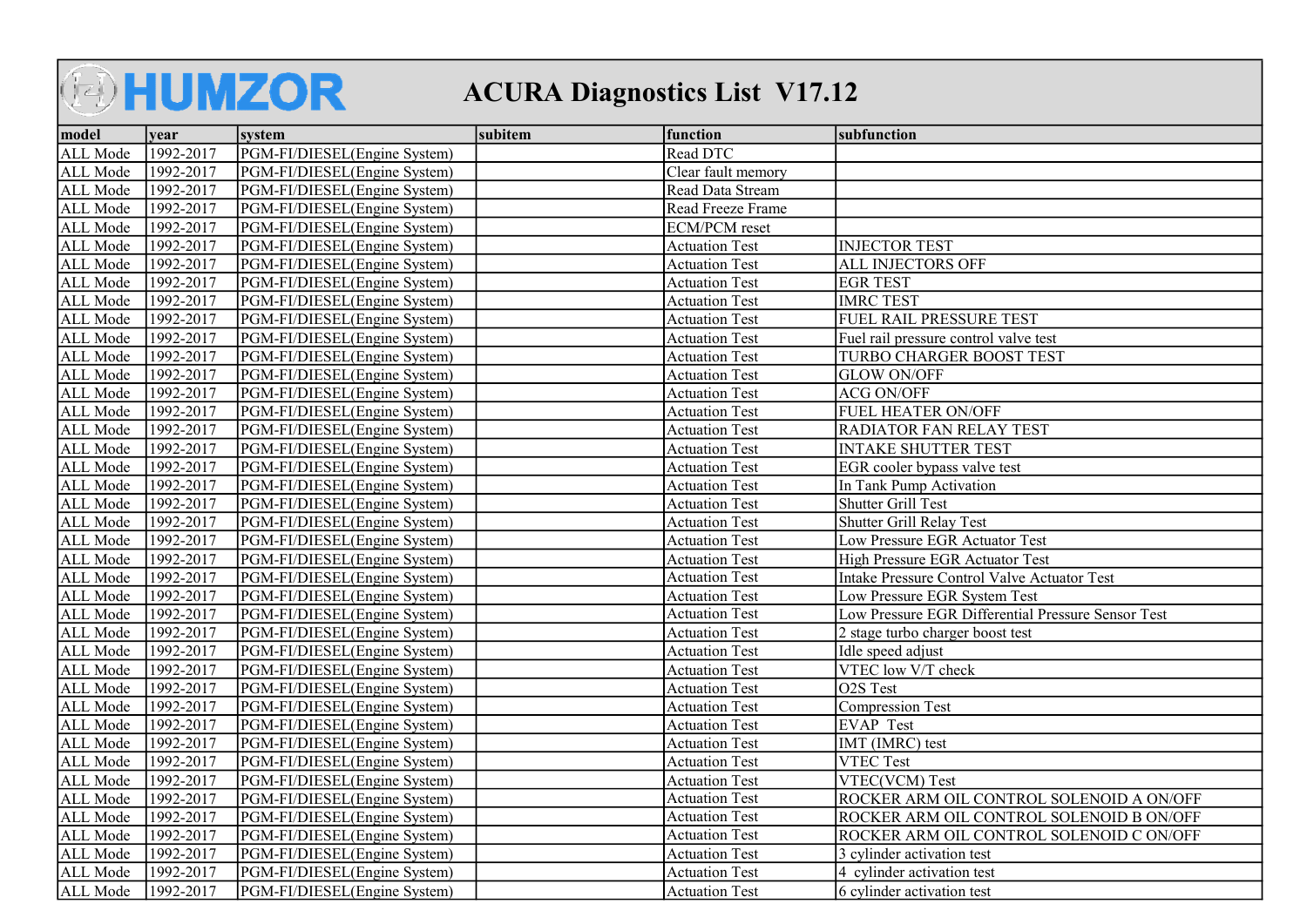| ALL Mode | 1992-2017            | PGM-FI/DIESEL(Engine System) | <b>Actuation Test</b>   | <b>IACV</b> Test                                             |
|----------|----------------------|------------------------------|-------------------------|--------------------------------------------------------------|
| ALL Mode | 1992-2017            | PGM-FI/DIESEL(Engine System) | <b>Actuation Test</b>   | ETCS(TAC) Test                                               |
| ALL Mode | 1992-2017            | PGM-FI/DIESEL(Engine System) | <b>Actuation Test</b>   | A/C clutch                                                   |
| ALL Mode | 1992-2017            | PGM-FI/DIESEL(Engine System) | <b>Actuation Test</b>   | Fuel pump on                                                 |
| ALL Mode | 1992-2017            | PGM-FI/DIESEL(Engine System) | <b>Actuation Test</b>   | Fuel pump off                                                |
| ALL Mode | $\sqrt{1992 - 2017}$ | PGM-FI/DIESEL(Engine System) | <b>Actuation Test</b>   | All injectors                                                |
| ALL Mode | 1992-2017            | PGM-FI/DIESEL(Engine System) | <b>Actuation Test</b>   | One injector                                                 |
| ALL Mode | 1992-2017            | PGM-FI/DIESEL(Engine System) | <b>Actuation Test</b>   | <b>ACM</b> (Active Control Engine Mount System)              |
| ALL Mode | 1992-2017            | PGM-FI/DIESEL(Engine System) | <b>Actuation Test</b>   | Cruise control cancel history                                |
| ALL Mode | 1992-2017            | PGM-FI/DIESEL(Engine System) | <b>Actuation Test</b>   | TC wastegate control sol.v.test                              |
| ALL Mode | 1992-2017            | PGM-FI/DIESEL(Engine System) | <b>Actuation Test</b>   | TC bypass control sol.v.test                                 |
| ALL Mode | 1992-2017            | PGM-FI/DIESEL(Engine System) | <b>Actuation Test</b>   | TC boost control sol.v.test                                  |
| ALL Mode | 1992-2017            | PGM-FI/DIESEL(Engine System) | <b>Actuation Test</b>   | Subfuel solenoid valve test                                  |
| ALL Mode | 1992-2017            | PGM-FI/DIESEL(Engine System) | <b>Actuation Test</b>   | VTC Test                                                     |
| ALL Mode | 1992-2017            | PGM-FI/DIESEL(Engine System) | <b>Actuation Test</b>   | Starter test                                                 |
| ALL Mode | 1992-2017            | PGM-FI/DIESEL(Engine System) | <b>Actuation Test</b>   | Radiator fan                                                 |
| ALL Mode | 1992-2017            | PGM-FI/DIESEL(Engine System) | <b>Actuation Test</b>   | WGS Test                                                     |
| ALL Mode | 1992-2017            | PGM-FI/DIESEL(Engine System) | <b>Actuation Test</b>   | <b>ABV</b> Test                                              |
| ALL Mode | 1992-2017            | PGM-FI/DIESEL(Engine System) | <b>Actuation Test</b>   | <b>Cylinder AF Test</b>                                      |
| ALL Mode | 1992-2017            | PGM-FI/DIESEL(Engine System) | <b>Actuation Test</b>   | <b>Cylinder Cranking Speed Variation Test</b>                |
| ALL Mode | 1992-2017            | PGM-FI/DIESEL(Engine System) | <b>Actuation Test</b>   | Idle Start Stop Couter Check                                 |
| ALL Mode | 1992-2017            | PGM-FI/DIESEL(Engine System) | <b>Actuation Test</b>   | 2nd ECU (CNG) Compulsion Drive Test                          |
| ALL Mode | 1992-2017            | PGM-FI/DIESEL(Engine System) | <b>Actuation Test</b>   | TMU Electric Oil Pump Test                                   |
| ALL Mode | 1992-2017            | PGM-FI/DIESEL(Engine System) | <b>Actuation Test</b>   | Electric Water Pump Test                                     |
| ALL Mode | 1992-2017            | PGM-FI/DIESEL(Engine System) | <b>Actuation Test</b>   | Flexible Fuel Vehicle Heater Control Unit TEST(FFVHCU)       |
| ALL Mode | 1992-2017            | PGM-FI/DIESEL(Engine System) | <b>Actuation Test</b>   | Fuel pressure test                                           |
| ALL Mode | 1992-2017            | PGM-FI/DIESEL(Engine System) | <b>Actuation Test</b>   | DI Fuel pressure test                                        |
| ALL Mode | 1992-2017            | PGM-FI/DIESEL(Engine System) | <b>Actuation Test</b>   | Variable Capacity Engine Oil Pump Solenoid Test              |
| ALL Mode | 1992-2017            | PGM-FI/DIESEL(Engine System) | <b>Special Function</b> | Replace ECM/PCM                                              |
| ALL Mode | 1992-2017            | PGM-FI/DIESEL(Engine System) | <b>Special Function</b> | Write VIN                                                    |
| ALL Mode | 1992-2017            | PGM-FI/DIESEL(Engine System) | <b>Special Function</b> | Write data                                                   |
| ALL Mode | 1992-2017            | PGM-FI/DIESEL(Engine System) | <b>Special Function</b> | <b>IAQ DATA STATUS</b>                                       |
| ALL Mode | 1992-2017            | PGM-FI/DIESEL(Engine System) | <b>Special Function</b> | <b>IQA WRITE DATA</b>                                        |
| ALL Mode | 1992-2017            | PGM-FI/DIESEL(Engine System) | <b>Special Function</b> | <b>DPF REGENERATION</b>                                      |
| ALL Mode | 1992-2017            | PGM-FI/DIESEL(Engine System) | <b>Special Function</b> | DPF DIFFERENTIAL PRESSURE SENSOR INITIAL LEARN               |
| ALL Mode | 1992-2017            | PGM-FI/DIESEL(Engine System) | <b>Special Function</b> | RESET CALCULATED PM VALUE                                    |
| ALL Mode | 1992-2017            | PGM-FI/DIESEL(Engine System) | <b>Special Function</b> | MAF Sensor Learning Clear                                    |
| ALL Mode | 1992-2017            | PGM-FI/DIESEL(Engine System) | <b>Special Function</b> | A/F Sensor 1 Learning Clear                                  |
| ALL Mode | 1992-2017            | PGM-FI/DIESEL(Engine System) | <b>Special Function</b> | <b>ISV Forced Learning</b>                                   |
| ALL Mode | 1992-2017            | PGM-FI/DIESEL(Engine System) | <b>Special Function</b> | Idle Stop Starter Counter Clear                              |
| ALL Mode | 1992-2017            | PGM-FI/DIESEL(Engine System) | <b>Special Function</b> | Idle Stop Starter Counter Forced Write                       |
| ALL Mode | 1992-2017            | PGM-FI/DIESEL(Engine System) | <b>Special Function</b> | Oil Dilution Estimate Integrated Value Clear                 |
| ALL Mode | 1992-2017            | PGM-FI/DIESEL(Engine System) | <b>Special Function</b> | Intake Pressure Control Valve Learning Clear                 |
| ALL Mode | 1992-2017            | PGM-FI/DIESEL(Engine System) | <b>Special Function</b> | Low Pressure EGR Differential Pressure Sensor Learning Clear |
| ALL Mode | 1992-2017            | PGM-FI/DIESEL(Engine System) | <b>Special Function</b> | CRANK(CKP) Pattern Clear                                     |
| ALL Mode | 1992-2017            | PGM-FI/DIESEL(Engine System) | <b>Special Function</b> | <b>CRANK(CKP)</b> Pattern Learning                           |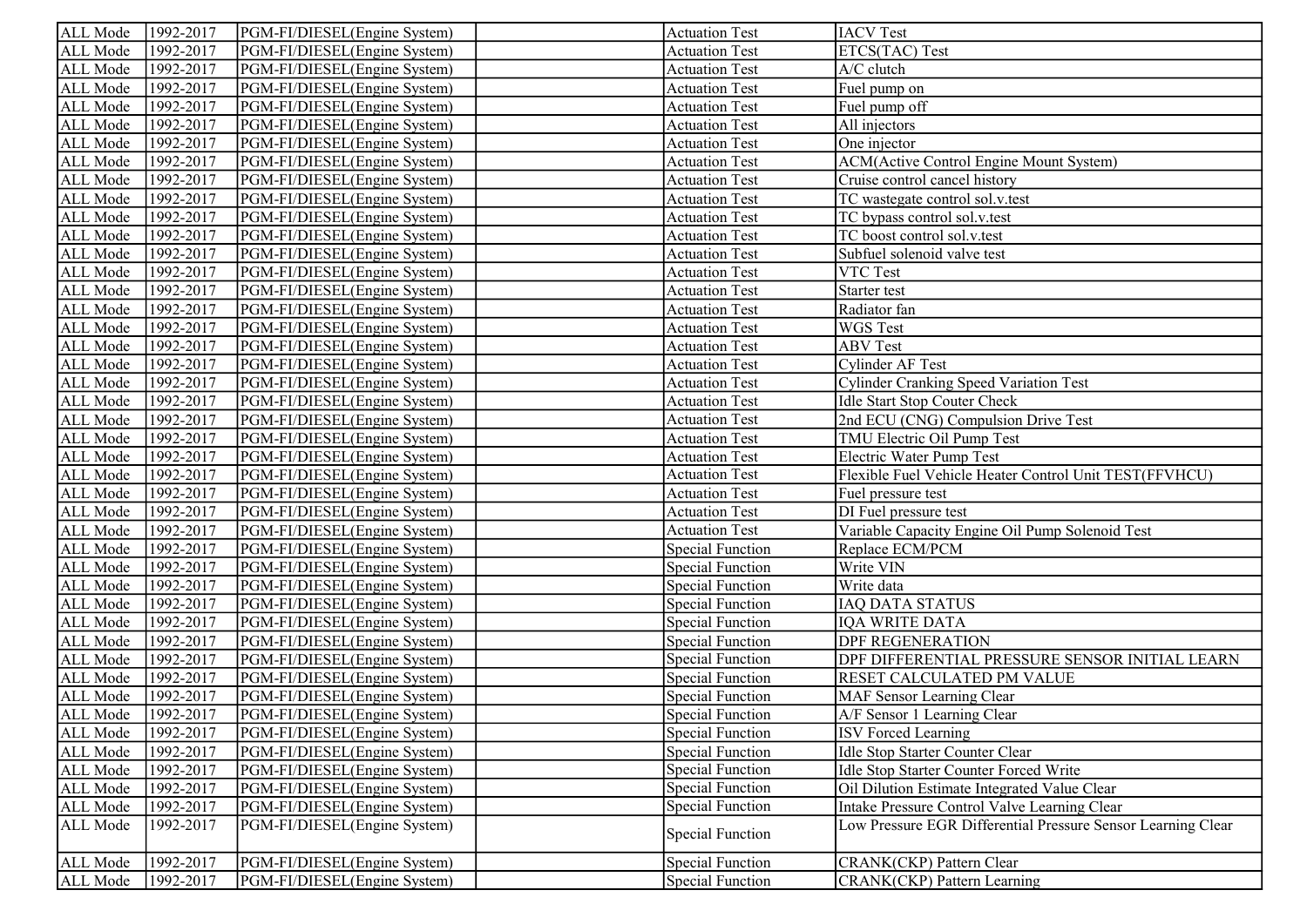| ALL Mode        | 1992-2017 | PGM-FI/DIESEL(Engine System) | <b>Special Function</b> | Main Fuel Tank Alcohol Content Write Data         |
|-----------------|-----------|------------------------------|-------------------------|---------------------------------------------------|
| ALL Mode        | 1992-2017 | PGM-FI/DIESEL(Engine System) | Special Function        | Throttle Learning                                 |
| ALL Mode        | 1992-2017 | PGM-FI/DIESEL(Engine System) | Special Function        | Motor Rotor Position Calibration                  |
| ALL Mode        | 1992-2017 | PGM-FI/DIESEL(Engine System) | <b>Special Function</b> | TMU Activation                                    |
| ALL Mode        | 1992-2017 | PGM-FI/DIESEL(Engine System) | <b>Special Function</b> | <b>E-VTC</b> Learning                             |
| ALL Mode        | 1992-2017 | PGM-FI/DIESEL(Engine System) | <b>Special Function</b> | <b>ECO</b> Score Writing                          |
| ALL Mode        | 1992-2017 | PGM-FI/DIESEL(Engine System) | <b>Special Function</b> | Readiness Codes                                   |
| ALL Mode        | 1992-2017 | AT(Automatic Transmission)   | Read DTC                |                                                   |
| ALL Mode        | 1992-2017 | AT(Automatic Transmission)   | Clear fault memory      |                                                   |
| ALL Mode        | 1992-2017 | AT(Automatic Transmission)   | Read Data Stream        |                                                   |
| ALL Mode        | 1992-2017 | AT(Automatic Transmission)   | Read Freeze Frame       |                                                   |
| ALL Mode        | 1992-2017 | AT(Automatic Transmission)   | PCM/TCM Reset           |                                                   |
| ALL Mode        | 1992-2017 | AT(Automatic Transmission)   | <b>Actuation Test</b>   | Inhibitor solenoid test                           |
| ALL Mode        | 1992-2017 | AT(Automatic Transmission)   | <b>Actuation Test</b>   | Shift lock solenoid test                          |
| ALL Mode        | 1992-2017 | AT(Automatic Transmission)   | <b>Actuation Test</b>   | Start clutch status data clear                    |
| ALL Mode        | 1992-2017 | AT(Automatic Transmission)   | <b>Actuation Test</b>   | SHIFT SOLENOID VALVE O/P                          |
| ALL Mode        | 1992-2017 | AT(Automatic Transmission)   | <b>Actuation Test</b>   | Start Clutch Feedback Learn                       |
| ALL Mode        | 1992-2017 | AT(Automatic Transmission)   | <b>Actuation Test</b>   | <b>Inclination Sensor Learn</b>                   |
| ALL Mode        | 1992-2017 | AT(Automatic Transmission)   | <b>Actuation Test</b>   | Oil Pump Activation                               |
| ALL Mode        | 1992-2017 | AT(Automatic Transmission)   | <b>Actuation Test</b>   | Shift lock solenoid test                          |
| ALL Mode        | 1992-2017 | AT(Automatic Transmission)   | <b>Actuation Test</b>   | Line Pressure Solenoid Test                       |
| ALL Mode        | 1992-2017 | AT(Automatic Transmission)   | <b>Actuation Test</b>   | Clutch pressure control solenoid valve A          |
| ALL Mode        | 1992-2017 | AT(Automatic Transmission)   | <b>Actuation Test</b>   | Clutch pressure control solenoid valve B          |
| ALL Mode        | 1992-2017 | AT(Automatic Transmission)   | <b>Actuation Test</b>   | Clutch pressure control solenoid valve C          |
| ALL Mode        | 1992-2017 | AT(Automatic Transmission)   | <b>Actuation Test</b>   | Clutch pressure control solenoid valve D          |
| ALL Mode        | 1992-2017 | AT(Automatic Transmission)   | <b>Actuation Test</b>   | Pressure test assistance mode                     |
| ALL Mode        | 1992-2017 | AT(Automatic Transmission)   | <b>Actuation Test</b>   | Clutch Pressure Control (Linear) Solenoid Valve A |
| ALL Mode        | 1992-2017 | AT(Automatic Transmission)   | <b>Actuation Test</b>   | Clutch Pressure Control (Linear) Solenoid Valve B |
| ALL Mode        | 1992-2017 | AT(Automatic Transmission)   | <b>Actuation Test</b>   | Clutch Pressure Control (Linear) Solenoid Valve C |
| ALL Mode        | 1992-2017 | AT(Automatic Transmission)   | <b>Actuation Test</b>   | Clutch Pressure Control (Linear) Solenoid Valve D |
| ALL Mode        | 1992-2017 | AT(Automatic Transmission)   | <b>Actuation Test</b>   | Forcedly change shift function                    |
| ALL Mode        | 1992-2017 | AT(Automatic Transmission)   | <b>Actuation Test</b>   | CAS SOLENOID A (LF)                               |
| ALL Mode        | 1992-2017 | AT(Automatic Transmission)   | <b>Actuation Test</b>   | CAS SOLENOID A (RF)                               |
| ALL Mode        | 1992-2017 | AT(Automatic Transmission)   | <b>Actuation Test</b>   | Shift solenoid test                               |
| ALL Mode        | 1992-2017 | AT(Automatic Transmission)   | <b>Actuation Test</b>   | Indicator test                                    |
| ALL Mode        | 1992-2017 | AT(Automatic Transmission)   | <b>Actuation Test</b>   | ATFP motor test                                   |
| ALL Mode        | 1992-2017 | AT(Automatic Transmission)   | <b>Special Function</b> | <b>Stroke Sensor Learning</b>                     |
| <b>ALL Mode</b> | 1992-2017 | AT(Automatic Transmission)   | Special Function        | Valve Body Characteristic Learning                |
| ALL Mode        | 1992-2017 | AT(Automatic Transmission)   | <b>Special Function</b> | Oil Pump Activation                               |
| ALL Mode        | 1992-2017 | AT(Automatic Transmission)   | <b>Special Function</b> | Clutch Assembly By Pressure                       |
| ALL Mode        | 1992-2017 | AT(Automatic Transmission)   | <b>Special Function</b> | Clutch Filling Check                              |
| ALL Mode        | 1992-2017 | AT(Automatic Transmission)   | <b>Special Function</b> | EOL Reference Search(NTL-Ref)                     |
| ALL Mode        | 1992-2017 | AT(Automatic Transmission)   | <b>Special Function</b> | <b>EOL</b> Learn Gear                             |
| ALL Mode        | 1992-2017 | AT(Automatic Transmission)   | <b>Special Function</b> | Clutch Clamp Force Characteristic                 |
| ALL Mode        | 1992-2017 | AT(Automatic Transmission)   | <b>Special Function</b> | <b>EOL Learn Synchronizing In Sequence</b>        |
| ALL Mode        | 1992-2017 | AT(Automatic Transmission)   | <b>Special Function</b> | Shift Clutch Quality Test                         |
| ALL Mode        | 1992-2017 | AT(Automatic Transmission)   | <b>Special Function</b> | Open The Refill Orifice                           |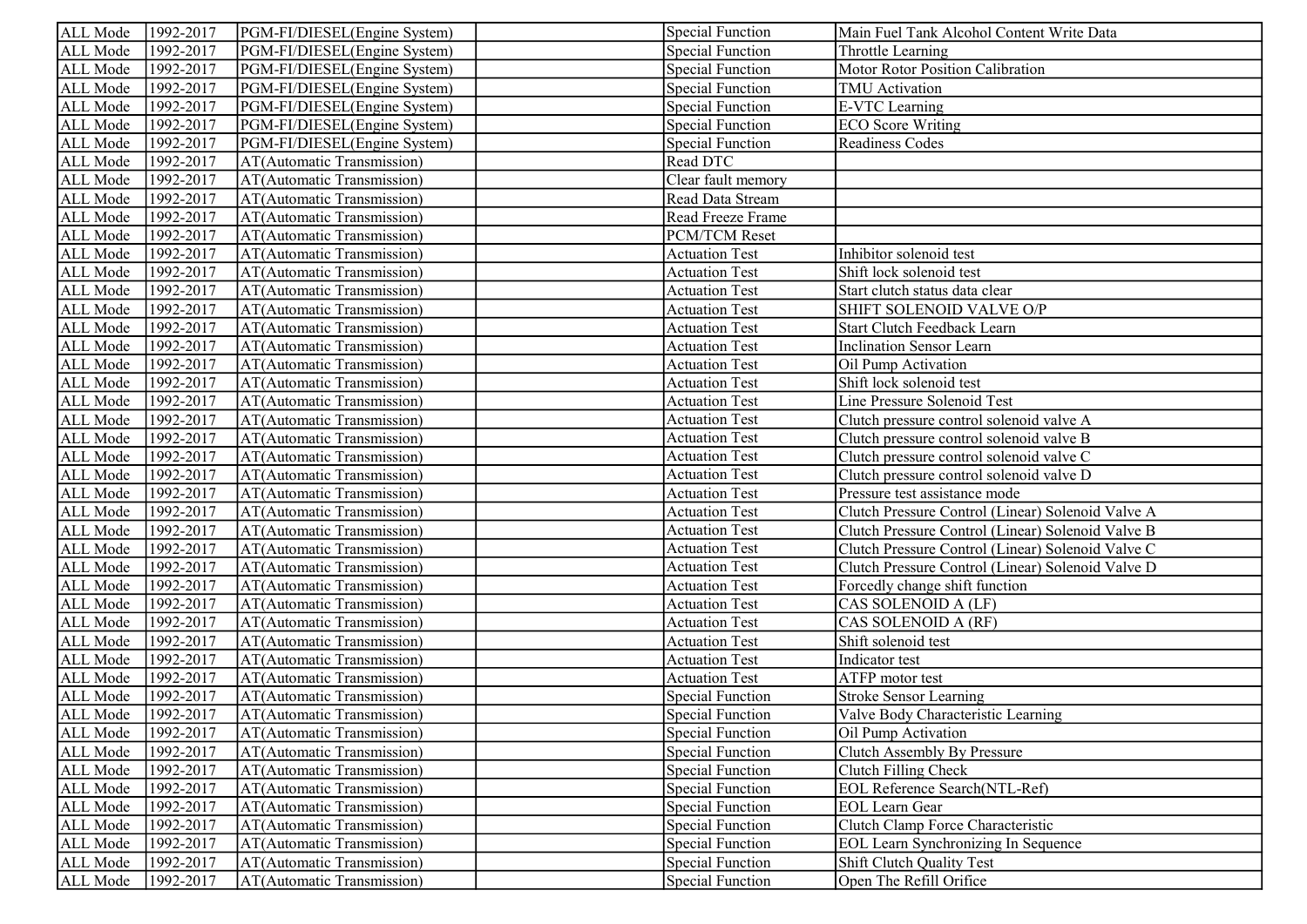| ALL Mode | 1992-2017 | AT(Automatic Transmission)                                                          | <b>Special Function</b> | <b>TCM</b> Reset                                 |
|----------|-----------|-------------------------------------------------------------------------------------|-------------------------|--------------------------------------------------|
| ALL Mode | 1992-2017 | AT(Automatic Transmission)                                                          | <b>Special Function</b> | Clutch Filling Check/Clutch Assembly By Pressure |
| ALL Mode | 1992-2017 | AT(Automatic Transmission)                                                          | <b>Special Function</b> | Learn Synchronizing                              |
| ALL Mode | 1992-2017 | AT(Automatic Transmission)                                                          | <b>Special Function</b> | Clutch Clamp Force Characteristic                |
| ALL Mode | 1992-2017 | AT(Automatic Transmission)                                                          | <b>Special Function</b> | Abnormal Start Check                             |
| ALL Mode | 1992-2017 | AT(Automatic Transmission)                                                          | <b>Special Function</b> | Teach In                                         |
| ALL Mode | 1992-2017 | SRS(Supplemental Inflatable                                                         | Read DTC                |                                                  |
| ALL Mode | 1992-2017 | <b>Restraint System)</b><br>SRS(Supplemental Inflatable<br><b>Restraint System)</b> | Clear fault memory      |                                                  |
| ALL Mode | 1992-2017 | SRS(Supplemental Inflatable<br><b>Restraint System)</b>                             | Read Data Stream        |                                                  |
| ALL Mode | 1992-2017 | SRS(Supplemental Inflatable<br><b>Restraint System)</b>                             | System information      |                                                  |
| ALL Mode | 1992-2017 | SRS(Supplemental Inflatable<br><b>Restraint System)</b>                             | <b>Special Function</b> | <b>OPDS</b> Initialization                       |
| ALL Mode | 1992-2017 | SRS(Supplemental Inflatable<br><b>Restraint System)</b>                             | <b>Special Function</b> | SWS initialization                               |
| ALL Mode | 1992-2017 | SRS(Supplemental Inflatable<br><b>Restraint System)</b>                             | <b>Special Function</b> | <b>E-Tensioner For CMBS</b>                      |
| ALL Mode | 1992-2017 | SRS(Supplemental Inflatable<br><b>Restraint System)</b>                             | <b>Special Function</b> | Blinking Side Airbag Indicator Light             |
| ALL Mode | 1992-2017 | SRS(Supplemental Inflatable<br><b>Restraint System)</b>                             | <b>Special Function</b> | Vehicle Level Position Calibration               |
| ALL Mode | 1992-2017 | SRS(Supplemental Inflatable<br><b>Restraint System)</b>                             | <b>Special Function</b> | <b>ODS</b> Unit initialization                   |
| ALL Mode | 1992-2017 | SRS(Supplemental Inflatable<br>Restraint System)                                    | <b>Special Function</b> | Passenger's Airbag Setting                       |
| ALL Mode | 1992-2017 | ABS(Anti-lock Braking System)                                                       | Read DTC                |                                                  |
| ALL Mode | 1992-2017 | ABS(Anti-lock Braking System)                                                       | Clear fault memory      |                                                  |
| ALL Mode | 1992-2017 | <b>ABS(Anti-lock Braking System)</b>                                                | Read Data Stream        |                                                  |
| ALL Mode | 1992-2017 | ABS(Anti-lock Braking System)                                                       | <b>Actuation Test</b>   | Left front solenoid                              |
| ALL Mode | 1992-2017 | ABS(Anti-lock Braking System)                                                       | <b>Actuation Test</b>   | Right front solenoid                             |
| ALL Mode | 1992-2017 | ABS(Anti-lock Braking System)                                                       | <b>Actuation Test</b>   | Left rear solenoid                               |
| ALL Mode | 1992-2017 | ABS(Anti-lock Braking System)                                                       | <b>Actuation Test</b>   | Right rear solenoid                              |
| ALL Mode | 1992-2017 | ABS(Anti-lock Braking System)                                                       | <b>Actuation Test</b>   | Left front VSA                                   |
| ALL Mode | 1992-2017 | ABS(Anti-lock Braking System)                                                       | <b>Actuation Test</b>   | <b>Right front VSA</b>                           |
| ALL Mode | 1992-2017 | ABS(Anti-lock Braking System)                                                       | <b>Actuation Test</b>   | Left rear VSA                                    |
| ALL Mode | 1992-2017 | ABS(Anti-lock Braking System)                                                       | <b>Actuation Test</b>   | Right rear VSA                                   |
| ALL Mode | 1992-2017 | ABS(Anti-lock Braking System)                                                       | <b>Actuation Test</b>   | LF TCS solenoid                                  |
| ALL Mode | 1992-2017 | ABS(Anti-lock Braking System)                                                       | <b>Actuation Test</b>   | RF TCS solenoid                                  |
| ALL Mode | 1992-2017 | ABS(Anti-lock Braking System)                                                       | <b>Actuation Test</b>   | LF apply/dump solenoid                           |
| ALL Mode | 1992-2017 | ABS(Anti-lock Braking System)                                                       | <b>Actuation Test</b>   | RF apply/dump solenoid                           |
| ALL Mode | 1992-2017 | ABS(Anti-lock Braking System)                                                       | <b>Actuation Test</b>   | VSA-TCS control valve                            |
| ALL Mode | 1992-2017 | ABS(Anti-lock Braking System)                                                       | <b>Actuation Test</b>   | TSA relay switch test                            |
| ALL Mode | 1992-2017 | ABS(Anti-lock Braking System)                                                       | <b>Actuation Test</b>   | LF PULSER                                        |
| ALL Mode | 1992-2017 | ABS(Anti-lock Braking System)                                                       | <b>Actuation Test</b>   | <b>RF PULSER</b>                                 |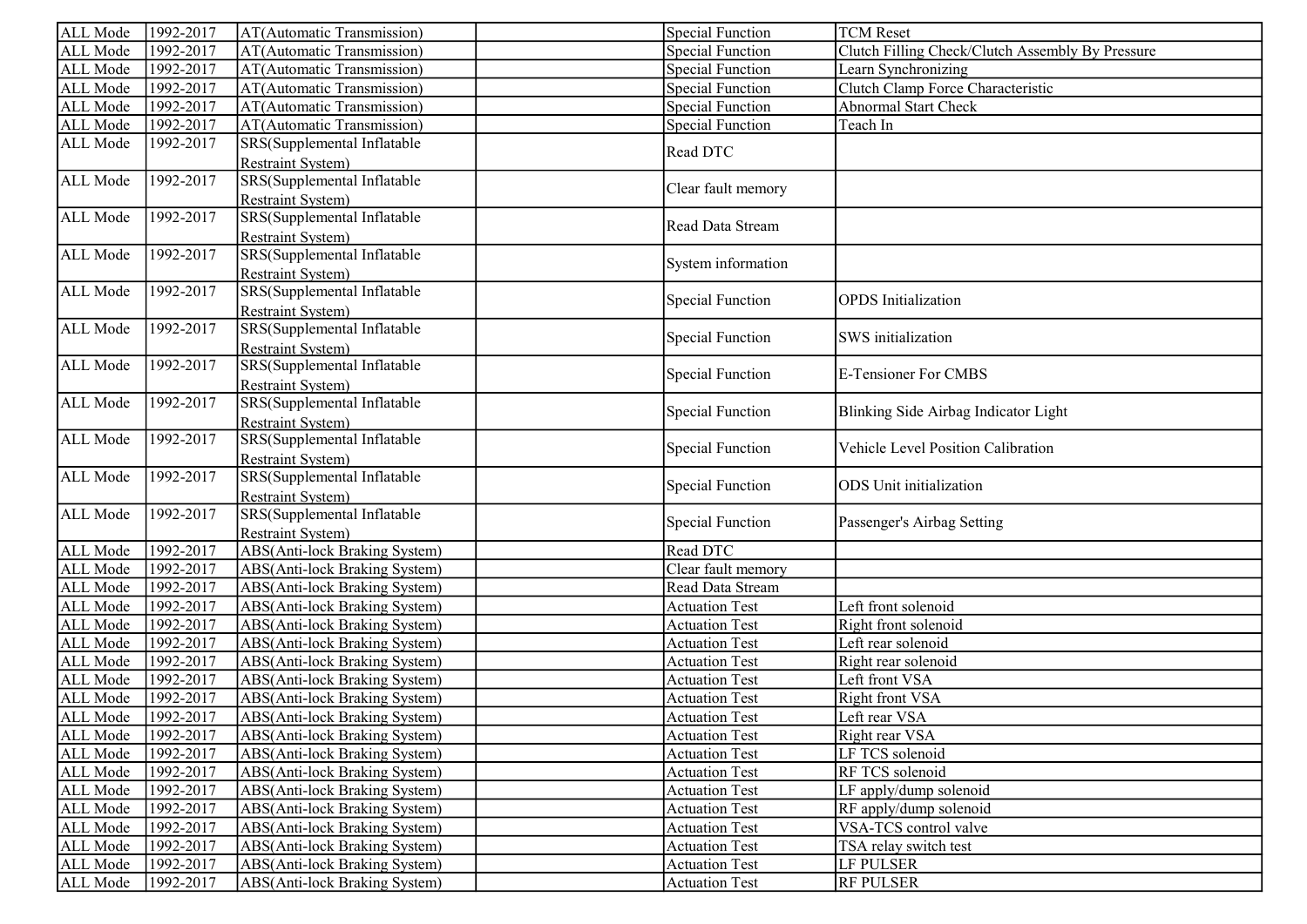| ALL Mode | 1992-2017            | ABS(Anti-lock Braking System)            |            | <b>Actuation Test</b>      | <b>LR PULSER</b>                                     |
|----------|----------------------|------------------------------------------|------------|----------------------------|------------------------------------------------------|
| ALL Mode | 1992-2017            | ABS(Anti-lock Braking System)            |            | <b>Actuation Test</b>      | <b>RR PULSER</b>                                     |
| ALL Mode | 1992-2017            | ABS(Anti-lock Braking System)            |            | <b>Actuation Test</b>      | Modulator Bleed                                      |
| ALL Mode | 1992-2017            | ABS(Anti-lock Braking System)            |            | <b>Actuation Test</b>      | LF CAS SOL                                           |
| ALL Mode | 1992-2017            | ABS(Anti-lock Braking System)            |            | <b>Actuation Test</b>      | RF CAS SOL                                           |
| ALL Mode | 1992-2017            | ABS(Anti-lock Braking System)            |            | <b>Actuation Test</b>      | <b>LR CAS SOL</b>                                    |
| ALL Mode | 1992-2017            | ABS(Anti-lock Braking System)            |            | <b>Actuation Test</b>      | RR CAS SOL                                           |
| ALL Mode | 1992-2017            | ABS(Anti-lock Braking System)            |            | <b>Actuation Test</b>      | <b>ESS</b> Activation                                |
| ALL Mode | 1992-2017            | ABS(Anti-lock Braking System)            |            | Special Function           | <b>ALL SENSOR</b>                                    |
| ALL Mode | 1992-2017            | ABS(Anti-lock Braking System)            |            | Special Function           | VSA Sensor Neutral Position Memorisation             |
| ALL Mode | 1992-2017            | ABS(Anti-lock Braking System)            |            | Special Function           | Brake Pad Maintenance Mode                           |
| ALL Mode | 1992-2017            | ABS(Anti-lock Braking System)            |            | Special Function           | Deflation Warning System                             |
| ALL Mode | 1992-2017            | ABS(Anti-lock Braking System)            |            | Special Function           | <b>Steering Angle Sensor Center Point Writing</b>    |
| ALL Mode | 1992-2017            | ABS(Anti-lock Braking System)            |            | Special Function           | Brake pressure sensor cluster                        |
| ALL Mode | 1992-2017            | ABS(Anti-lock Braking System)            |            | Special Function           | TPMS(VSA) threshold                                  |
| ALL Mode | 1992-2017            | ABS(Anti-lock Braking System)            |            | <b>Special Function</b>    | Sensor cluster                                       |
| ALL Mode | 1992-2017            | <b>OPDS</b> (Occupant Position Detection |            | <b>OPDS</b> Initialization |                                                      |
|          |                      | System)                                  |            |                            |                                                      |
| ALL Mode | 1992-2017            | SWS(Seat Weight Sensor)                  |            | Read DTC                   |                                                      |
| ALL Mode | $\sqrt{1992 - 2017}$ | <b>SWS(Seat Weight Sensor)</b>           |            | Clear fault memory         |                                                      |
| ALL Mode | 1992-2017            | SWS(Seat Weight Sensor)                  |            | Read Data Stream           |                                                      |
| ALL Mode | 1992-2017            | SWS(Seat Weight Sensor)                  |            | Special Function           | SWS initialization                                   |
| ALL Mode | 1992-2017            | <b>SWS(Seat Weight Sensor)</b>           |            | Special Function           | Check                                                |
| ALL Mode | 1992-2017            | <b>E-TENSIONER</b>                       |            | Special Function           | E-Tensioner For CMBS                                 |
| ALL Mode | $\sqrt{1992 - 2017}$ | <b>EPS</b> (Electric Power Steering)     |            | Read DTC                   |                                                      |
| ALL Mode | 1992-2017            | <b>EPS(Electric Power Steering)</b>      |            | Clear fault memory         |                                                      |
| ALL Mode | 1992-2017            | <b>EPS(Electric Power Steering)</b>      |            | Read Data Stream           |                                                      |
| ALL Mode | 1992-2017            | <b>EPS(Electric Power Steering)</b>      |            | Read Freeze Frame          |                                                      |
| ALL Mode | 1992-2017            | <b>EPS(Electric Power Steering)</b>      |            | <b>Actuation Test</b>      | Frequency change                                     |
| ALL Mode | 1992-2017            | <b>EPS(Electric Power Steering)</b>      |            | <b>Actuation Test</b>      | A/C fan minimum                                      |
| ALL Mode | 1992-2017            | EPS(Electric Power Steering)             |            | <b>Actuation Test</b>      | PS Signal                                            |
| ALL Mode | 1992-2017            | EPS(Electric Power Steering)             |            | <b>Special Function</b>    | Gear ratio sensor                                    |
| ALL Mode | 1992-2017            | EPS(Electric Power Steering)             |            | Special Function           | EPS Steering Angle Sensor Value Clear                |
| ALL Mode | 1992-2017            | EPS(Electric Power Steering)             |            | Special Function           | Torque sensor learn                                  |
| ALL Mode | 1992-2017            | EPS(Electric Power Steering)             |            | <b>Special Function</b>    | STEERING END POSITION LEARNING                       |
| ALL Mode | 1992-2017            | EPS(Electric Power Steering)             |            | <b>Special Function</b>    | EPS Steering Angle Sensor Value Clear                |
| ALL Mode | 1992-2017            | EPS(Electric Power Steering)             |            | <b>Special Function</b>    | MA-EPS Control ON/OFF                                |
| ALL Mode | 1992-2017            | <b>BCM</b> (Body Electrical System)      | Instrument | Read DTC                   |                                                      |
| ALL Mode | 1992-2017            | <b>BCM(Body Electrical System)</b>       | Instrument | Clear fault memory         |                                                      |
| ALL Mode | 1992-2017            | <b>BCM(Body Electrical System)</b>       | Instrument | Read Data Stream           |                                                      |
| ALL Mode | 1992-2017            | <b>BCM(Body Electrical System)</b>       | Instrument | <b>Actuation Test</b>      | Speedometer                                          |
| ALL Mode | 1992-2017            | <b>BCM(Body Electrical System)</b>       | Instrument | <b>Actuation Test</b>      | Tachometer                                           |
| ALL Mode | 1992-2017            | <b>BCM(Body Electrical System)</b>       | Instrument | <b>Actuation Test</b>      | <b>VSA/TCS Active Indicator</b>                      |
| ALL Mode | 1992-2017            | <b>BCM(Body Electrical System)</b>       | Instrument | <b>Actuation Test</b>      | VSA/TCS Indicator                                    |
| ALL Mode | 1992-2017            | <b>BCM(Body Electrical System)</b>       | Instrument | <b>Actuation Test</b>      | ABS Indicator                                        |
| ALL Mode | 1992-2017            | <b>BCM(Body Electrical System)</b>       | Instrument | <b>Actuation Test</b>      | <b>EBD Indicator (Electronic Brake Distribution)</b> |
| ALL Mode | 1992-2017            | <b>BCM</b> (Body Electrical System)      | Instrument | <b>Actuation Test</b>      | Cruise Control Indicator                             |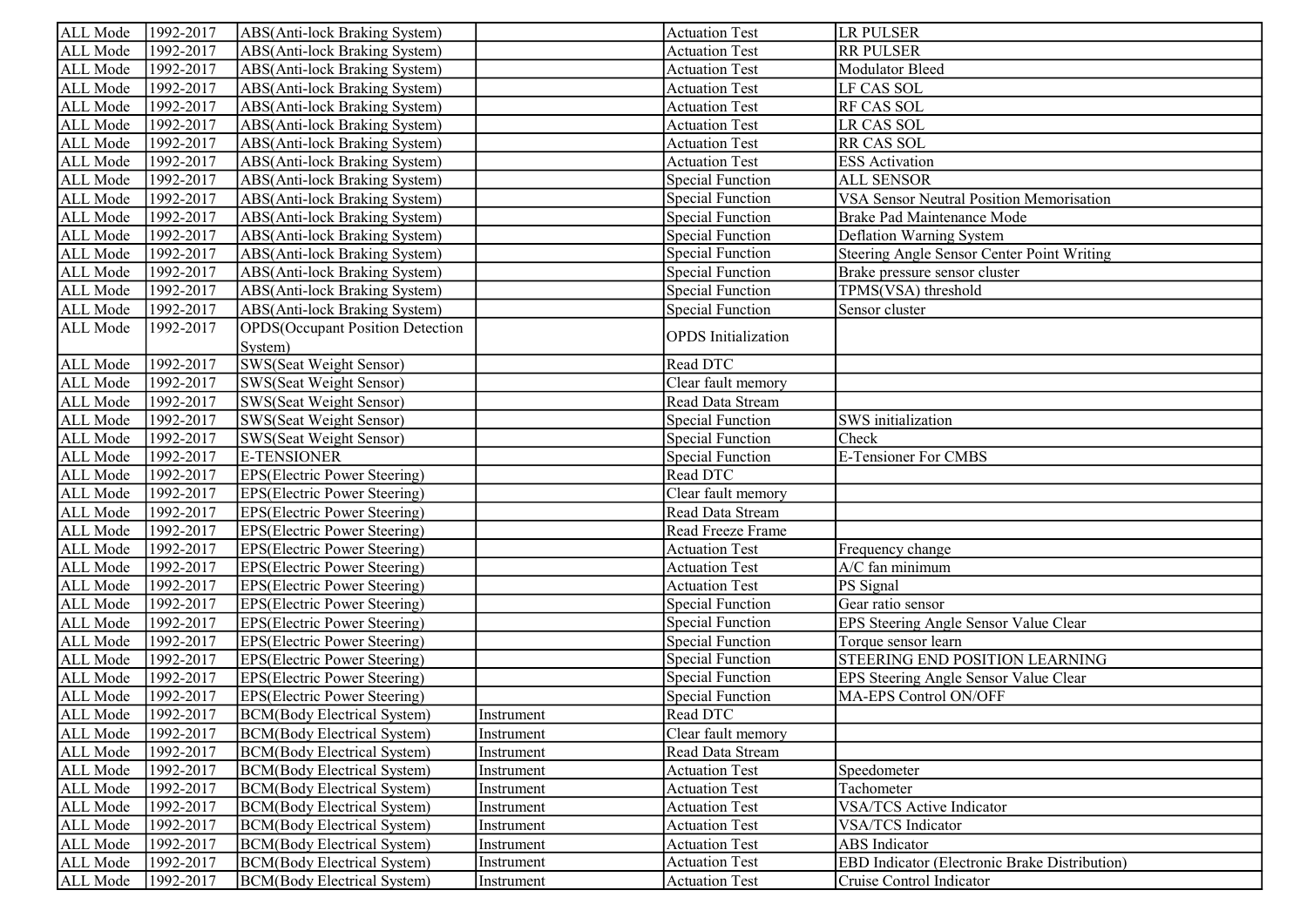| ALL Mode | 1992-2017 | BCM(Body Electrical System)         | Instrument   | <b>Actuation Test</b>   | <b>MIL Status</b>                         |
|----------|-----------|-------------------------------------|--------------|-------------------------|-------------------------------------------|
| ALL Mode | 1992-2017 | <b>BCM</b> (Body Electrical System) | Instrument   | <b>Actuation Test</b>   | Windshield Washer Fluid Level Indicator   |
| ALL Mode | 1992-2017 | <b>BCM(Body Electrical System)</b>  | Instrument   | <b>Actuation Test</b>   | Daytime Running Lights Indicator (Canada) |
| ALL Mode | 1992-2017 | <b>BCM(Body Electrical System)</b>  | Instrument   | <b>Actuation Test</b>   | LKAS Off Indicator                        |
| ALL Mode | 1992-2017 | <b>BCM(Body Electrical System)</b>  | Instrument   | <b>Actuation Test</b>   | CMBS(CMS) Indicator                       |
| ALL Mode | 1992-2017 | <b>BCM(Body Electrical System)</b>  | Instrument   | <b>Actuation Test</b>   | <b>HIDS Warning Lamp</b>                  |
| ALL Mode | 1992-2017 | <b>BCM(Body Electrical System)</b>  | Instrument   | <b>Actuation Test</b>   | Keyless Access Indicator                  |
| ALL Mode | 1992-2017 | <b>BCM(Body Electrical System)</b>  | Instrument   | <b>Actuation Test</b>   | Engine Oil Pressure Indicator             |
| ALL Mode | 1992-2017 | <b>BCM(Body Electrical System)</b>  | Instrument   | <b>Actuation Test</b>   | Charging System Indicator                 |
| ALL Mode | 1992-2017 | <b>BCM(Body Electrical System)</b>  | Instrument   | <b>Actuation Test</b>   | Cruise Control Main SW. Indicator         |
| ALL Mode | 1992-2017 | <b>BCM(Body Electrical System)</b>  | Instrument   | <b>Actuation Test</b>   | Maintenance Required Indicator            |
| ALL Mode | 1992-2017 | <b>BCM(Body Electrical System)</b>  | Instrument   | <b>Actuation Test</b>   | High Beam Indicator                       |
| ALL Mode | 1992-2017 | <b>BCM(Body Electrical System)</b>  | Instrument   | <b>Actuation Test</b>   | Light On Indicator                        |
| ALL Mode | 1992-2017 | <b>BCM(Body Electrical System)</b>  | Instrument   | <b>Actuation Test</b>   | Low fuel level indicator                  |
| ALL Mode | 1992-2017 | <b>BCM(Body Electrical System)</b>  | Instrument   | <b>Actuation Test</b>   | Security Indicator                        |
| ALL Mode | 1992-2017 | <b>BCM(Body Electrical System)</b>  | Instrument   | <b>Actuation Test</b>   | Trip Meter                                |
| ALL Mode | 1992-2017 | <b>BCM</b> (Body Electrical System) | Instrument   | <b>Actuation Test</b>   | A/T Gear Position Indicator (P)           |
| ALL Mode | 1992-2017 | <b>BCM(Body Electrical System)</b>  | Instrument   | <b>Actuation Test</b>   | A/T Gear Position Indicator (R)           |
| ALL Mode | 1992-2017 | <b>BCM(Body Electrical System)</b>  | Instrument   | <b>Actuation Test</b>   | A/T Gear Position Indicator (N)           |
| ALL Mode | 1992-2017 | <b>BCM(Body Electrical System)</b>  | Instrument   | <b>Actuation Test</b>   | A/T Gear Position Indicator (D)           |
| ALL Mode | 1992-2017 | <b>BCM</b> (Body Electrical System) | Instrument   | <b>Actuation Test</b>   | A/T Gear Position Indicator (D3)          |
| ALL Mode | 1992-2017 | <b>BCM</b> (Body Electrical System) | Instrument   | <b>Actuation Test</b>   | A/T Gear Position Indicator               |
| ALL Mode | 1992-2017 | <b>BCM</b> (Body Electrical System) | Instrument   | <b>Actuation Test</b>   | A/T Gear Position Indicator (M)           |
| ALL Mode | 1992-2017 | <b>BCM</b> (Body Electrical System) | Instrument   | <b>Actuation Test</b>   | Sequential Sport Shift Mode Indicator(1)  |
| ALL Mode | 1992-2017 | <b>BCM</b> (Body Electrical System) | Instrument   | <b>Actuation Test</b>   | Sequential Sport Shift Mode Indicator(2)  |
| ALL Mode | 1992-2017 | <b>BCM</b> (Body Electrical System) | Instrument   | <b>Actuation Test</b>   | Sequential Sport Shift Mode Indicator(3)  |
| ALL Mode | 1992-2017 | <b>BCM(Body Electrical System)</b>  | Instrument   | <b>Actuation Test</b>   | Sequential Sport Shift Mode Indicator(4)  |
| ALL Mode | 1992-2017 | <b>BCM(Body Electrical System)</b>  | Instrument   | <b>Actuation Test</b>   | Sequential Sport Shift Mode Indicator(5)  |
| ALL Mode | 1992-2017 | <b>BCM(Body Electrical System)</b>  | Instrument   | <b>Actuation Test</b>   | <b>Illumination Brightness Control</b>    |
| ALL Mode | 1992-2017 | <b>BCM(Body Electrical System)</b>  | Instrument   | <b>Actuation Test</b>   | Key Alarm Chime                           |
| ALL Mode | 1992-2017 | <b>BCM(Body Electrical System)</b>  | Instrument   | <b>Actuation Test</b>   | Headlight Alarm Chime                     |
| ALL Mode | 1992-2017 | <b>BCM(Body Electrical System)</b>  | Instrument   | <b>Actuation Test</b>   | Seatbelt Reminder Chime                   |
| ALL Mode | 1992-2017 | <b>BCM(Body Electrical System)</b>  | Instrument   | <b>Actuation Test</b>   | Speed Alarm Chime                         |
| ALL Mode | 1992-2017 | <b>BCM(Body Electrical System)</b>  | Instrument   | <b>Actuation Test</b>   | Reverse Chime                             |
| ALL Mode | 1992-2017 | <b>BCM(Body Electrical System)</b>  | Instrument   | <b>Actuation Test</b>   | Front Fog Lamp                            |
| ALL Mode | 1992-2017 | <b>BCM(Body Electrical System)</b>  | Instrument   | <b>Special Function</b> | Instrument control module replacement     |
| ALL Mode | 1992-2017 | <b>BCM(Body Electrical System)</b>  | Instrument   | <b>Special Function</b> | Maintenance Minder(USA)                   |
| ALL Mode | 1992-2017 | BCM(Body Electrical System)         | Instrument   | Special Function        | Maintenance Minder(Europe)                |
| ALL Mode | 1992-2017 | <b>BCM(Body Electrical System)</b>  | Instrument   | <b>Special Function</b> | <b>CVT Fluid Replacement(General)</b>     |
| ALL Mode | 1992-2017 | <b>BCM(Body Electrical System)</b>  | Instrument   | <b>Special Function</b> | Customize Reset                           |
| ALL Mode | 1992-2017 | <b>BCM(Body Electrical System)</b>  | Illumination | Read DTC                |                                           |
| ALL Mode | 1992-2017 | <b>BCM(Body Electrical System)</b>  | Illumination | Clear fault memory      |                                           |
| ALL Mode | 1992-2017 | <b>BCM(Body Electrical System)</b>  | Illumination | Read Data Stream        |                                           |
| ALL Mode | 1992-2017 | <b>BCM(Body Electrical System)</b>  | Illumination | <b>Actuation Test</b>   | <b>Front Fog Lights</b>                   |
| ALL Mode | 1992-2017 | <b>BCM(Body Electrical System)</b>  | Illumination | <b>Actuation Test</b>   | Daytime Running Light Signal              |
| ALL Mode | 1992-2017 | <b>BCM(Body Electrical System)</b>  | Illumination | <b>Actuation Test</b>   | Head Light Backup                         |
| ALL Mode | 1992-2017 | <b>BCM(Body Electrical System)</b>  | Illumination | <b>Actuation Test</b>   | Map Light Off                             |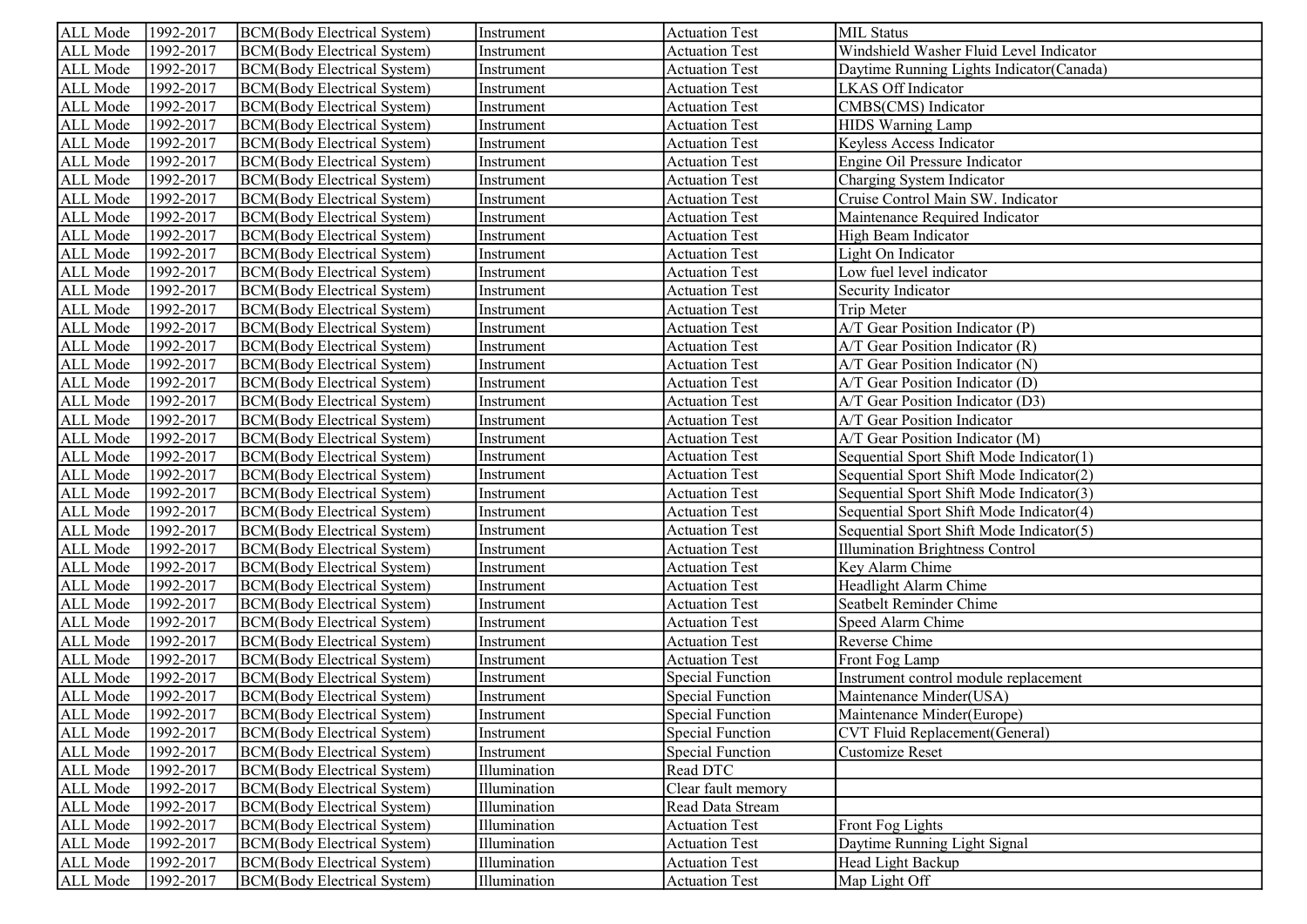| ALL Mode | 1992-2017 | BCM(Body Electrical System)         | Illumination | <b>Actuation Test</b> | Ignition Key Cylinder Light Command               |
|----------|-----------|-------------------------------------|--------------|-----------------------|---------------------------------------------------|
| ALL Mode | 1992-2017 | <b>BCM</b> (Body Electrical System) | Illumination | <b>Actuation Test</b> | Interior Light Command                            |
| ALL Mode | 1992-2017 | <b>BCM</b> (Body Electrical System) | Illumination | <b>Actuation Test</b> | Foot Light Command                                |
| ALL Mode | 1992-2017 | BCM(Body Electrical System)         | Illumination | <b>Actuation Test</b> | Left Turn Signal Command                          |
| ALL Mode | 1992-2017 | <b>BCM</b> (Body Electrical System) | Illumination | <b>Actuation Test</b> | Right Turn Signal Command                         |
| ALL Mode | 1992-2017 | <b>BCM</b> (Body Electrical System) | Illumination | <b>Actuation Test</b> | Hazard Flasher                                    |
| ALL Mode | 1992-2017 | <b>BCM</b> (Body Electrical System) | Illumination | <b>Actuation Test</b> | Rear Fog Light                                    |
| ALL Mode | 1992-2017 | <b>BCM</b> (Body Electrical System) | Illumination | <b>Actuation Test</b> | Headlight Command                                 |
| ALL Mode | 1992-2017 | <b>BCM</b> (Body Electrical System) | Illumination | <b>Actuation Test</b> | Headlight High Beam Command                       |
| ALL Mode | 1992-2017 | <b>BCM</b> (Body Electrical System) | Illumination | <b>Actuation Test</b> | Parking Lights Command                            |
| ALL Mode | 1992-2017 | <b>BCM</b> (Body Electrical System) | Illumination | <b>Actuation Test</b> | Auto Light headlights                             |
| ALL Mode | 1992-2017 | <b>BCM</b> (Body Electrical System) | Illumination | <b>Actuation Test</b> | Cargo Light                                       |
| ALL Mode | 1992-2017 | <b>BCM</b> (Body Electrical System) | Illumination | <b>Actuation Test</b> | Floor Light (Rear door ashtray light)             |
| ALL Mode | 1992-2017 | BCM(Body Electrical System)         | Illumination | <b>Actuation Test</b> | Daytime Running Light Relay Command (Canada)      |
| ALL Mode | 1992-2017 | <b>BCM</b> (Body Electrical System) | Illumination | <b>Actuation Test</b> | Headlight ON Command (Backup line)                |
| ALL Mode | 1992-2017 | BCM(Body Electrical System)         | Illumination | <b>Actuation Test</b> | Headlight OFF Command (Backup line)               |
| ALL Mode | 1992-2017 | BCM(Body Electrical System)         | Illumination | <b>Actuation Test</b> | Head Light Cleaner                                |
| ALL Mode | 1992-2017 | <b>BCM</b> (Body Electrical System) | Illumination | <b>Actuation Test</b> | Memory Switch Illumination Light                  |
| ALL Mode | 1992-2017 | <b>BCM</b> (Body Electrical System) | Illumination | <b>Actuation Test</b> | Trunk & Fuel Opener Switch Illumination Light     |
| ALL Mode | 1992-2017 | <b>BCM</b> (Body Electrical System) | Illumination | <b>Actuation Test</b> | Driver's LOCK/UNLOCK Switch Illumination Light    |
| ALL Mode | 1992-2017 | BCM(Body Electrical System)         | Illumination | <b>Actuation Test</b> | Driver's Outer Handle Illumination Light          |
| ALL Mode | 1992-2017 | <b>BCM</b> (Body Electrical System) | Illumination | <b>Actuation Test</b> | Driver's Inner Handle Illumination Light          |
| ALL Mode | 1992-2017 | <b>BCM</b> (Body Electrical System) | Illumination | <b>Actuation Test</b> | Driver's Door Pocket Illumination Light           |
| ALL Mode | 1992-2017 | BCM(Body Electrical System)         | Illumination | <b>Actuation Test</b> | Driver's Door Courtesy Light                      |
| ALL Mode | 1992-2017 | BCM(Body Electrical System)         | Illumination | <b>Actuation Test</b> | Passenger's LOCK/UNLOCK Switch Illumination Light |
| ALL Mode | 1992-2017 | BCM(Body Electrical System)         | Illumination | <b>Actuation Test</b> | Passenger's Outer Handle Illumination Light       |
| ALL Mode | 1992-2017 | <b>BCM</b> (Body Electrical System) | Illumination | <b>Actuation Test</b> | Passenger's Inner Handle Illumination Light       |
| ALL Mode | 1992-2017 | <b>BCM</b> (Body Electrical System) | Illumination | <b>Actuation Test</b> | Passenger's Door Pocket Illumination Light        |
| ALL Mode | 1992-2017 | <b>BCM</b> (Body Electrical System) | Illumination | <b>Actuation Test</b> | Passenger's Door Courtesy Light                   |
| ALL Mode | 1992-2017 | <b>BCM</b> (Body Electrical System) | Illumination | <b>Actuation Test</b> | Rear Left Inner Handle Illumination Light         |
| ALL Mode | 1992-2017 | <b>BCM</b> (Body Electrical System) | Illumination | <b>Actuation Test</b> | Rear Driver Door Courtesy Light                   |
| ALL Mode | 1992-2017 | <b>BCM</b> (Body Electrical System) | Illumination | <b>Actuation Test</b> | Rear Left Door Courtesy Light                     |
| ALL Mode | 1992-2017 | <b>BCM</b> (Body Electrical System) | Illumination | <b>Actuation Test</b> | Rear Right Inner Handle Illumination Light        |
| ALL Mode | 1992-2017 | <b>BCM</b> (Body Electrical System) | Illumination | <b>Actuation Test</b> | Rear Assistant Door Courtesy Light                |
| ALL Mode | 1992-2017 | <b>BCM</b> (Body Electrical System) | Illumination | <b>Actuation Test</b> | Rear Right Door Courtesy Light                    |
| ALL Mode | 1992-2017 | <b>BCM</b> (Body Electrical System) | Door lock    | Read DTC              |                                                   |
| ALL Mode | 1992-2017 | <b>BCM</b> (Body Electrical System) | Door lock    | Clear fault memory    |                                                   |
| ALL Mode | 1992-2017 | BCM(Body Electrical System)         | Door lock    | Read Data Stream      |                                                   |
| ALL Mode | 1992-2017 | <b>BCM</b> (Body Electrical System) | Door lock    | <b>Actuation Test</b> | Lock all doors                                    |
| ALL Mode | 1992-2017 | <b>BCM(Body Electrical System)</b>  | Door lock    | <b>Actuation Test</b> | Unlock driver's side door                         |
| ALL Mode | 1992-2017 | <b>BCM</b> (Body Electrical System) | Door lock    | <b>Actuation Test</b> | Unlock all doors                                  |
| ALL Mode | 1992-2017 | <b>BCM(Body Electrical System)</b>  | Door lock    | <b>Actuation Test</b> | Left Sliding Door Lock                            |
| ALL Mode | 1992-2017 | <b>BCM</b> (Body Electrical System) | Door lock    | <b>Actuation Test</b> | Left Sliding Door Unlock                          |
| ALL Mode | 1992-2017 | <b>BCM(Body Electrical System)</b>  | Door lock    | <b>Actuation Test</b> | Fuel fill door open                               |
| ALL Mode | 1992-2017 | <b>BCM</b> (Body Electrical System) | Door lock    | <b>Actuation Test</b> | Super Locking (with super locking)                |
| ALL Mode | 1992-2017 | <b>BCM</b> (Body Electrical System) | Keyless      | Read DTC              |                                                   |
| ALL Mode | 1992-2017 | <b>BCM(Body Electrical System)</b>  | Keyless      | Clear fault memory    |                                                   |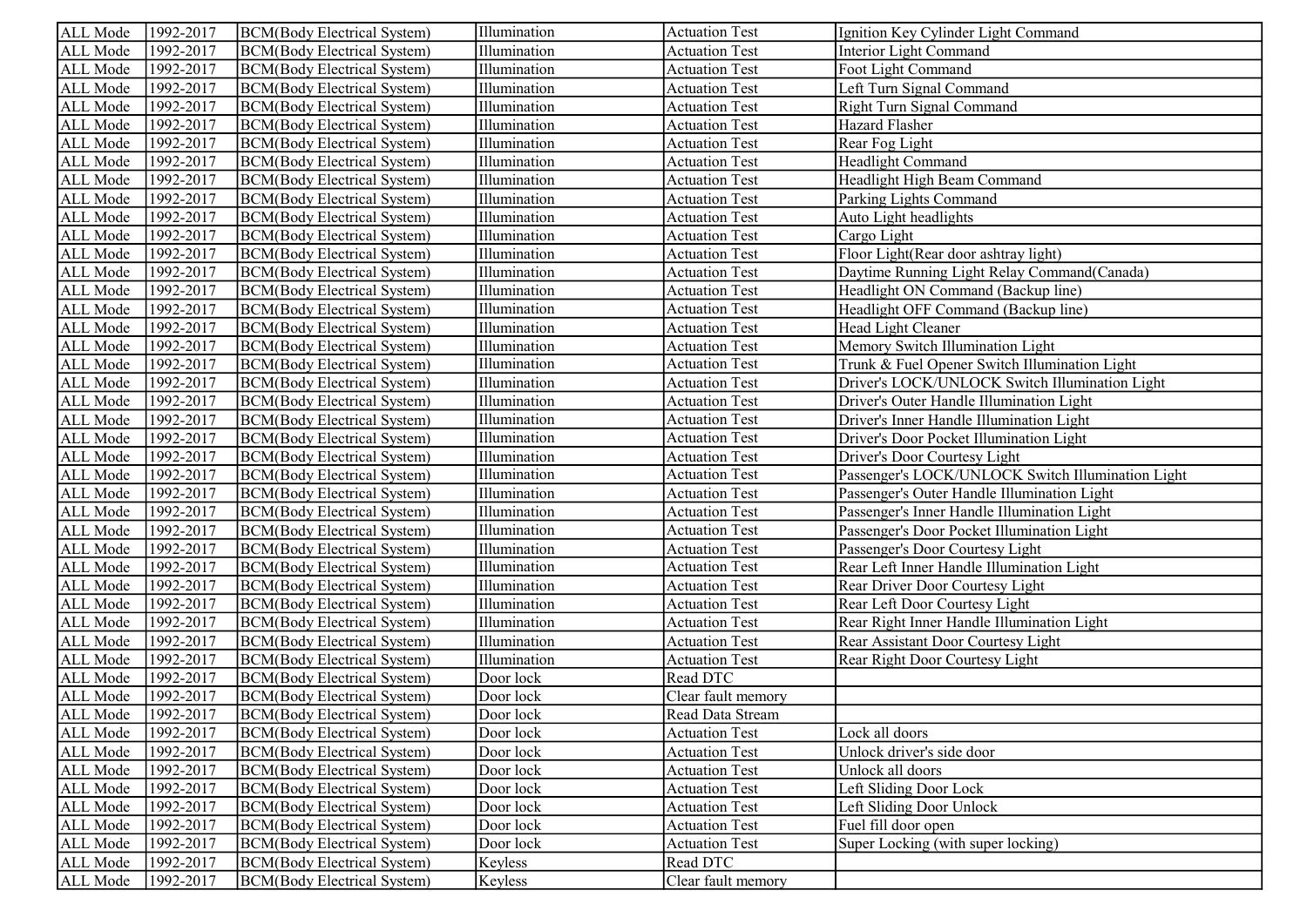| ALL Mode | 1992-2017 | BCM(Body Electrical System)         | Keyless       | Read Data Stream        |                                       |
|----------|-----------|-------------------------------------|---------------|-------------------------|---------------------------------------|
| ALL Mode | 1992-2017 | <b>BCM(Body Electrical System)</b>  | Keyless       | <b>Actuation Test</b>   | Trunk Lid/Tailgate Release Command    |
| ALL Mode | 1992-2017 | <b>BCM(Body Electrical System)</b>  | Keyless       | <b>Actuation Test</b>   | Keyless Buzzer                        |
| ALL Mode | 1992-2017 | <b>BCM(Body Electrical System)</b>  | Keyless       | <b>Special Function</b> | Keyless Check                         |
| ALL Mode | 1992-2017 | <b>BCM(Body Electrical System)</b>  | Keyless       | <b>Special Function</b> | Add Remote                            |
| ALL Mode | 1992-2017 | <b>BCM(Body Electrical System)</b>  | Keyless       | <b>Special Function</b> | Erase Remote                          |
| ALL Mode | 1992-2017 | <b>BCM(Body Electrical System)</b>  | Power windows | Read DTC                |                                       |
| ALL Mode | 1992-2017 | <b>BCM(Body Electrical System)</b>  | Power windows | Clear fault memory      |                                       |
| ALL Mode | 1992-2017 | <b>BCM(Body Electrical System)</b>  | Power windows | Read Data Stream        |                                       |
| ALL Mode | 1992-2017 | <b>BCM(Body Electrical System)</b>  | Power windows | <b>Actuation Test</b>   | Driver's Window Up                    |
| ALL Mode | 1992-2017 | <b>BCM(Body Electrical System)</b>  | Power windows | <b>Actuation Test</b>   | Driver's Window Down                  |
| ALL Mode | 1992-2017 | <b>BCM(Body Electrical System)</b>  | Power windows | <b>Actuation Test</b>   | Front Passenger's Window Up           |
| ALL Mode | 1992-2017 | <b>BCM(Body Electrical System)</b>  | Power windows | <b>Actuation Test</b>   | Front Passenger's Window Down         |
| ALL Mode | 1992-2017 | <b>BCM(Body Electrical System)</b>  | Power windows | <b>Actuation Test</b>   | Left Rear Window Up                   |
| ALL Mode | 1992-2017 | <b>BCM(Body Electrical System)</b>  | Power windows | <b>Actuation Test</b>   | Left Rear Window Down                 |
| ALL Mode | 1992-2017 | <b>BCM(Body Electrical System)</b>  | Power windows | <b>Actuation Test</b>   | Right Rear Window Up                  |
| ALL Mode | 1992-2017 | <b>BCM(Body Electrical System)</b>  | Power windows | <b>Actuation Test</b>   | Right Rear Window Down                |
| ALL Mode | 1992-2017 | <b>BCM(Body Electrical System)</b>  | Power windows | <b>Actuation Test</b>   | Rear Driver's P/W Relay Command       |
| ALL Mode | 1992-2017 | <b>BCM(Body Electrical System)</b>  | Power windows | <b>Actuation Test</b>   | Rear Pass's P/W Relay Command         |
| ALL Mode | 1992-2017 | <b>BCM(Body Electrical System)</b>  | Power windows | <b>Actuation Test</b>   | P/W Relay Command                     |
| ALL Mode | 1992-2017 | <b>BCM</b> (Body Electrical System) | Power windows | <b>Actuation Test</b>   | Sunroof                               |
| ALL Mode | 1992-2017 | <b>BCM(Body Electrical System)</b>  | Power windows | <b>Actuation Test</b>   | Glass Hatch Open                      |
| ALL Mode | 1992-2017 | <b>BCM</b> (Body Electrical System) | Power windows | <b>Special Function</b> | Power Window Reset for Driver side    |
| ALL Mode | 1992-2017 | <b>BCM</b> (Body Electrical System) | Power windows | <b>Special Function</b> | Power Window Reset for Passenger side |
| ALL Mode | 1992-2017 | <b>BCM</b> (Body Electrical System) | Power windows | <b>Special Function</b> | Power Window Reset for Left Rear      |
| ALL Mode | 1992-2017 | <b>BCM</b> (Body Electrical System) | Power windows | Special Function        | Power Window Reset for Right Rear     |
| ALL Mode | 1992-2017 | <b>BCM(Body Electrical System)</b>  | Wiper         | Read DTC                |                                       |
| ALL Mode | 1992-2017 | <b>BCM(Body Electrical System)</b>  | Wiper         | Clear fault memory      |                                       |
| ALL Mode | 1992-2017 | <b>BCM(Body Electrical System)</b>  | Wiper         | Read Data Stream        |                                       |
| ALL Mode | 1992-2017 | <b>BCM(Body Electrical System)</b>  | Wiper         | <b>Actuation Test</b>   | Windshield Wiper Motor LOW Command    |
| ALL Mode | 1992-2017 | <b>BCM(Body Electrical System)</b>  | Wiper         | <b>Actuation Test</b>   | Windshield Wiper Motor HIGH Command   |
| ALL Mode | 1992-2017 | <b>BCM(Body Electrical System)</b>  | Wiper         | <b>Actuation Test</b>   | Windshield Washer Command             |
| ALL Mode | 1992-2017 | <b>BCM(Body Electrical System)</b>  | Wiper         | <b>Actuation Test</b>   | Rear wiper motor                      |
| ALL Mode | 1992-2017 | <b>BCM(Body Electrical System)</b>  | Wiper         | <b>Actuation Test</b>   | Rear wiper washer                     |
| ALL Mode | 1992-2017 | <b>BCM(Body Electrical System)</b>  | Wiper         | <b>Actuation Test</b>   | Front Wiper - LOW                     |
| ALL Mode | 1992-2017 | <b>BCM(Body Electrical System)</b>  | Wiper         | <b>Actuation Test</b>   | Front Wiper - HIGH                    |
| ALL Mode | 1992-2017 | <b>BCM(Body Electrical System)</b>  | Wiper         | <b>Actuation Test</b>   | Front Wiper - INT                     |
| ALL Mode | 1992-2017 | <b>BCM</b> (Body Electrical System) | Wiper         | <b>Actuation Test</b>   | Rear Wiper                            |
| ALL Mode | 1992-2017 | <b>BCM(Body Electrical System)</b>  | Wiper         | <b>Actuation Test</b>   | Fail Wiper Signal                     |
| ALL Mode | 1992-2017 | <b>BCM(Body Electrical System)</b>  | Wiper         | <b>Actuation Test</b>   | No Wiper Signal                       |
| ALL Mode | 1992-2017 | <b>BCM(Body Electrical System)</b>  | Wiper         | <b>Actuation Test</b>   | Rain Condition Signal                 |
| ALL Mode | 1992-2017 | <b>BCM(Body Electrical System)</b>  | Wiper         | <b>Actuation Test</b>   | No Rain Condition Signal              |
| ALL Mode | 1992-2017 | <b>BCM(Body Electrical System)</b>  | Safety system | Read DTC                |                                       |
| ALL Mode | 1992-2017 | <b>BCM(Body Electrical System)</b>  | Safety system | Clear fault memory      |                                       |
| ALL Mode | 1992-2017 | <b>BCM(Body Electrical System)</b>  | Safety system | Read Data Stream        |                                       |
| ALL Mode | 1992-2017 | <b>BCM(Body Electrical System)</b>  | Safety system | <b>Actuation Test</b>   | Horn Command                          |
| ALL Mode | 1992-2017 | <b>BCM(Body Electrical System)</b>  | Safety system | <b>Actuation Test</b>   | Security Indicator                    |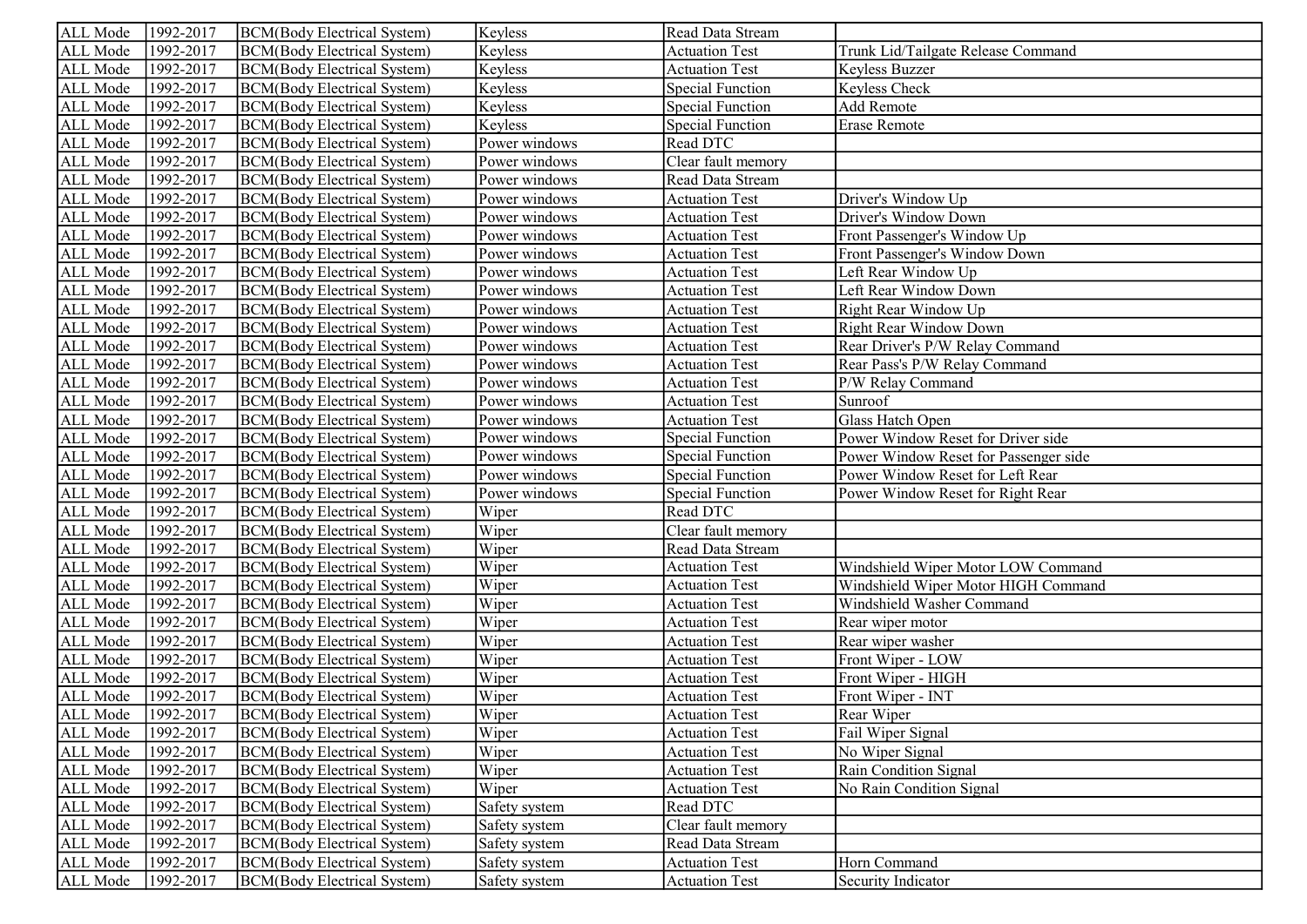| ALL Mode | 1992-2017 | <b>BCM</b> (Body Electrical System) | Safety system               | <b>Actuation Test</b>   | Hazard Signal Command                                          |
|----------|-----------|-------------------------------------|-----------------------------|-------------------------|----------------------------------------------------------------|
| ALL Mode | 1992-2017 | <b>BCM</b> (Body Electrical System) | Safety system               | <b>Special Function</b> | <b>History Data</b>                                            |
| ALL Mode | 1992-2017 | <b>BCM</b> (Body Electrical System) | Safety system               | <b>Special Function</b> | Clear History Data                                             |
| ALL Mode | 1992-2017 | <b>BCM</b> (Body Electrical System) | <b>HVAC/Climate Control</b> | Read DTC                |                                                                |
| ALL Mode | 1992-2017 | <b>BCM</b> (Body Electrical System) | <b>HVAC/Climate Control</b> | Clear fault memory      |                                                                |
| ALL Mode | 1992-2017 | <b>BCM</b> (Body Electrical System) | <b>HVAC/Climate Control</b> | Read Data Stream        |                                                                |
| ALL Mode | 1992-2017 | <b>BCM</b> (Body Electrical System) | HVAC/Climate Control        | <b>Special Function</b> | Climate Control Unit Self Test                                 |
| ALL Mode | 1992-2017 | <b>BCM</b> (Body Electrical System) | Front Panel                 | Read DTC                |                                                                |
| ALL Mode | 1992-2017 | <b>BCM</b> (Body Electrical System) | Front Panel                 | Clear fault memory      |                                                                |
| ALL Mode | 1992-2017 | <b>BCM</b> (Body Electrical System) | Front Panel                 | Read Data Stream        |                                                                |
| ALL Mode | 1992-2017 | <b>BCM</b> (Body Electrical System) | Front Panel                 | <b>Actuation Test</b>   | TFT-LCD backlight(with NAVI) - Turn on for 5 seconds           |
| ALL Mode | 1992-2017 | <b>BCM</b> (Body Electrical System) | <b>Front Panel</b>          | <b>Actuation Test</b>   | Segment LCD(Without NAVI) - Turn on for 5 seconds              |
| ALL Mode | 1992-2017 | <b>BCM</b> (Body Electrical System) | <b>Front Panel</b>          | <b>Actuation Test</b>   | SUB display segment LCD(with NAVI) - Turn on for 5 seconds     |
| ALL Mode | 1992-2017 | <b>BCM</b> (Body Electrical System) | Front Panel                 | <b>Special Function</b> | Front Panel Check                                              |
| ALL Mode | 1992-2017 | <b>BCM</b> (Body Electrical System) | Power Tailgate              | Read DTC                |                                                                |
| ALL Mode | 1992-2017 | <b>BCM</b> (Body Electrical System) | Power Tailgate              | Clear fault memory      |                                                                |
| ALL Mode | 1992-2017 | <b>BCM</b> (Body Electrical System) | Power Tailgate              | Read Data Stream        |                                                                |
| ALL Mode | 1992-2017 | <b>BCM</b> (Body Electrical System) | Power Tailgate              | <b>Actuation Test</b>   | PTG Drive Motor                                                |
| ALL Mode | 1992-2017 | <b>BCM</b> (Body Electrical System) | Power Tailgate              | <b>Actuation Test</b>   | PTG Clutch                                                     |
| ALL Mode | 1992-2017 | <b>BCM</b> (Body Electrical System) | Power Tailgate              | <b>Actuation Test</b>   | PTG release motor                                              |
| ALL Mode | 1992-2017 | <b>BCM</b> (Body Electrical System) | Power Trunk Lid             | Read DTC                |                                                                |
| ALL Mode | 1992-2017 | <b>BCM</b> (Body Electrical System) | Power Trunk Lid             | Clear fault memory      |                                                                |
| ALL Mode | 1992-2017 | <b>BCM</b> (Body Electrical System) | Power Trunk Lid             | Read Data Stream        |                                                                |
| ALL Mode | 1992-2017 | <b>BCM</b> (Body Electrical System) | Power Trunk Lid             | <b>Actuation Test</b>   | Power Trunk Lid Drive Motor-Full Open                          |
| ALL Mode | 1992-2017 | <b>BCM</b> (Body Electrical System) | Power Trunk Lid             | <b>Actuation Test</b>   | Power Trunk Lid Drive Motor-Full Close                         |
| ALL Mode | 1992-2017 | <b>BCM</b> (Body Electrical System) | Power Trunk Lid             | <b>Actuation Test</b>   | Power Trunk Lid Magnetic Clutch                                |
| ALL Mode | 1992-2017 | <b>BCM</b> (Body Electrical System) | Power Trunk Lid             | <b>Actuation Test</b>   | Power Release Latch Motor-Drive for releasing to Open position |
|          |           |                                     |                             |                         | and returning to Neutral position                              |
| ALL Mode | 1992-2017 | <b>BCM</b> (Body Electrical System) | Power Trunk Lid             | <b>Actuation Test</b>   | Power Release Latch Motor-Drive for releasing to Full latch    |
|          |           |                                     |                             |                         | position and returning to Neutral position                     |
| ALL Mode | 1992-2017 | <b>BCM</b> (Body Electrical System) | Power Seat/Power Mirror     | Read DTC                |                                                                |
| ALL Mode | 1992-2017 | <b>BCM</b> (Body Electrical System) | Power Seat/Power Mirror     | Clear fault memory      |                                                                |
| ALL Mode | 1992-2017 | <b>BCM</b> (Body Electrical System) | Power Seat/Power Mirror     | Read Data Stream        |                                                                |
| ALL Mode | 1992-2017 | <b>BCM</b> (Body Electrical System) | Power Seat/Power Mirror     | <b>Actuation Test</b>   | Power Seat Indicator-Memory Seat Indicator 1                   |
| ALL Mode | 1992-2017 | <b>BCM</b> (Body Electrical System) | Power Seat/Power Mirror     | <b>Actuation Test</b>   | Power Seat Indicator-Memory Seat Indicator 2                   |
| ALL Mode | 1992-2017 | <b>BCM</b> (Body Electrical System) | Power Seat/Power Mirror     | <b>Actuation Test</b>   | Slide Motor - Full Forward                                     |
| ALL Mode | 1992-2017 | <b>BCM</b> (Body Electrical System) | Power Seat/Power Mirror     | <b>Actuation Test</b>   | Slide Motor - Full Backward                                    |
| ALL Mode | 1992-2017 | BCM(Body Electrical System)         | Power Seat/Power Mirror     | <b>Actuation Test</b>   | Front UP-DOWN Motor - Full Up                                  |
| ALL Mode | 1992-2017 | BCM(Body Electrical System)         | Power Seat/Power Mirror     | <b>Actuation Test</b>   | Front UP-DOWN Motor - Full Down                                |
| ALL Mode | 1992-2017 | BCM(Body Electrical System)         | Power Seat/Power Mirror     | <b>Actuation Test</b>   | Rear UP-DOWN Motor - Full Up                                   |
| ALL Mode | 1992-2017 | BCM(Body Electrical System)         | Power Seat/Power Mirror     | <b>Actuation Test</b>   | Rear UP-DOWN Motor - Full Down                                 |
| ALL Mode | 1992-2017 | BCM(Body Electrical System)         | Power Seat/Power Mirror     | <b>Actuation Test</b>   | Recline Motor - Full Forward                                   |
| ALL Mode | 1992-2017 | BCM(Body Electrical System)         | Power Seat/Power Mirror     | <b>Actuation Test</b>   | Recline Motor - Full Backward                                  |
| ALL Mode | 1992-2017 | BCM(Body Electrical System)         | Power Seat/Power Mirror     | <b>Actuation Test</b>   | Memory Buzzer - 5 seconds                                      |
| ALL Mode | 1992-2017 | BCM(Body Electrical System)         | Power Seat/Power Mirror     | <b>Actuation Test</b>   | Headrest Motor                                                 |
| ALL Mode | 1992-2017 | BCM(Body Electrical System)         | Power Seat/Power Mirror     | <b>Actuation Test</b>   | Driver Door Mirror UP                                          |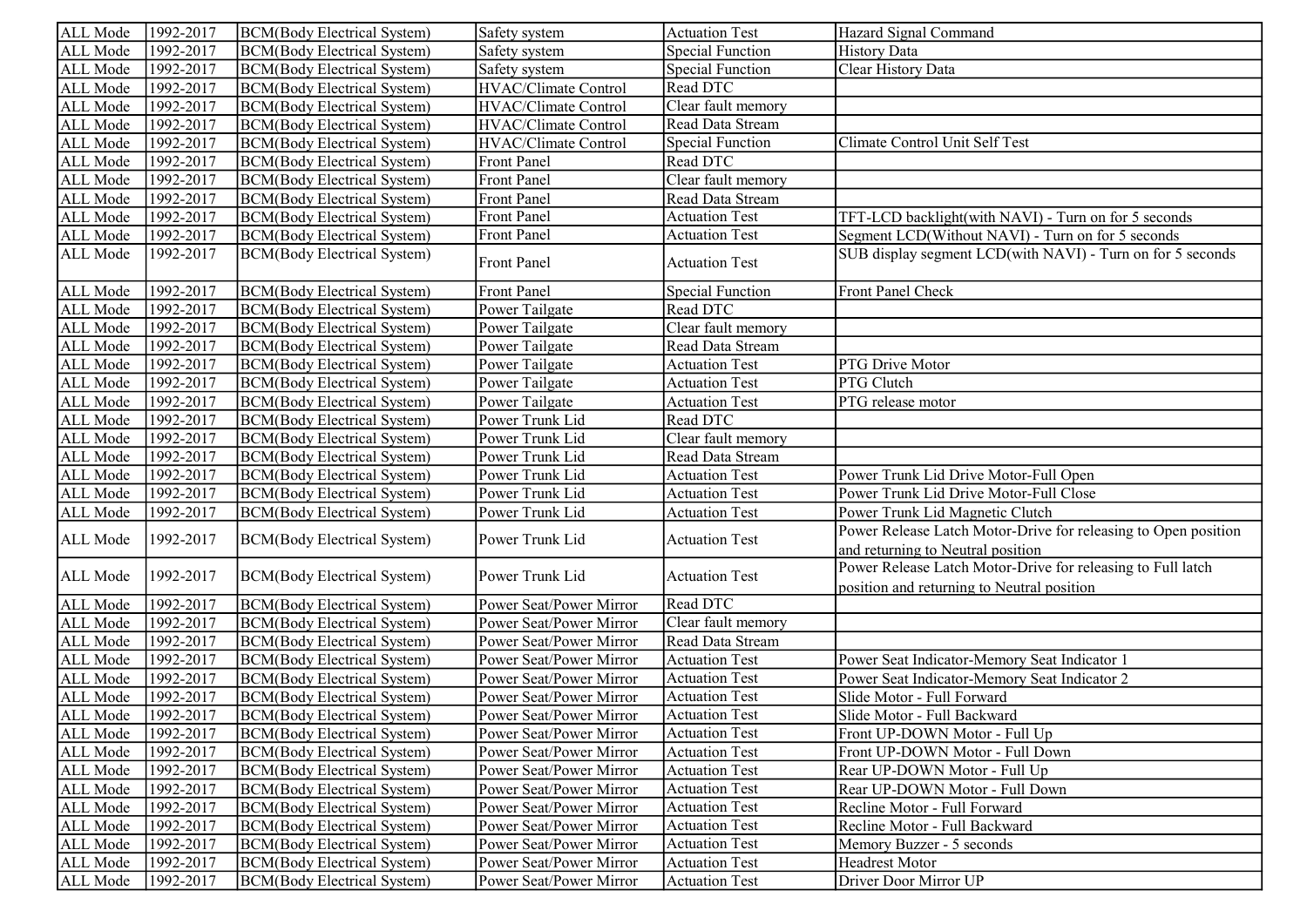| ALL Mode | 1992-2017 | BCM(Body Electrical System)         | Power Seat/Power Mirror        | <b>Actuation Test</b>   | Driver Door Mirror DOWN                           |
|----------|-----------|-------------------------------------|--------------------------------|-------------------------|---------------------------------------------------|
| ALL Mode | 1992-2017 | <b>BCM</b> (Body Electrical System) | Power Seat/Power Mirror        | <b>Actuation Test</b>   | Driver Door Mirror Left                           |
| ALL Mode | 1992-2017 | <b>BCM</b> (Body Electrical System) | Power Seat/Power Mirror        | <b>Actuation Test</b>   | Driver Door Mirror Right                          |
| ALL Mode | 1992-2017 | <b>BCM</b> (Body Electrical System) | Power Seat/Power Mirror        | <b>Actuation Test</b>   | <b>Assistant Door Mirror UP</b>                   |
| ALL Mode | 1992-2017 | <b>BCM</b> (Body Electrical System) | Power Seat/Power Mirror        | <b>Actuation Test</b>   | <b>Assistant Door Mirror DOWN</b>                 |
| ALL Mode | 1992-2017 | <b>BCM</b> (Body Electrical System) | Power Seat/Power Mirror        | <b>Actuation Test</b>   | <b>Assistant Door Mirror Left</b>                 |
| ALL Mode | 1992-2017 | <b>BCM</b> (Body Electrical System) | Power Seat/Power Mirror        | <b>Actuation Test</b>   | <b>Assistant Door Mirror Right</b>                |
| ALL Mode | 1992-2017 | <b>BCM</b> (Body Electrical System) | Power Seat/Power Mirror        | <b>Actuation Test</b>   | Column Tilt Motor - Full up position              |
| ALL Mode | 1992-2017 | <b>BCM</b> (Body Electrical System) | Power Seat/Power Mirror        | <b>Actuation Test</b>   | Column Tilt Motor - Full down position            |
| ALL Mode | 1992-2017 | <b>BCM</b> (Body Electrical System) | Power Seat/Power Mirror        | <b>Actuation Test</b>   | Column Telescopic Motor - Full Pull up position   |
| ALL Mode | 1992-2017 | <b>BCM</b> (Body Electrical System) | Power Seat/Power Mirror        | <b>Actuation Test</b>   | Column Telescopic Motor - Full Push down position |
| ALL Mode | 1992-2017 | <b>BCM</b> (Body Electrical System) | Power Seat/Power Mirror        | <b>Actuation Test</b>   | Left Power Mirror - Full Up                       |
| ALL Mode | 1992-2017 | <b>BCM</b> (Body Electrical System) | Power Seat/Power Mirror        | <b>Actuation Test</b>   | Left Power Mirror - Full Down                     |
| ALL Mode | 1992-2017 | <b>BCM</b> (Body Electrical System) | Power Seat/Power Mirror        | <b>Actuation Test</b>   | Left Power Mirror - Full Right                    |
| ALL Mode | 1992-2017 | <b>BCM</b> (Body Electrical System) | Power Seat/Power Mirror        | <b>Actuation Test</b>   | Left Power Mirror - Full Left                     |
| ALL Mode | 1992-2017 | <b>BCM</b> (Body Electrical System) | Power Seat/Power Mirror        | <b>Actuation Test</b>   | Right Power Mirror - Full Up                      |
| ALL Mode | 1992-2017 | BCM(Body Electrical System)         | Power Seat/Power Mirror        | <b>Actuation Test</b>   | Right Power Mirror - Full Down                    |
| ALL Mode | 1992-2017 | BCM(Body Electrical System)         | Power Seat/Power Mirror        | <b>Actuation Test</b>   | Right Power Mirror - Full Right                   |
| ALL Mode | 1992-2017 | <b>BCM</b> (Body Electrical System) | Power Seat/Power Mirror        | <b>Actuation Test</b>   | Right Power Mirror - Full Left                    |
| ALL Mode | 1992-2017 | BCM(Body Electrical System)         | Hands Free Link                | Read DTC                |                                                   |
| ALL Mode | 1992-2017 | <b>BCM</b> (Body Electrical System) | Hands Free Link                | Clear fault memory      |                                                   |
| ALL Mode | 1992-2017 | <b>BCM</b> (Body Electrical System) | Hands Free Link                | <b>Special Function</b> | Passcode clear                                    |
| ALL Mode | 1992-2017 | BCM(Body Electrical System)         | Telematics                     | Read DTC                |                                                   |
| ALL Mode | 1992-2017 | <b>BCM</b> (Body Electrical System) | Telematics                     | Clear fault memory      |                                                   |
| ALL Mode | 1992-2017 | <b>BCM(Body Electrical System)</b>  | Telematics                     | Read Data Stream        |                                                   |
| ALL Mode | 1992-2017 | <b>BCM</b> (Body Electrical System) | Telematics                     | <b>Actuation Test</b>   | Turn RED LED ON                                   |
| ALL Mode | 1992-2017 | BCM(Body Electrical System)         | Telematics                     | <b>Actuation Test</b>   | Turn RED LED OFF                                  |
| ALL Mode | 1992-2017 | <b>BCM</b> (Body Electrical System) | <b>Adaptive Front Lighting</b> | Read DTC                |                                                   |
| ALL Mode | 1992-2017 | <b>BCM</b> (Body Electrical System) | <b>Adaptive Front Lighting</b> | Clear fault memory      |                                                   |
| ALL Mode | 1992-2017 | BCM(Body Electrical System)         | <b>Adaptive Front Lighting</b> | Read Data Stream        |                                                   |
| ALL Mode | 1992-2017 | BCM(Body Electrical System)         | <b>Adaptive Front Lighting</b> | <b>Actuation Test</b>   | Headlight - Left/Right                            |
| ALL Mode | 1992-2017 | <b>BCM</b> (Body Electrical System) | <b>Adaptive Front Lighting</b> | <b>Actuation Test</b>   | Headlight - Up/Down                               |
| ALL Mode | 1992-2017 | <b>BCM</b> (Body Electrical System) | <b>Auto Light Leveling</b>     | Read DTC                |                                                   |
| ALL Mode | 1992-2017 | <b>BCM</b> (Body Electrical System) | <b>Auto Light Leveling</b>     | Clear fault memory      |                                                   |
| ALL Mode | 1992-2017 | <b>BCM(Body Electrical System)</b>  | Auto Light Leveling            | Read Data Stream        |                                                   |
| ALL Mode | 1992-2017 | BCM(Body Electrical System)         | Auto Light Leveling            | <b>Actuation Test</b>   | Auto Leveling Adjust Motor                        |
| ALL Mode | 1992-2017 | BCM(Body Electrical System)         | Power Sliding Door             | Read DTC                |                                                   |
| ALL Mode | 1992-2017 | <b>BCM</b> (Body Electrical System) | Power Sliding Door             | Clear fault memory      |                                                   |
| ALL Mode | 1992-2017 | <b>BCM</b> (Body Electrical System) | Power Sliding Door             | Read Data Stream        |                                                   |
| ALL Mode | 1992-2017 | <b>BCM</b> (Body Electrical System) | Power Sliding Door             | <b>Actuation Test</b>   | Left Power Sliding Door-PSD drive motor open      |
| ALL Mode | 1992-2017 | <b>BCM</b> (Body Electrical System) | Power Sliding Door             | <b>Actuation Test</b>   | Left Power Sliding Door-PSD drive motor close     |
| ALL Mode | 1992-2017 | <b>BCM</b> (Body Electrical System) | Power Sliding Door             | <b>Actuation Test</b>   | Left Power Sliding Door-PSD clutch                |
| ALL Mode | 1992-2017 | BCM(Body Electrical System)         | Power Sliding Door             | <b>Actuation Test</b>   | Left Power Sliding Door-Release actuator          |
| ALL Mode | 1992-2017 | <b>BCM</b> (Body Electrical System) | Power Sliding Door             | <b>Actuation Test</b>   | Left Power Sliding Door-Closer motor              |
| ALL Mode | 1992-2017 | <b>BCM</b> (Body Electrical System) | Power Sliding Door             | <b>Actuation Test</b>   | Left Power Sliding Door-Buzzer                    |
| ALL Mode | 1992-2017 | <b>BCM</b> (Body Electrical System) | Power Sliding Door             | <b>Actuation Test</b>   | Right Power Sliding Door-PSD drive motor open     |
| ALL Mode | 1992-2017 | <b>BCM</b> (Body Electrical System) | Power Sliding Door             | <b>Actuation Test</b>   | Right Power Sliding Door-PSD drive motor close    |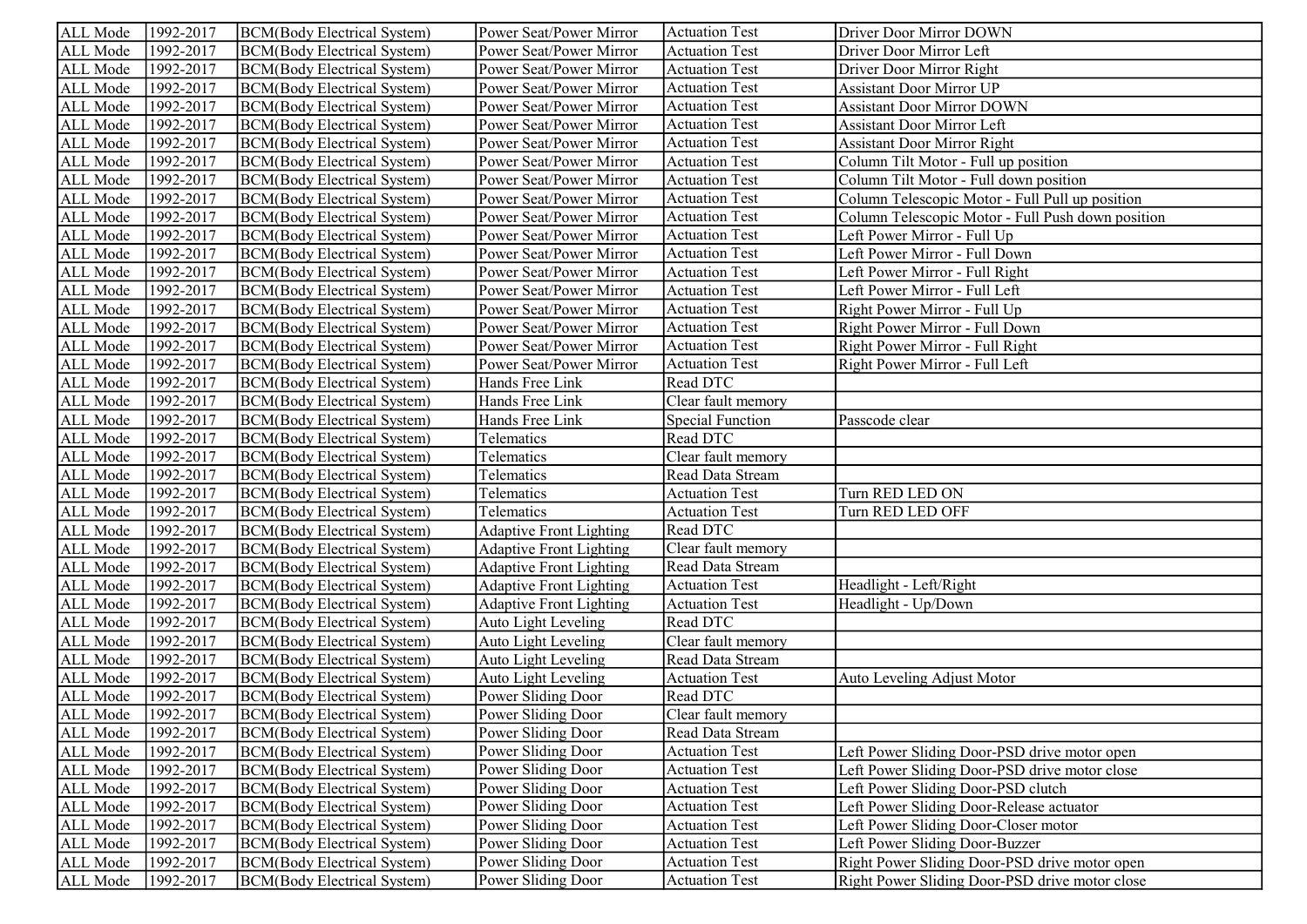| ALL Mode        | 1992-2017 | BCM(Body Electrical System)         | Power Sliding Door                               | <b>Actuation Test</b>   | Right Power Sliding Door-PSD clutch             |
|-----------------|-----------|-------------------------------------|--------------------------------------------------|-------------------------|-------------------------------------------------|
| ALL Mode        | 1992-2017 | <b>BCM</b> (Body Electrical System) | Power Sliding Door                               | <b>Actuation Test</b>   | Right Power Sliding Door-Release actuator       |
| ALL Mode        | 1992-2017 | <b>BCM</b> (Body Electrical System) | Power Sliding Door                               | <b>Actuation Test</b>   | Right Power Sliding Door-Closer motor           |
| ALL Mode        | 1992-2017 | <b>BCM</b> (Body Electrical System) | Power Sliding Door                               | <b>Actuation Test</b>   | Right Power Sliding Door-Buzzer                 |
| ALL Mode        | 1992-2017 | <b>BCM</b> (Body Electrical System) | Parking Sensor                                   | Read DTC                |                                                 |
| ALL Mode        | 1992-2017 | <b>BCM</b> (Body Electrical System) | Parking Sensor                                   | Clear fault memory      |                                                 |
| ALL Mode        | 1992-2017 | BCM(Body Electrical System)         | Parking Sensor                                   | Read Data Stream        |                                                 |
| ALL Mode        | 1992-2017 | <b>BCM</b> (Body Electrical System) | <b>YOP</b> Security                              | Read DTC                |                                                 |
| ALL Mode        | 1992-2017 | <b>BCM</b> (Body Electrical System) | <b>YOP</b> Security                              | Clear fault memory      |                                                 |
| ALL Mode        | 1992-2017 | <b>BCM</b> (Body Electrical System) | <b>YOP</b> Security                              | Read Data Stream        |                                                 |
| ALL Mode        | 1992-2017 | <b>BCM</b> (Body Electrical System) | <b>YOP</b> Security                              | <b>Special Function</b> | Clear History Data                              |
| ALL Mode        | 1992-2017 | <b>BCM</b> (Body Electrical System) | YOP ECU                                          | Read DTC                |                                                 |
| ALL Mode        | 1992-2017 | <b>BCM</b> (Body Electrical System) | YOP ECU                                          | Clear fault memory      |                                                 |
| ALL Mode        | 1992-2017 | <b>BCM</b> (Body Electrical System) | YOP ECU                                          | Read Data Stream        |                                                 |
| ALL Mode        | 1992-2017 | <b>BCM</b> (Body Electrical System) | YOP R/C ENG Starter                              | Read DTC                |                                                 |
| ALL Mode        | 1992-2017 | <b>BCM</b> (Body Electrical System) | YOP R/C ENG Starter                              | Clear fault memory      |                                                 |
| ALL Mode        | 1992-2017 | <b>BCM</b> (Body Electrical System) | YOP R/C ENG Starter                              | Read Data Stream        |                                                 |
| ALL Mode        | 1992-2017 | <b>BCM</b> (Body Electrical System) | YOP R/C ENG Starter                              | <b>System Check</b>     |                                                 |
| ALL Mode        | 1992-2017 | <b>BCM</b> (Body Electrical System) | YOP R/C ENG Starter                              | <b>History Data</b>     | Engine (Doesn't) Run History                    |
| ALL Mode        | 1992-2017 | BCM(Body Electrical System)         | YOP R/C ENG Starter                              | <b>History Data</b>     | Clear History Data-Engine (Doesn't) Run History |
| ALL Mode        | 1992-2017 | <b>BCM</b> (Body Electrical System) | YOP R/C ENG Starter                              | <b>History Data</b>     | <b>Engine Stop History</b>                      |
| ALL Mode        | 1992-2017 | <b>BCM</b> (Body Electrical System) | YOP R/C ENG Starter                              | <b>History Data</b>     | Clear History Data-Engine Stop History          |
| ALL Mode        | 1992-2017 | <b>BCM</b> (Body Electrical System) | YOP R/C ENG Starter                              | <b>History Data</b>     | <b>Engine Start Count History</b>               |
| ALL Mode        | 1992-2017 | <b>BCM</b> (Body Electrical System) | YOP R/C ENG Starter                              | Check                   | Register Remote Control Engine Starter Unit     |
| ALL Mode        | 1992-2017 | <b>BCM</b> (Body Electrical System) | YOP R/C ENG Starter                              | Check                   | <b>Register New Transmitter</b>                 |
| ALL Mode        | 1992-2017 | <b>BCM</b> (Body Electrical System) | Auto AC SUB display                              | Read DTC                |                                                 |
| ALL Mode        | 1992-2017 | <b>BCM</b> (Body Electrical System) | Auto AC SUB display                              | Clear fault memory      |                                                 |
| ALL Mode        | 1992-2017 | <b>BCM</b> (Body Electrical System) | Auto AC SUB display                              | Read Data Stream        |                                                 |
| ALL Mode        | 1992-2017 | <b>BCM</b> (Body Electrical System) | Seat Heater                                      | Read DTC                |                                                 |
| ALL Mode        | 1992-2017 | <b>BCM</b> (Body Electrical System) | Seat Heater                                      | Clear fault memory      |                                                 |
| ALL Mode        | 1992-2017 | <b>BCM</b> (Body Electrical System) | Seat Heater                                      | Read Data Stream        |                                                 |
| ALL Mode        | 1992-2017 | <b>BCM(Body Electrical System)</b>  | High Beam Support                                | Read DTC                |                                                 |
| ALL Mode        | 1992-2017 | <b>BCM</b> (Body Electrical System) | High Beam Support                                | Clear fault memory      |                                                 |
| ALL Mode        | 1992-2017 | <b>BCM</b> (Body Electrical System) | High Beam Support                                | Read Data Stream        |                                                 |
| <b>ALL</b> Mode | 1992-2017 | <b>BCM</b> (Body Electrical System) | High Beam Support                                | <b>Actuation Test</b>   | Oncoming Vehicle Detection                      |
| ALL Mode        | 1992-2017 | BCM(Body Electrical System)         | <b>High Beam Support</b>                         | <b>Actuation Test</b>   | Preceding Vehicle Detection                     |
| ALL Mode        | 1992-2017 | <b>BCM</b> (Body Electrical System) | High Beam Support                                | Special Function        | <b>High Beam Support System function</b>        |
| ALL Mode        | 1992-2017 | BCM(Body Electrical System)         | <b>High Beam Support</b>                         | <b>Special Function</b> | <b>Reset Operation</b>                          |
| ALL Mode        | 1992-2017 | <b>BCM</b> (Body Electrical System) | High Beam Support                                | <b>Special Function</b> | <b>Returning Operation</b>                      |
| ALL Mode        | 1992-2017 | <b>BCM(Body Electrical System)</b>  | <b>High Beam Support</b>                         | <b>Special Function</b> | <b>Automatic Returning Distance</b>             |
| ALL Mode        | 1992-2017 | <b>BCM</b> (Body Electrical System) | <b>High Beam Support</b>                         | <b>Special Function</b> | Manual Returning Time                           |
| ALL Mode        | 1992-2017 | <b>BCM(Body Electrical System)</b>  | High Beam Support                                | <b>Special Function</b> | Reset to default                                |
| ALL Mode        | 1992-2017 | <b>BCM</b> (Body Electrical System) | <b>IRCU</b> (Interactive Remote<br>Control Unit) | Read DTC                |                                                 |
| ALL Mode        | 1992-2017 | <b>BCM(Body Electrical System)</b>  | <b>IRCU</b> (Interactive Remote<br>Control Unit) | Clear fault memory      |                                                 |
| ALL Mode        | 1992-2017 | <b>BCM</b> (Body Electrical System) | Rear camera                                      | Read DTC                |                                                 |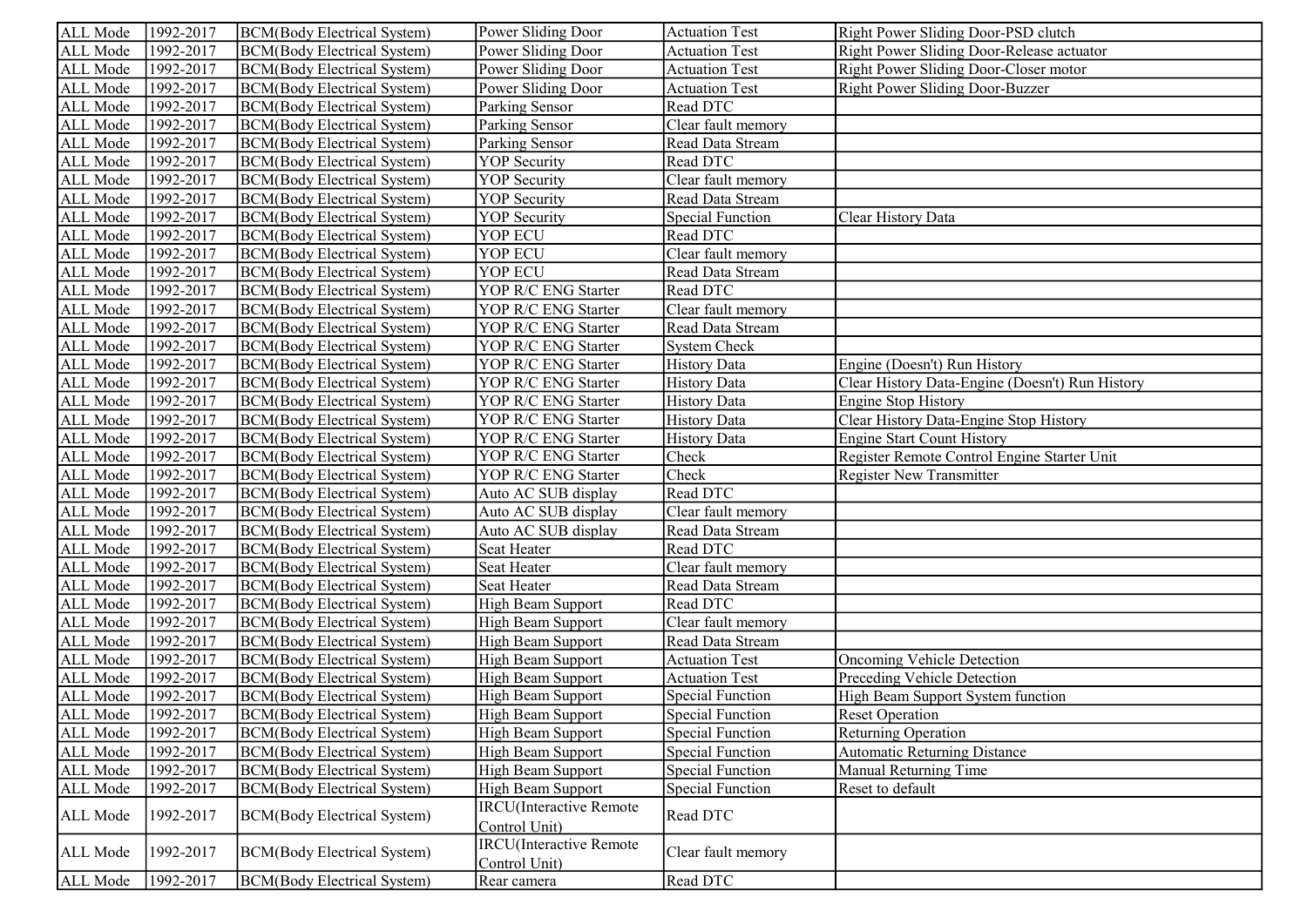| ALL Mode        | 1992-2017 | <b>BCM(Body Electrical System)</b>                  | Rear camera                        | Clear fault memory      |                                  |
|-----------------|-----------|-----------------------------------------------------|------------------------------------|-------------------------|----------------------------------|
| ALL Mode        | 1992-2017 | <b>BCM(Body Electrical System)</b>                  | Rear camera                        | Read Data Stream        |                                  |
| ALL Mode        | 1992-2017 | <b>BCM(Body Electrical System)</b>                  | Rear camera                        | <b>Actuation Test</b>   | Monitor and Alarm                |
| ALL Mode        | 1992-2017 | <b>BCM(Body Electrical System)</b>                  | Rear camera                        | Actuation Test          | Display Rear Camera output image |
| ALL Mode        | 1992-2017 | <b>BCM(Body Electrical System)</b>                  | Rear camera                        | <b>Special Function</b> | Rear camera aiming               |
| ALL Mode        | 1992-2017 | <b>BCM(Body Electrical System)</b>                  | Rear camera                        | <b>Special Function</b> | Aiming Data transfer             |
| ALL Mode        | 1992-2017 | <b>BCM(Body Electrical System)</b>                  | HIP(Honda Information<br>Platform) | Read DTC                |                                  |
| ALL Mode        | 1992-2017 | <b>BCM(Body Electrical System)</b>                  | HIP(Honda Information<br>Platform) | Clear fault memory      |                                  |
| ALL Mode        | 1992-2017 | <b>BCM(Body Electrical System)</b>                  | HIP(Honda Information<br>Platform) | Read Data Stream        |                                  |
| ALL Mode        | 1992-2017 | <b>BCM(Body Electrical System)</b>                  | HIP(Honda Information<br>Platform) | <b>Special Function</b> | Stored DTC Memory Clear          |
| ALL Mode        | 1992-2017 | <b>BCM(Body Electrical System)</b>                  | HIP(Honda Information<br>Platform) | <b>Special Function</b> | XM Radio Channel Adjustment      |
| ALL Mode        | 1992-2017 | <b>AVAS</b> (Acoustic Vehicle Alerting<br>System)   |                                    | Read DTC                |                                  |
| ALL Mode        | 1992-2017 | <b>AVAS</b> (Acoustic Vehicle Alerting<br>System)   |                                    | Clear fault memory      |                                  |
| <b>ALL</b> Mode | 1992-2017 | <b>AVAS</b> (Acoustic Vehicle Alerting<br>System)   |                                    | Read Data Stream        |                                  |
| ALL Mode        | 1992-2017 | Electric Powertrain/IMA(Integrated<br>Motor Assist) |                                    | Read DTC                |                                  |
| ALL Mode        | 1992-2017 | Electric Powertrain/IMA(Integrated<br>Motor Assist) |                                    | Clear fault memory      |                                  |
| ALL Mode        | 1992-2017 | Electric Powertrain/IMA(Integrated<br>Motor Assist) |                                    | Read Data Stream        |                                  |
| ALL Mode        | 1992-2017 | Electric Powertrain/IMA(Integrated<br>Motor Assist) |                                    | Read Freeze Frame       |                                  |
| ALL Mode        | 1992-2017 | Electric Powertrain/IMA(Integrated<br>Motor Assist) |                                    | <b>Actuation Test</b>   | <b>BM FAN DRIVE</b>              |
| ALL Mode        | 1992-2017 | Electric Powertrain/IMA(Integrated<br>Motor Assist) |                                    | <b>Actuation Test</b>   | <b>MPIM FAN DRIVE</b>            |
| ALL Mode        | 1992-2017 | Electric Powertrain/IMA(Integrated<br>Motor Assist) |                                    | <b>Actuation Test</b>   | IPU module fan drive             |
| ALL Mode        | 1992-2017 | Electric Powertrain/IMA(Integrated<br>Motor Assist) |                                    | <b>Actuation Test</b>   | <b>Battery Fan Test</b>          |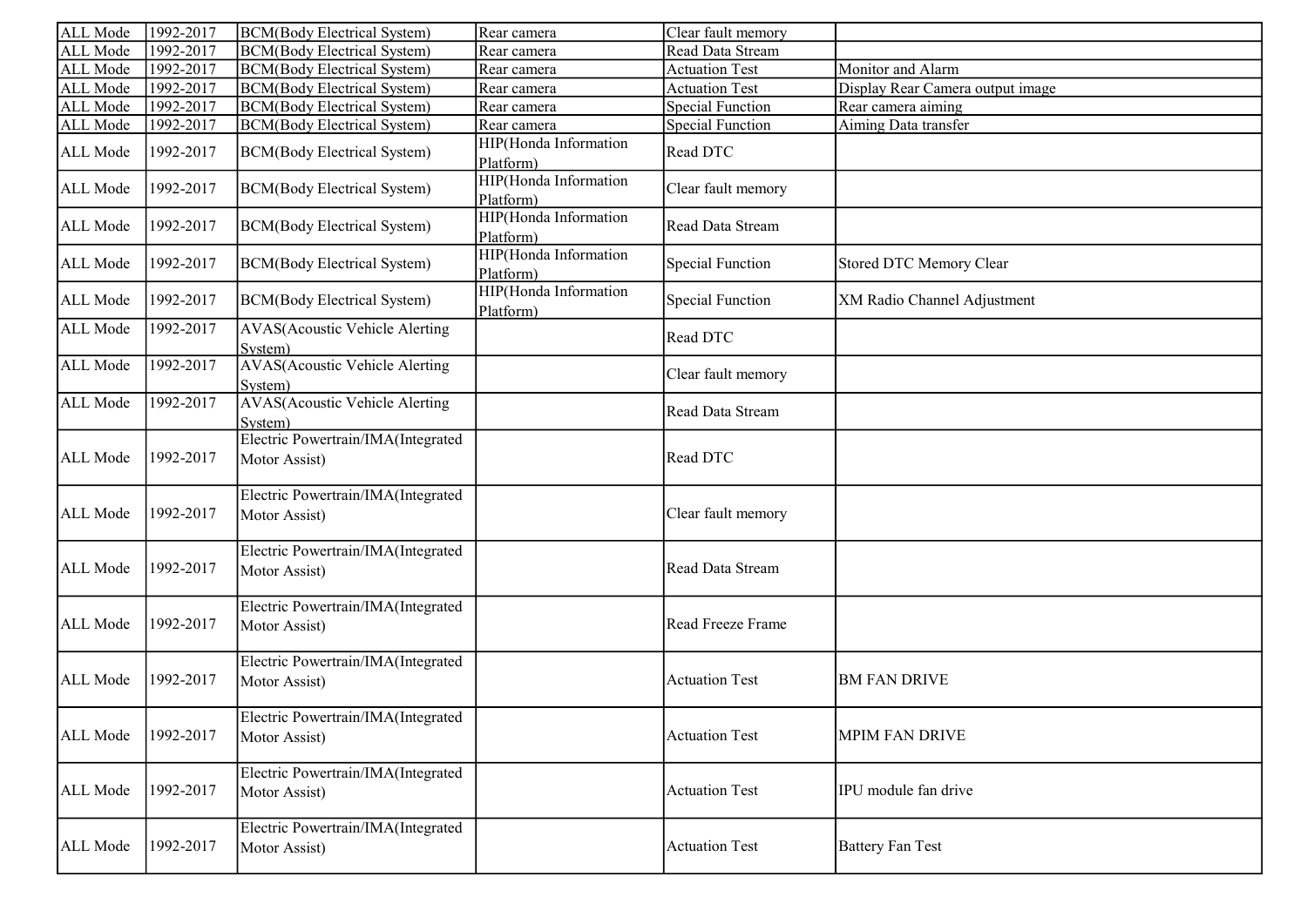| ALL Mode | 1992-2017 | Electric Powertrain/IMA(Integrated<br>Motor Assist) | <b>Actuation Test</b>   | Electric Water Pump Test                                           |
|----------|-----------|-----------------------------------------------------|-------------------------|--------------------------------------------------------------------|
| ALL Mode | 1992-2017 | Electric Powertrain/IMA(Integrated<br>Motor Assist) | <b>Actuation Test</b>   | Coolant Air Bleeding                                               |
| ALL Mode | 1992-2017 | Electric Powertrain/IMA(Integrated<br>Motor Assist) | <b>Actuation Test</b>   | Radiator Fan Test                                                  |
| ALL Mode | 1992-2017 | Electric Powertrain/IMA(Integrated<br>Motor Assist) | <b>Actuation Test</b>   | Quick Charge Lid Lock Forced Open                                  |
| ALL Mode | 1992-2017 | Electric Powertrain/IMA(Integrated<br>Motor Assist) | <b>Actuation Test</b>   | Shift Lock Solenoid Test                                           |
| ALL Mode | 1992-2017 | Electric Powertrain/IMA(Integrated<br>Motor Assist) | <b>Actuation Test</b>   | Collision Shutoff History Clear                                    |
| ALL Mode | 1992-2017 | Electric Powertrain/IMA(Integrated<br>Motor Assist) | <b>Actuation Test</b>   | Charger Forced On Mode                                             |
| ALL Mode | 1992-2017 | Electric Powertrain/IMA(Integrated<br>Motor Assist) | <b>Actuation Test</b>   | IPU A/C Cooling Mode                                               |
| ALL Mode | 1992-2017 | Electric Powertrain/IMA(Integrated<br>Motor Assist) | <b>Special Function</b> | Motor Rotor Position Calibration                                   |
| ALL Mode | 1992-2017 | Electric Powertrain/IMA(Integrated<br>Motor Assist) | <b>Special Function</b> | <b>SOC PRESET</b>                                                  |
| ALL Mode | 1992-2017 | Electric Powertrain/IMA(Integrated<br>Motor Assist) | <b>Special Function</b> | <b>IMA Battery Replacement</b>                                     |
| ALL Mode | 1992-2017 | Electric Powertrain/IMA(Integrated<br>Motor Assist) | <b>Special Function</b> | <b>IMA ECU Replacement</b>                                         |
| ALL Mode | 1992-2017 | Electric Powertrain/IMA(Integrated<br>Motor Assist) | Special Function        | Motor Rotor Position Sensor Learning                               |
| ALL Mode | 1992-2017 | Electric Powertrain/IMA(Integrated<br>Motor Assist) | <b>Special Function</b> | <b>ECU</b> Clear                                                   |
| ALL Mode | 1992-2017 | Electric Powertrain/IMA(Integrated<br>Motor Assist) | <b>Special Function</b> | High Voltage Battery/Motor-High Voltage Battery ECU<br>Replacement |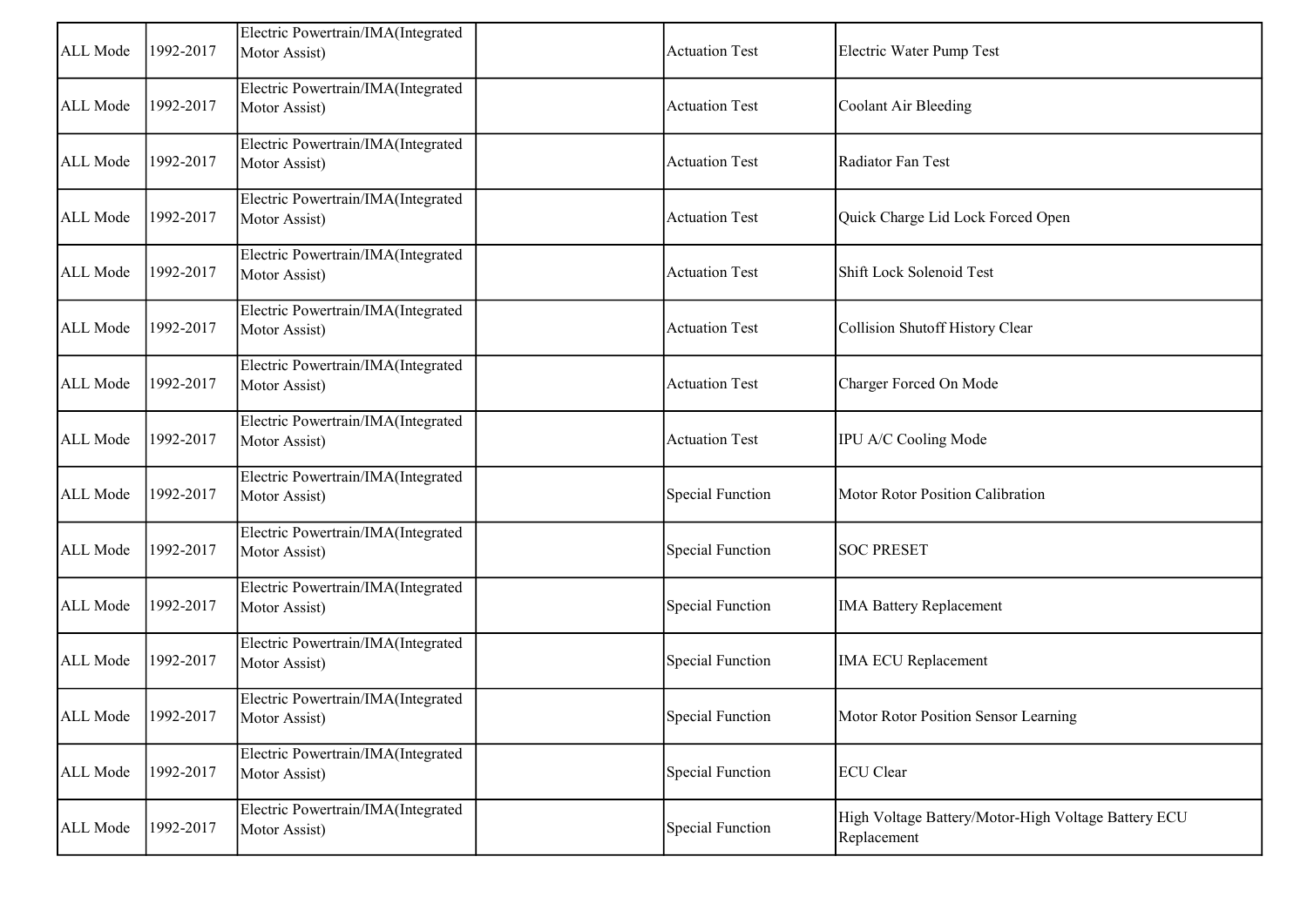|          |           | Electric Powertrain/IMA(Integrated   |           |                           |                                                      |
|----------|-----------|--------------------------------------|-----------|---------------------------|------------------------------------------------------|
| ALL Mode | 1992-2017 | Motor Assist)                        |           | <b>Special Function</b>   | Twin Motor Unit Motor Rotor Position Sensor Learning |
|          |           | Electric Powertrain/IMA(Integrated   |           |                           |                                                      |
| ALL Mode | 1992-2017 | Motor Assist)                        |           | <b>Special Function</b>   | <b>HV Battery Diagnosis</b>                          |
| ALL Mode | 1992-2017 | Honda Smart Key System               | Read DTC  |                           |                                                      |
| ALL Mode | 1992-2017 | Honda Smart Key System               |           | Clear fault memory        |                                                      |
| ALL Mode | 1992-2017 | Honda Smart Key System               |           | Read Data Stream          |                                                      |
| ALL Mode | 1992-2017 | Honda Smart Key System               | Check     |                           |                                                      |
| ALL Mode | 1992-2017 | Honda Smart Key System               |           | <b>History Data</b>       |                                                      |
| ALL Mode | 1992-2017 | Honda Smart Key System               |           | <b>System Information</b> |                                                      |
| ALL Mode | 1992-2017 | Honda Smart Key System               |           | <b>Special Function</b>   | ADD a HONDA smart key                                |
| ALL Mode | 1992-2017 | Honda Smart Key System               |           | <b>Special Function</b>   | Rewrite HONDA smart keys                             |
| ALL Mode | 1992-2017 | Honda Smart Key System               |           | <b>Special Function</b>   | All HONDA smart keys lost                            |
| ALL Mode | 1992-2017 | Honda Smart Key System               |           | Special Function          | Replace HONDA smart key ECU                          |
| ALL Mode | 1992-2017 | Honda Smart Key System               |           | <b>Special Function</b>   | Replace KNOB IGNITION                                |
| ALL Mode | 1992-2017 | Honda Smart Key System               | Customize |                           |                                                      |
| ALL Mode | 1992-2017 | TPMS(Tire Pressure Monitoring        |           |                           |                                                      |
|          |           | System)                              | Read DTC  |                           |                                                      |
| ALL Mode | 1992-2017 | TPMS(Tire Pressure Monitoring        |           |                           |                                                      |
|          |           | System)                              |           | Clear fault memory        |                                                      |
| ALL Mode | 1992-2017 | TPMS(Tire Pressure Monitoring        |           | Read Data Stream          |                                                      |
|          |           | System)                              |           |                           |                                                      |
| ALL Mode | 1992-2017 | <b>TPMS(Tire Pressure Monitoring</b> |           | <b>Actuation Test</b>     | Initiator Operation Check                            |
|          |           | System)                              |           |                           |                                                      |
| ALL Mode | 1992-2017 | <b>TPMS(Tire Pressure Monitoring</b> |           | <b>Actuation Test</b>     | <b>Warning Indicators</b>                            |
|          |           | System)                              |           |                           |                                                      |
| ALL Mode | 1992-2017 | <b>TPMS(Tire Pressure Monitoring</b> |           | <b>Actuation Test</b>     | TPMS Warning light                                   |
|          |           | System)                              |           |                           |                                                      |
| ALL Mode | 1992-2017 | TPMS(Tire Pressure Monitoring        |           | <b>Actuation Test</b>     | Tire air low indicator                               |
|          |           | System)                              |           |                           |                                                      |
| ALL Mode | 1992-2017 | <b>TPMS(Tire Pressure Monitoring</b> |           | <b>Actuation Test</b>     | LR tire air low indicator                            |
|          |           | System)                              |           |                           |                                                      |
| ALL Mode | 1992-2017 | <b>TPMS(Tire Pressure Monitoring</b> |           | <b>Actuation Test</b>     | RR tire air low indicator                            |
|          |           | System)                              |           |                           |                                                      |
| ALL Mode | 1992-2017 | <b>TPMS(Tire Pressure Monitoring</b> |           | <b>Actuation Test</b>     | LF tire air low indicator                            |
|          |           | System)                              |           |                           |                                                      |
| ALL Mode | 1992-2017 | TPMS(Tire Pressure Monitoring        |           | <b>Actuation Test</b>     | RF tire air low indicator                            |
|          |           | System)                              |           |                           |                                                      |
| ALL Mode | 1992-2017 | <b>TPMS(Tire Pressure Monitoring</b> |           | <b>Actuation Test</b>     |                                                      |
|          |           | System)                              |           |                           |                                                      |
| ALL Mode | 1992-2017 | <b>TPMS(Tire Pressure Monitoring</b> |           | <b>Special Function</b>   | <b>SENSOR ID LEARNING</b>                            |
|          |           | System)                              |           |                           |                                                      |
| ALL Mode | 1992-2017 | <b>TPMS(Tire Pressure Monitoring</b> |           | <b>Special Function</b>   | Reprogramming for accessory tires                    |
|          |           | System)                              |           |                           |                                                      |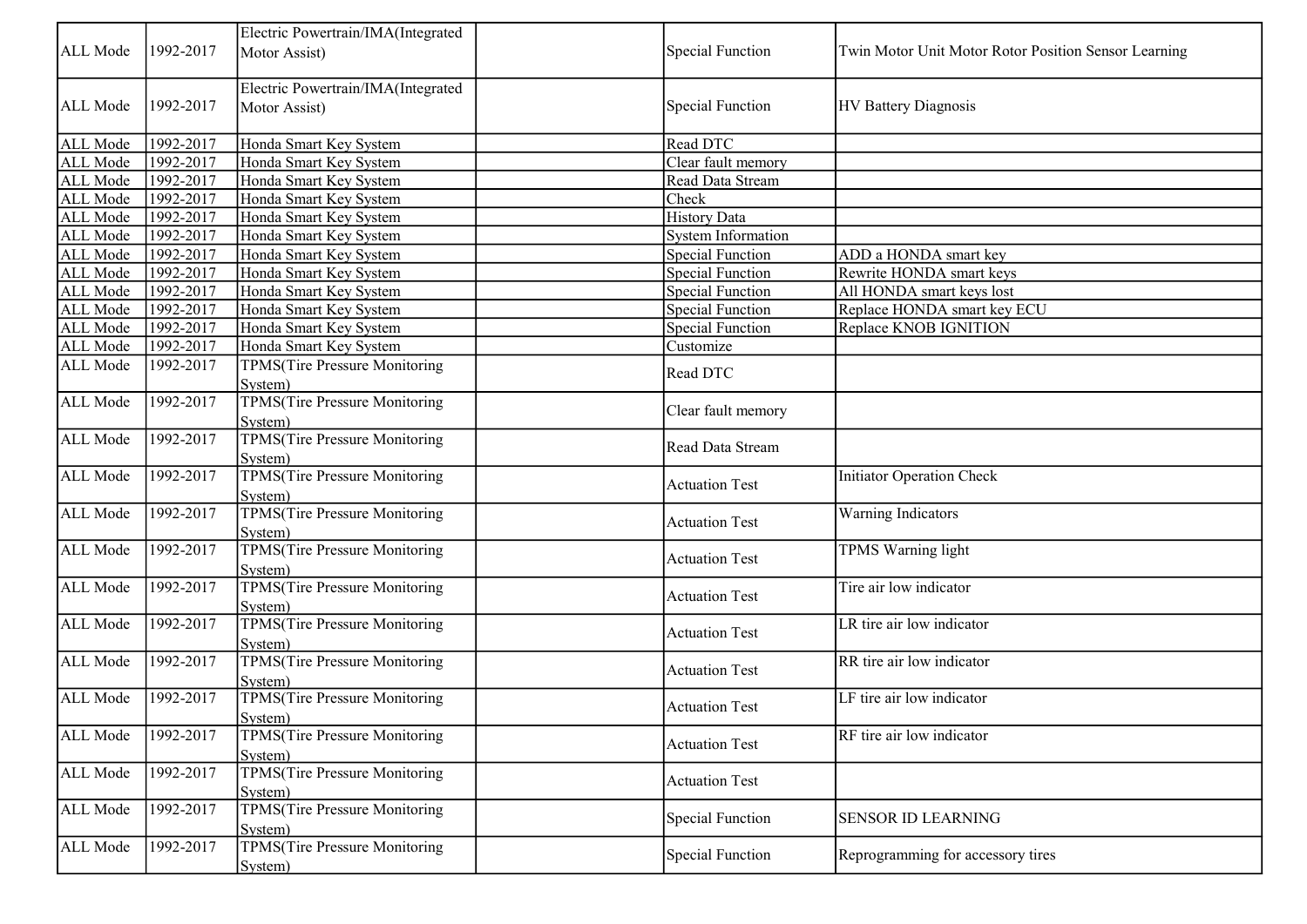| ALL Mode | 1992-2017 | <b>TPMS(Tire Pressure Monitoring</b><br>System)    | <b>Special Function</b> | Reprogramming for standard tires       |
|----------|-----------|----------------------------------------------------|-------------------------|----------------------------------------|
| ALL Mode | 1992-2017 | <b>TPMS(Tire Pressure Monitoring</b><br>System)    | <b>Special Function</b> | Threshold Data Check                   |
| ALL Mode | 1992-2017 | <b>ACM</b> (Active Control Engine Mount<br>System) | Read DTC                |                                        |
| ALL Mode | 1992-2017 | <b>ACM</b> (Active Control Engine Mount<br>System) | Clear fault memory      |                                        |
| ALL Mode | 1992-2017 | <b>ACM</b> (Active Control Engine Mount<br>System) | Read Data Stream        |                                        |
| ALL Mode | 1992-2017 | <b>ACM</b> (Active Control Engine Mount<br>System) | Read Freeze Frame       |                                        |
| ALL Mode | 1992-2017 | <b>ACM</b> (Active Control Engine Mount<br>System) | <b>Actuation Test</b>   | Front ACM solenoid                     |
| ALL Mode | 1992-2017 | <b>ACM</b> (Active Control Engine Mount<br>System) | <b>Actuation Test</b>   | Rear ACM solenoid                      |
| ALL Mode | 1992-2017 | <b>ACM</b> (Active Control Engine Mount<br>System) | <b>Actuation Test</b>   | Front and rear ACM solenoids           |
| ALL Mode | 1992-2017 | <b>EVPS</b> (Electric Vacuum Pump<br>System)       | Read DTC                |                                        |
| ALL Mode | 1992-2017 | <b>EVPS</b> (Electric Vacuum Pump<br>System)       | Clear fault memory      |                                        |
| ALL Mode | 1992-2017 | <b>EVPS</b> (Electric Vacuum Pump<br>System)       | Read Data Stream        |                                        |
| ALL Mode | 1992-2017 | <b>EVPS</b> (Electric Vacuum Pump<br>System)       | Read Freeze Frame       |                                        |
| ALL Mode | 1992-2017 | <b>EVPS</b> (Electric Vacuum Pump<br>System)       | <b>Actuation Test</b>   | Vacuum Line Condition Check 1          |
| ALL Mode | 1992-2017 | <b>EVPS</b> (Electric Vacuum Pump<br>System)       | <b>Actuation Test</b>   | Vacuum Line Condition Check 2          |
| ALL Mode | 1992-2017 | VTM-4(Variable Torque<br>Management 4WD)           | Read DTC                |                                        |
| ALL Mode | 1992-2017 | VTM-4(Variable Torque<br>Management 4WD)           | Clear fault memory      |                                        |
| ALL Mode | 1992-2017 | VTM-4(Variable Torque<br>Management 4WD)           | Read Data Stream        |                                        |
| ALL Mode | 1992-2017 | VTM-4(Variable Torque<br>Management 4WD)           | Read Freeze Frame       |                                        |
| ALL Mode | 1992-2017 | VTM-4(Variable Torque<br>Management 4WD)           | <b>Actuation Test</b>   | Initialized                            |
| ALL Mode | 1992-2017 | VTM-4(Variable Torque<br>Management 4WD)           | <b>Actuation Test</b>   | Left clutch electromagnetic coil test  |
| ALL Mode | 1992-2017 | VTM-4(Variable Torque<br>Management 4WD)           | <b>Actuation Test</b>   | Right clutch electromagnetic coil test |
| ALL Mode | 1992-2017 | VTM-4(Variable Torque<br>Management 4WD)           | Read DTC                |                                        |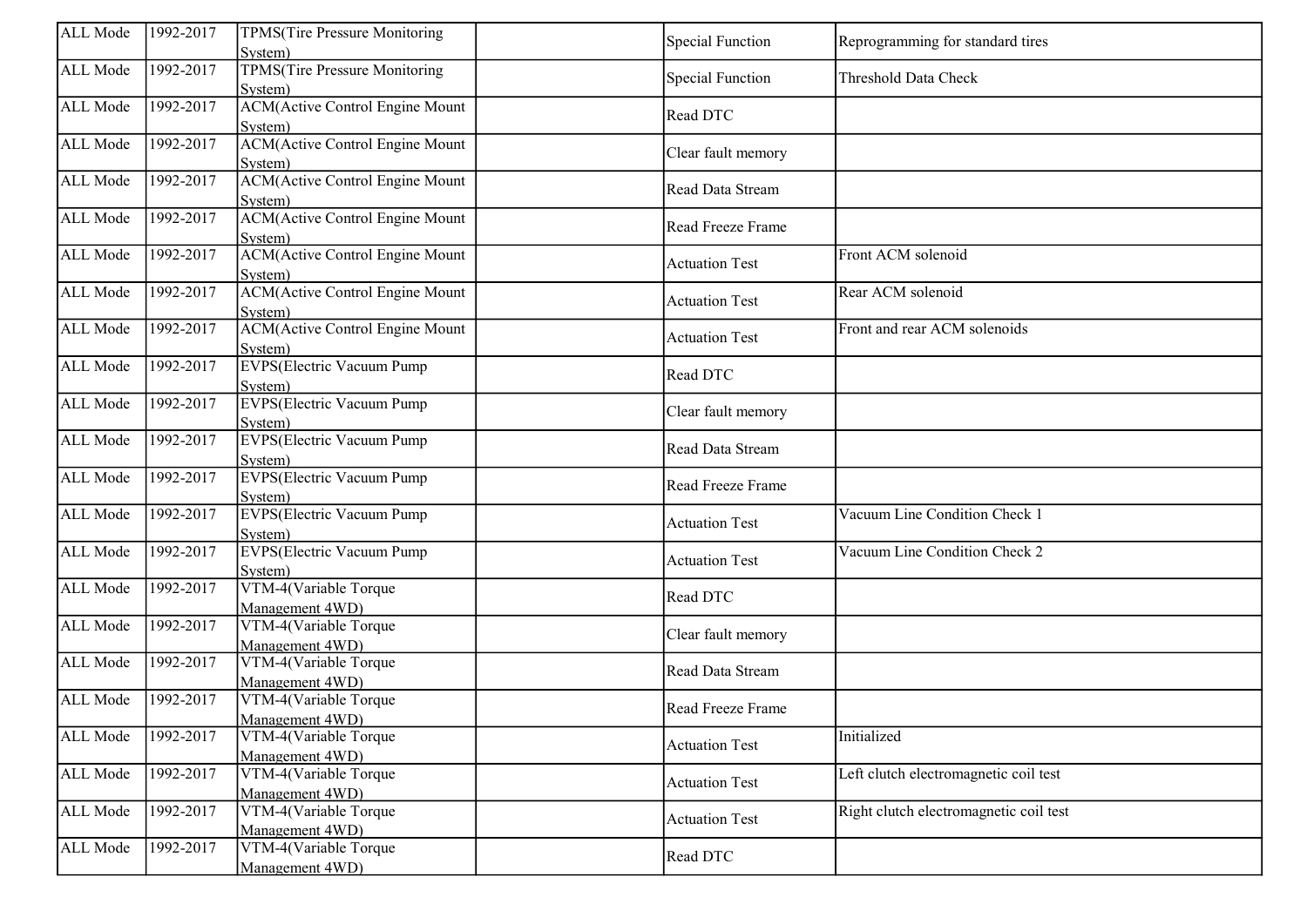| ALL Mode | 1992-2017 | SH-AWD(Super Handling-All Wheel             | Clear fault memory      |                                            |
|----------|-----------|---------------------------------------------|-------------------------|--------------------------------------------|
|          |           | Driving)                                    |                         |                                            |
| ALL Mode | 1992-2017 | SH-AWD(Super Handling-All Wheel<br>Driving) | Read Data Stream        |                                            |
| ALL Mode | 1992-2017 | SH-AWD(Super Handling-All Wheel<br>Driving) | Read Freeze Frame       |                                            |
| ALL Mode | 1992-2017 | SH-AWD(Super Handling-All Wheel<br>Driving) | <b>Actuation Test</b>   | Direct electromagnetic clutch Test         |
| ALL Mode | 1992-2017 | SH-AWD(Super Handling-All Wheel<br>Driving) | <b>Actuation Test</b>   | Clutch coil test                           |
| ALL Mode | 1992-2017 | SH-AWD(Super Handling-All Wheel<br>Driving) | <b>Actuation Test</b>   | Shift Solenoid Test                        |
| ALL Mode | 1992-2017 | SH-AWD(Super Handling-All Wheel<br>Driving) | <b>Actuation Test</b>   | <b>Acceleration Device Test</b>            |
| ALL Mode | 1992-2017 | SH-AWD(Super Handling-All Wheel<br>Driving) | <b>Actuation Test</b>   | Pressure Test                              |
| ALL Mode | 1992-2017 | SH-AWD(Super Handling-All Wheel<br>Driving) | <b>Actuation Test</b>   | Shift solenoid valve current testing       |
| ALL Mode | 1992-2017 | SH-AWD(Super Handling-All Wheel<br>Driving) | <b>Actuation Test</b>   | Shift solenoid valve fuel pressure testing |
| ALL Mode | 1992-2017 | SH-AWD(Super Handling-All Wheel<br>Driving) | <b>Actuation Test</b>   | Transmission system test                   |
| ALL Mode | 1992-2017 | SH-AWD(Super Handling-All Wheel<br>Driving) | <b>Actuation Test</b>   | Clutch characteristics test                |
| ALL Mode | 1992-2017 | SH-AWD(Super Handling-All Wheel<br>Driving) | <b>Special Function</b> | Differential torque                        |
| ALL Mode | 1992-2017 | SH-AWD(Super Handling-All Wheel<br>Driving) | <b>Special Function</b> | Steering angle sensor                      |
| ALL Mode | 1992-2017 | SH-AWD(Super Handling-All Wheel<br>Driving) | <b>Special Function</b> | Initialization                             |
| ALL Mode | 1992-2017 | SH-AWD(Super Handling-All Wheel<br>Driving) | <b>Special Function</b> | All sensor                                 |
| ALL Mode | 1992-2017 | SH-AWD(Super Handling-All Wheel<br>Driving) | <b>Special Function</b> | YAW RATE/LATERAL acceleration sensor       |
| ALL Mode | 1992-2017 | SH-AWD(Super Handling-All Wheel<br>Driving) | <b>Special Function</b> | Transmission drive correction              |
| ALL Mode | 1992-2017 | SH-AWD(Super Handling-All Wheel<br>Driving) | <b>Special Function</b> | Transmission system correction             |
| ALL Mode | 1992-2017 | SH-AWD(Super Handling-All Wheel<br>Driving) | <b>Special Function</b> | Transmission oil life reset                |
| ALL Mode | 1992-2017 | Immobilizer                                 | Immobilizer info        |                                            |
| ALL Mode | 1992-2017 | Immobilizer                                 | Keys                    | ADD 1 key                                  |
| ALL Mode | 1992-2017 | Immobilizer                                 | Keys                    | Rewrite keys                               |
| ALL Mode | 1992-2017 | Immobilizer                                 | Keys                    | All keys lost                              |
| ALL Mode | 1992-2017 | Immobilizer                                 | Replace imm unit        |                                            |
| ALL Mode | 1992-2017 | Immobilizer                                 | Replace ECM/PCM         |                                            |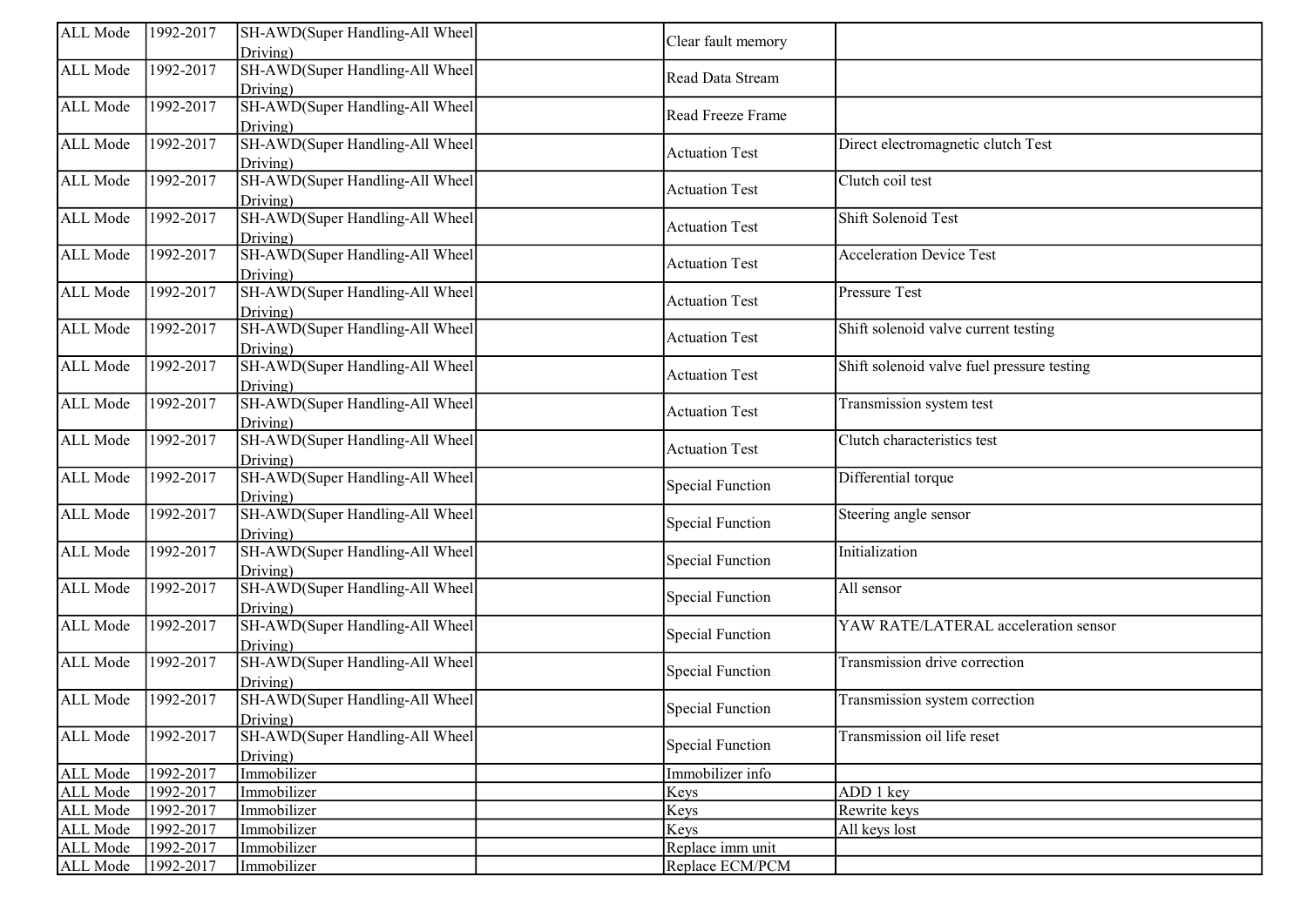| ALL Mode | 1992-2017 | Immobilizer                                        | <b>REPLACE</b>          |                                               |
|----------|-----------|----------------------------------------------------|-------------------------|-----------------------------------------------|
|          |           |                                                    | MPCS/MICU/IMOES         |                                               |
| ALL Mode | 1992-2017 | Immobilizer                                        | Keyless Transmitter     |                                               |
|          |           |                                                    | Registration            |                                               |
| ALL Mode | 1992-2017 | <b>ACC(Adaptive Cruise Control)</b>                | Read DTC                |                                               |
| ALL Mode | 1992-2017 | ACC(Adaptive Cruise Control)                       | Clear fault memory      |                                               |
| ALL Mode | 1992-2017 | ACC(Adaptive Cruise Control)                       | Read Data Stream        |                                               |
| ALL Mode | 1992-2017 | ACC(Adaptive Cruise Control)                       | <b>Actuation Test</b>   | THROTTLE opening angle                        |
| ALL Mode | 1992-2017 | ACC(Adaptive Cruise Control)                       | <b>Actuation Test</b>   | Brake booster 1                               |
| ALL Mode | 1992-2017 | ACC(Adaptive Cruise Control)                       | <b>Actuation Test</b>   | Brake booster 2                               |
| ALL Mode | 1992-2017 | <b>ACC(Adaptive Cruise Control)</b>                | <b>Actuation Test</b>   | Brake booster 3                               |
| ALL Mode | 1992-2017 | ACC(Adaptive Cruise Control)                       | <b>Actuation Test</b>   | <b>ACC Brake</b>                              |
| ALL Mode | 1992-2017 | ACC(Adaptive Cruise Control)                       | <b>Actuation Test</b>   | CMBS Brake                                    |
| ALL Mode | 1992-2017 | ACC(Adaptive Cruise Control)                       | <b>Actuation Test</b>   | <b>Brake Light</b>                            |
| ALL Mode | 1992-2017 | <b>ACC(Adaptive Cruise Control)</b>                | <b>Actuation Test</b>   | <b>Indicator</b> Light                        |
| ALL Mode | 1992-2017 | ACC(Adaptive Cruise Control)                       | <b>Actuation Test</b>   | <b>Information Display</b>                    |
| ALL Mode | 1992-2017 | <b>ACC(Adaptive Cruise Control)</b>                | <b>Actuation Test</b>   | Alarm Test                                    |
| ALL Mode | 1992-2017 | ACC(Adaptive Cruise Control)                       | <b>Special Function</b> | <b>RADAR AIMING</b>                           |
| ALL Mode | 1992-2017 | E-DPS(Real Time AWD/AWD with                       |                         |                                               |
|          |           | Intelligent Control)                               | Read DTC                |                                               |
| ALL Mode | 1992-2017 | E-DPS(Real Time AWD/AWD with                       |                         |                                               |
|          |           | Intelligent Control)                               | Clear fault memory      |                                               |
| ALL Mode | 1992-2017 | E-DPS(Real Time AWD/AWD with                       |                         |                                               |
|          |           | Intelligent Control)                               | Read Data Stream        |                                               |
| ALL Mode | 1992-2017 | E-DPS(Real Time AWD/AWD with                       |                         | Oil Pressure Control Test                     |
|          |           | Intelligent Control)                               | <b>Actuation Test</b>   |                                               |
| ALL Mode | 1992-2017 | E-DPS(Real Time AWD/AWD with                       |                         | Solenoid Test                                 |
|          |           | Intelligent Control)                               | <b>Actuation Test</b>   |                                               |
| ALL Mode | 1992-2017 | E-DPS(Real Time AWD/AWD with                       |                         | E-DPS Control Module Replacement              |
|          |           | Intelligent Control)                               | <b>Special Function</b> |                                               |
| ALL Mode | 1992-2017 | E-DPS(Real Time AWD/AWD with                       |                         | Longitudinal G Sensor Learning                |
|          |           | Intelligent Control)                               | <b>Special Function</b> |                                               |
| ALL Mode | 1992-2017 | E-DPS(Real Time AWD/AWD with                       |                         | Air Bleeding                                  |
|          |           |                                                    | <b>Special Function</b> |                                               |
| ALL Mode | 1992-2017 | Intelligent Control)<br>EDLC(Electric Double-Layer |                         |                                               |
|          |           |                                                    | Read DTC                |                                               |
|          | 1992-2017 | Capacitor)                                         |                         |                                               |
| ALL Mode |           | <b>EDLC</b> (Electric Double-Layer                 | Clear fault memory      |                                               |
|          |           | Capacitor)                                         |                         |                                               |
| ALL Mode | 1992-2017 | <b>EDLC</b> (Electric Double-Layer                 | Read Data Stream        |                                               |
|          |           | Capacitor)                                         |                         |                                               |
| ALL Mode | 1992-2017 | EDLC(Electric Double-Layer                         | <b>Actuation Test</b>   | EDLC Module Discharge and Charge Test         |
|          |           | Capacitor)                                         |                         |                                               |
| ALL Mode | 1992-2017 | EDLC(Electric Double-Layer                         | <b>Actuation Test</b>   | EDLC Module Discharge for Removal or Disposal |
|          |           | Capacitor)                                         |                         |                                               |
| ALL Mode | 1992-2017 | <b>EDLC</b> (Electric Double-Layer                 | <b>Actuation Test</b>   | EDLC Module Usage History Clear               |
|          |           | Capacitor)                                         |                         |                                               |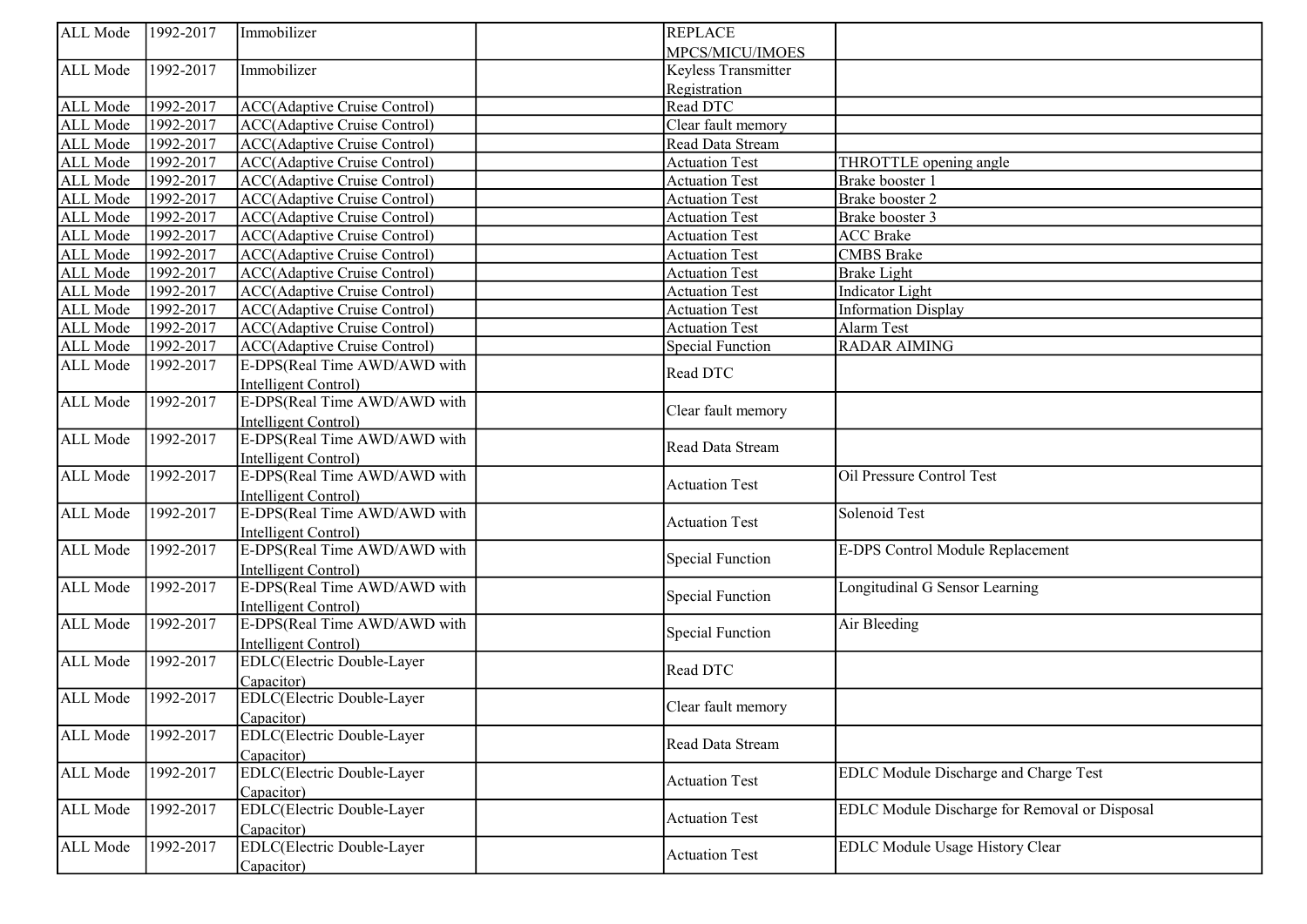| ALL Mode             | 1992-2017            | PAWS(Precision All Wheel Steer)  | Read DTC                |                                            |
|----------------------|----------------------|----------------------------------|-------------------------|--------------------------------------------|
| ALL Mode             | 1992-2017            | PAWS(Precision All Wheel Steer)  | Clear fault memory      |                                            |
| ALL Mode             | 1992-2017            | PAWS(Precision All Wheel Steer)  | Read Data Stream        |                                            |
| ALL Mode             | 1992-2017            | PAWS(Precision All Wheel Steer)  | <b>Actuation Test</b>   | <b>ACTUATOR TEST</b>                       |
| ALL Mode             | 1992-2017            | PAWS(Precision All Wheel Steer)  | <b>Special Function</b> | PAWS Unit Replacement                      |
| ALL Mode             | 1992-2017            | ESB(Electric Servo Brake System) | Read DTC                |                                            |
| ALL Mode             | 1992-2017            | ESB(Electric Servo Brake System) | Clear fault memory      |                                            |
| ALL Mode             | 1992-2017            | ESB(Electric Servo Brake System) | Read Data Stream        |                                            |
| ALL Mode             | 1992-2017            | ESB(Electric Servo Brake System) | <b>Actuation Test</b>   | Forced non assist mode                     |
| ALL Mode             | 1992-2017            | ESB(Electric Servo Brake System) | <b>Actuation Test</b>   | <b>Brake Light Relay Test</b>              |
| ALL Mode             | 1992-2017            | ESB(Electric Servo Brake System) | <b>Special Function</b> | SENSOR 0 (ZERO) POSITION MEMORIZATION      |
| ALL Mode             | 1992-2017            | <b>CAN GATEWAY</b>               | Read DTC                |                                            |
| ALL Mode             | 1992-2017            | CAN GATEWAY                      | Clear fault memory      |                                            |
| ALL Mode             | 1992-2017            | CAN GATEWAY                      | <b>Actuation Test</b>   | F-CAN Bus Connected Unit Check             |
| ALL Mode             | 1992-2017            | Hydraulic Booster                | Read DTC                |                                            |
| ALL Mode             | 1992-2017            | Hydraulic Booster                | Clear fault memory      |                                            |
| ALL Mode             | 1992-2017            | Hydraulic Booster                | Read Data Stream        |                                            |
| ALL Mode             | 1992-2017            | Hydraulic Booster                | <b>Actuation Test</b>   | <b>ACCUMULATING PRESSURE TEST</b>          |
| ALL Mode             | 1992-2017            | Hydraulic Booster                | <b>Actuation Test</b>   | INCREASING MASTER CYLINDER PRESSURE        |
| ALL Mode             | $\sqrt{1992 - 2017}$ | Hydraulic Booster                | <b>Actuation Test</b>   | REGENERATIVE BRAKE                         |
| ALL Mode             | 1992-2017            | Hydraulic Booster                | <b>Actuation Test</b>   | Hydraulic Booster CAS                      |
| ALL Mode             | 1992-2017            | Hydraulic Booster                | <b>Actuation Test</b>   | <b>BUZZER TEST</b>                         |
| ALL Mode             | $\sqrt{1992 - 2017}$ | Hydraulic Booster                | <b>Special Function</b> | Memorizing 0[zero] Position                |
| ALL Mode             | $\sqrt{1992 - 2017}$ | I-SHIFT                          | Read DTC                |                                            |
| ALL Mode             | 1992-2017            | I-SHIFT                          | Clear fault memory      |                                            |
| ALL Mode             | 1992-2017            | I-SHIFT                          | Read Data Stream        |                                            |
| ALL Mode             | 1992-2017            | I-SHIFT                          | <b>Actuation Test</b>   | Engage Gear                                |
| ALL Mode   1992-2017 |                      | I-SHIFT                          | <b>Actuation Test</b>   | Clutch Actuator Full Stroke Operation Test |
| ALL Mode             | 1992-2017            | I-SHIFT                          | <b>Actuation Test</b>   | Gear Box Self Test                         |
| ALL Mode             | 1992-2017            | I-SHIFT                          | <b>Special Function</b> | Clutch Fluid Filling                       |
| ALL Mode             | 1992-2017            | I-SHIFT                          | <b>Special Function</b> | Clutch Fluid Air Bleeding                  |
| ALL Mode             | 1992-2017            | I-SHIFT                          | <b>Special Function</b> | <b>Static Mode Learning</b>                |
| ALL Mode             | 1992-2017            | I-SHIFT                          | <b>Special Function</b> | Dynamic Mode Learning                      |
| ALL Mode             | 1992-2017            | I-SHIFT                          | <b>Special Function</b> | Shift Motor Calibration                    |
| ALL Mode             | 1992-2017            | CMBS(Collision Mitigation Brake  | Read DTC                |                                            |
|                      |                      | System)                          |                         |                                            |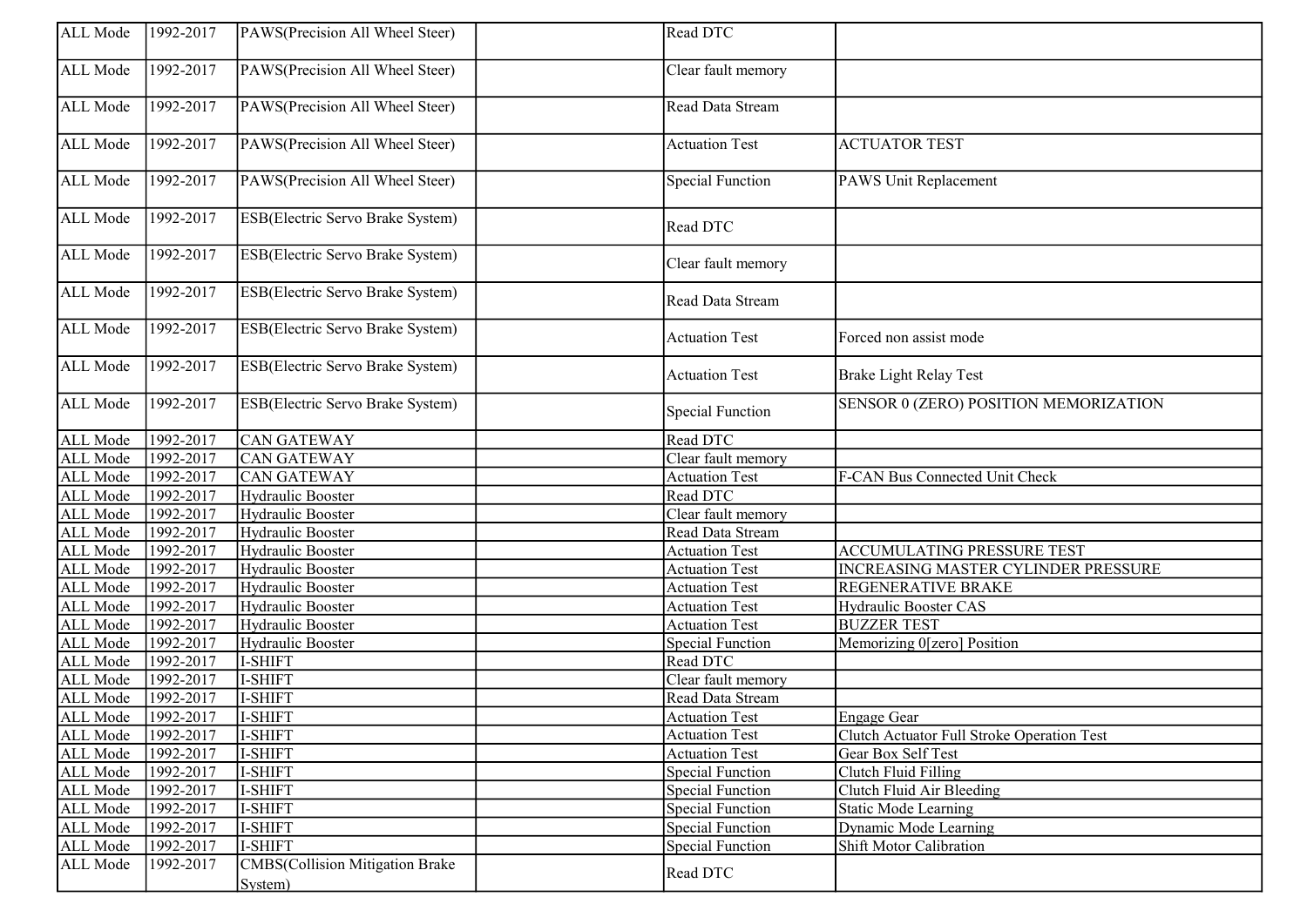| Clear fault memory<br>System)<br><b>CMBS</b> (Collision Mitigation Brake<br>ALL Mode<br>1992-2017<br>Read Data Stream<br>System)<br><b>CMBS</b> (Collision Mitigation Brake<br>ALL Mode<br>1992-2017<br>Read Freeze Frame<br>System)<br><b>CMBS</b> (Collision Mitigation Brake<br>ALL Mode<br>1992-2017<br>Radar aiming<br><b>Actuation Test</b><br>System)<br><b>CMBS</b> (Collision Mitigation Brake<br>1992-2017<br><b>CMBS</b> brake<br>ALL Mode<br><b>Actuation Test</b><br>System)<br>LKAS Camera ECU<br>1992-2017<br>Read DTC<br>ALL Mode<br>ALL Mode<br>1992-2017<br><b>LKAS Camera ECU</b><br>Clear fault memory<br>1992-2017<br>LKAS Camera ECU<br>ALL Mode<br>Read Data Stream<br>1992-2017<br>ALL Mode<br>LKAS Camera ECU<br>Read Freeze Frame<br>1992-2017<br>ALL Mode<br>LKAS Camera ECU<br><b>Actuation Test</b><br>Static camera aiming<br>ALL Mode<br>1992-2017<br>LKAS Camera ECU<br>DYNAMIC camera aiming<br><b>Actuation Test</b><br>1992-2017<br>ALL Mode<br>LKAS Camera ECU<br>Video output<br><b>Actuation Test</b><br>1992-2017<br>Read DTC<br>ALL Mode<br><b>LKAS Control ECU</b><br>ALL Mode<br>1992-2017<br><b>LKAS Control ECU</b><br>Clear fault memory<br>ALL Mode<br>1992-2017<br><b>LKAS Control ECU</b><br>Read Data Stream<br>ALL Mode<br>1992-2017<br><b>LKAS Control ECU</b><br>Read Freeze Frame<br>ALL Mode<br>1992-2017<br><b>STEERING REWRITE</b><br>LKAS Control ECU<br><b>Special Function</b><br>ALL Mode<br>1992-2017<br><b>Special Function</b><br><b>EPS</b> Dumping<br><b>LKAS Control ECU</b><br>ALL Mode<br>1992-2017<br><b>LKAS</b> Control ECU<br><b>Special Function</b><br><b>CUSTOMIZE</b><br>1992-2017<br>Read DTC<br>ALL Mode<br>DBW(Drive By Wire)<br>1992-2017<br>ALL Mode<br>DBW(Drive By Wire)<br>Clear fault memory<br>1992-2017<br>Read Data Stream<br>ALL Mode<br>DBW(Drive By Wire)<br>1992-2017<br>ALL Mode<br>DBW(Drive By Wire)<br><b>ECM/PCM</b> reset<br>ALL Mode<br>1992-2017<br><b>THROTTLE</b> test<br>DBW(Drive By Wire)<br><b>Actuation Test</b><br>ALL Mode<br>1992-2017<br>DBW(Drive By Wire)<br><b>Idle Speed Adjustment</b><br><b>Actuation Test</b><br>ALL Mode<br>1992-2017<br>4WS(Four Wheel Steering)<br>Read DTC<br>ALL Mode<br>1992-2017<br>4WS(Four Wheel Steering)<br>Clear fault memory<br>ALL Mode<br>1992-2017<br>4WS(Four Wheel Steering)<br>Read Data Stream<br>ALL Mode<br>1992-2017<br>4WS(Four Wheel Steering)<br>Read Freeze Frame<br>ALL Mode<br>1992-2017<br>4WS(Four Wheel Steering)<br><b>Special Function</b><br>Neutral rewriting<br>ALL Mode<br>1992-2017<br>4WS(Four Wheel Steering)<br><b>Special Function</b><br>Check<br>$\sqrt{1992-2017}$<br>ALL Mode<br>Read DTC<br><b>HONDA</b> Smart Parking<br>1992-2017<br>ALL Mode<br><b>HONDA</b> Smart Parking<br>Clear fault memory<br>ALL Mode<br>1992-2017<br><b>HONDA</b> Smart Parking<br>Read Data Stream<br>1992-2017<br>ALL Mode<br>Read Freeze Frame<br><b>HONDA</b> Smart Parking<br>1992-2017<br>ALL Mode<br><b>Actuation Test</b><br><b>HONDA</b> Smart Parking<br>Reset PA unit<br>1992-2017<br>ALL Mode<br><b>Actuation Test</b><br>Voice guide output test<br><b>HONDA Smart Parking</b><br>1992-2017<br>ALL Mode<br>Night Vision<br>Read DTC<br>1992-2017<br>Clear fault memory<br>ALL Mode<br>Night Vision<br>1992-2017<br>ALL Mode<br>Night Vision<br>Read Data Stream<br>1992-2017<br>Open HUD mirror<br>ALL Mode<br>Night Vision<br><b>Actuation Test</b><br>1992-2017<br>ALL Mode<br>Night Vision<br><b>Actuation Test</b><br>Display HUD message | ALL Mode | 1992-2017 | CMBS(Collision Mitigation Brake |  |  |
|-----------------------------------------------------------------------------------------------------------------------------------------------------------------------------------------------------------------------------------------------------------------------------------------------------------------------------------------------------------------------------------------------------------------------------------------------------------------------------------------------------------------------------------------------------------------------------------------------------------------------------------------------------------------------------------------------------------------------------------------------------------------------------------------------------------------------------------------------------------------------------------------------------------------------------------------------------------------------------------------------------------------------------------------------------------------------------------------------------------------------------------------------------------------------------------------------------------------------------------------------------------------------------------------------------------------------------------------------------------------------------------------------------------------------------------------------------------------------------------------------------------------------------------------------------------------------------------------------------------------------------------------------------------------------------------------------------------------------------------------------------------------------------------------------------------------------------------------------------------------------------------------------------------------------------------------------------------------------------------------------------------------------------------------------------------------------------------------------------------------------------------------------------------------------------------------------------------------------------------------------------------------------------------------------------------------------------------------------------------------------------------------------------------------------------------------------------------------------------------------------------------------------------------------------------------------------------------------------------------------------------------------------------------------------------------------------------------------------------------------------------------------------------------------------------------------------------------------------------------------------------------------------------------------------------------------------------------------------------------------------------------------------------------------------------------------------------------------------------------------------------------------------------------------------------------------------------------------------------------------------------------------------------------------------------------------------------------------------------------------------------------------------------------------------------------------------------------------------------------------------------------------------------|----------|-----------|---------------------------------|--|--|
|                                                                                                                                                                                                                                                                                                                                                                                                                                                                                                                                                                                                                                                                                                                                                                                                                                                                                                                                                                                                                                                                                                                                                                                                                                                                                                                                                                                                                                                                                                                                                                                                                                                                                                                                                                                                                                                                                                                                                                                                                                                                                                                                                                                                                                                                                                                                                                                                                                                                                                                                                                                                                                                                                                                                                                                                                                                                                                                                                                                                                                                                                                                                                                                                                                                                                                                                                                                                                                                                                                                             |          |           |                                 |  |  |
|                                                                                                                                                                                                                                                                                                                                                                                                                                                                                                                                                                                                                                                                                                                                                                                                                                                                                                                                                                                                                                                                                                                                                                                                                                                                                                                                                                                                                                                                                                                                                                                                                                                                                                                                                                                                                                                                                                                                                                                                                                                                                                                                                                                                                                                                                                                                                                                                                                                                                                                                                                                                                                                                                                                                                                                                                                                                                                                                                                                                                                                                                                                                                                                                                                                                                                                                                                                                                                                                                                                             |          |           |                                 |  |  |
|                                                                                                                                                                                                                                                                                                                                                                                                                                                                                                                                                                                                                                                                                                                                                                                                                                                                                                                                                                                                                                                                                                                                                                                                                                                                                                                                                                                                                                                                                                                                                                                                                                                                                                                                                                                                                                                                                                                                                                                                                                                                                                                                                                                                                                                                                                                                                                                                                                                                                                                                                                                                                                                                                                                                                                                                                                                                                                                                                                                                                                                                                                                                                                                                                                                                                                                                                                                                                                                                                                                             |          |           |                                 |  |  |
|                                                                                                                                                                                                                                                                                                                                                                                                                                                                                                                                                                                                                                                                                                                                                                                                                                                                                                                                                                                                                                                                                                                                                                                                                                                                                                                                                                                                                                                                                                                                                                                                                                                                                                                                                                                                                                                                                                                                                                                                                                                                                                                                                                                                                                                                                                                                                                                                                                                                                                                                                                                                                                                                                                                                                                                                                                                                                                                                                                                                                                                                                                                                                                                                                                                                                                                                                                                                                                                                                                                             |          |           |                                 |  |  |
|                                                                                                                                                                                                                                                                                                                                                                                                                                                                                                                                                                                                                                                                                                                                                                                                                                                                                                                                                                                                                                                                                                                                                                                                                                                                                                                                                                                                                                                                                                                                                                                                                                                                                                                                                                                                                                                                                                                                                                                                                                                                                                                                                                                                                                                                                                                                                                                                                                                                                                                                                                                                                                                                                                                                                                                                                                                                                                                                                                                                                                                                                                                                                                                                                                                                                                                                                                                                                                                                                                                             |          |           |                                 |  |  |
|                                                                                                                                                                                                                                                                                                                                                                                                                                                                                                                                                                                                                                                                                                                                                                                                                                                                                                                                                                                                                                                                                                                                                                                                                                                                                                                                                                                                                                                                                                                                                                                                                                                                                                                                                                                                                                                                                                                                                                                                                                                                                                                                                                                                                                                                                                                                                                                                                                                                                                                                                                                                                                                                                                                                                                                                                                                                                                                                                                                                                                                                                                                                                                                                                                                                                                                                                                                                                                                                                                                             |          |           |                                 |  |  |
|                                                                                                                                                                                                                                                                                                                                                                                                                                                                                                                                                                                                                                                                                                                                                                                                                                                                                                                                                                                                                                                                                                                                                                                                                                                                                                                                                                                                                                                                                                                                                                                                                                                                                                                                                                                                                                                                                                                                                                                                                                                                                                                                                                                                                                                                                                                                                                                                                                                                                                                                                                                                                                                                                                                                                                                                                                                                                                                                                                                                                                                                                                                                                                                                                                                                                                                                                                                                                                                                                                                             |          |           |                                 |  |  |
|                                                                                                                                                                                                                                                                                                                                                                                                                                                                                                                                                                                                                                                                                                                                                                                                                                                                                                                                                                                                                                                                                                                                                                                                                                                                                                                                                                                                                                                                                                                                                                                                                                                                                                                                                                                                                                                                                                                                                                                                                                                                                                                                                                                                                                                                                                                                                                                                                                                                                                                                                                                                                                                                                                                                                                                                                                                                                                                                                                                                                                                                                                                                                                                                                                                                                                                                                                                                                                                                                                                             |          |           |                                 |  |  |
|                                                                                                                                                                                                                                                                                                                                                                                                                                                                                                                                                                                                                                                                                                                                                                                                                                                                                                                                                                                                                                                                                                                                                                                                                                                                                                                                                                                                                                                                                                                                                                                                                                                                                                                                                                                                                                                                                                                                                                                                                                                                                                                                                                                                                                                                                                                                                                                                                                                                                                                                                                                                                                                                                                                                                                                                                                                                                                                                                                                                                                                                                                                                                                                                                                                                                                                                                                                                                                                                                                                             |          |           |                                 |  |  |
|                                                                                                                                                                                                                                                                                                                                                                                                                                                                                                                                                                                                                                                                                                                                                                                                                                                                                                                                                                                                                                                                                                                                                                                                                                                                                                                                                                                                                                                                                                                                                                                                                                                                                                                                                                                                                                                                                                                                                                                                                                                                                                                                                                                                                                                                                                                                                                                                                                                                                                                                                                                                                                                                                                                                                                                                                                                                                                                                                                                                                                                                                                                                                                                                                                                                                                                                                                                                                                                                                                                             |          |           |                                 |  |  |
|                                                                                                                                                                                                                                                                                                                                                                                                                                                                                                                                                                                                                                                                                                                                                                                                                                                                                                                                                                                                                                                                                                                                                                                                                                                                                                                                                                                                                                                                                                                                                                                                                                                                                                                                                                                                                                                                                                                                                                                                                                                                                                                                                                                                                                                                                                                                                                                                                                                                                                                                                                                                                                                                                                                                                                                                                                                                                                                                                                                                                                                                                                                                                                                                                                                                                                                                                                                                                                                                                                                             |          |           |                                 |  |  |
|                                                                                                                                                                                                                                                                                                                                                                                                                                                                                                                                                                                                                                                                                                                                                                                                                                                                                                                                                                                                                                                                                                                                                                                                                                                                                                                                                                                                                                                                                                                                                                                                                                                                                                                                                                                                                                                                                                                                                                                                                                                                                                                                                                                                                                                                                                                                                                                                                                                                                                                                                                                                                                                                                                                                                                                                                                                                                                                                                                                                                                                                                                                                                                                                                                                                                                                                                                                                                                                                                                                             |          |           |                                 |  |  |
|                                                                                                                                                                                                                                                                                                                                                                                                                                                                                                                                                                                                                                                                                                                                                                                                                                                                                                                                                                                                                                                                                                                                                                                                                                                                                                                                                                                                                                                                                                                                                                                                                                                                                                                                                                                                                                                                                                                                                                                                                                                                                                                                                                                                                                                                                                                                                                                                                                                                                                                                                                                                                                                                                                                                                                                                                                                                                                                                                                                                                                                                                                                                                                                                                                                                                                                                                                                                                                                                                                                             |          |           |                                 |  |  |
|                                                                                                                                                                                                                                                                                                                                                                                                                                                                                                                                                                                                                                                                                                                                                                                                                                                                                                                                                                                                                                                                                                                                                                                                                                                                                                                                                                                                                                                                                                                                                                                                                                                                                                                                                                                                                                                                                                                                                                                                                                                                                                                                                                                                                                                                                                                                                                                                                                                                                                                                                                                                                                                                                                                                                                                                                                                                                                                                                                                                                                                                                                                                                                                                                                                                                                                                                                                                                                                                                                                             |          |           |                                 |  |  |
|                                                                                                                                                                                                                                                                                                                                                                                                                                                                                                                                                                                                                                                                                                                                                                                                                                                                                                                                                                                                                                                                                                                                                                                                                                                                                                                                                                                                                                                                                                                                                                                                                                                                                                                                                                                                                                                                                                                                                                                                                                                                                                                                                                                                                                                                                                                                                                                                                                                                                                                                                                                                                                                                                                                                                                                                                                                                                                                                                                                                                                                                                                                                                                                                                                                                                                                                                                                                                                                                                                                             |          |           |                                 |  |  |
|                                                                                                                                                                                                                                                                                                                                                                                                                                                                                                                                                                                                                                                                                                                                                                                                                                                                                                                                                                                                                                                                                                                                                                                                                                                                                                                                                                                                                                                                                                                                                                                                                                                                                                                                                                                                                                                                                                                                                                                                                                                                                                                                                                                                                                                                                                                                                                                                                                                                                                                                                                                                                                                                                                                                                                                                                                                                                                                                                                                                                                                                                                                                                                                                                                                                                                                                                                                                                                                                                                                             |          |           |                                 |  |  |
|                                                                                                                                                                                                                                                                                                                                                                                                                                                                                                                                                                                                                                                                                                                                                                                                                                                                                                                                                                                                                                                                                                                                                                                                                                                                                                                                                                                                                                                                                                                                                                                                                                                                                                                                                                                                                                                                                                                                                                                                                                                                                                                                                                                                                                                                                                                                                                                                                                                                                                                                                                                                                                                                                                                                                                                                                                                                                                                                                                                                                                                                                                                                                                                                                                                                                                                                                                                                                                                                                                                             |          |           |                                 |  |  |
|                                                                                                                                                                                                                                                                                                                                                                                                                                                                                                                                                                                                                                                                                                                                                                                                                                                                                                                                                                                                                                                                                                                                                                                                                                                                                                                                                                                                                                                                                                                                                                                                                                                                                                                                                                                                                                                                                                                                                                                                                                                                                                                                                                                                                                                                                                                                                                                                                                                                                                                                                                                                                                                                                                                                                                                                                                                                                                                                                                                                                                                                                                                                                                                                                                                                                                                                                                                                                                                                                                                             |          |           |                                 |  |  |
|                                                                                                                                                                                                                                                                                                                                                                                                                                                                                                                                                                                                                                                                                                                                                                                                                                                                                                                                                                                                                                                                                                                                                                                                                                                                                                                                                                                                                                                                                                                                                                                                                                                                                                                                                                                                                                                                                                                                                                                                                                                                                                                                                                                                                                                                                                                                                                                                                                                                                                                                                                                                                                                                                                                                                                                                                                                                                                                                                                                                                                                                                                                                                                                                                                                                                                                                                                                                                                                                                                                             |          |           |                                 |  |  |
|                                                                                                                                                                                                                                                                                                                                                                                                                                                                                                                                                                                                                                                                                                                                                                                                                                                                                                                                                                                                                                                                                                                                                                                                                                                                                                                                                                                                                                                                                                                                                                                                                                                                                                                                                                                                                                                                                                                                                                                                                                                                                                                                                                                                                                                                                                                                                                                                                                                                                                                                                                                                                                                                                                                                                                                                                                                                                                                                                                                                                                                                                                                                                                                                                                                                                                                                                                                                                                                                                                                             |          |           |                                 |  |  |
|                                                                                                                                                                                                                                                                                                                                                                                                                                                                                                                                                                                                                                                                                                                                                                                                                                                                                                                                                                                                                                                                                                                                                                                                                                                                                                                                                                                                                                                                                                                                                                                                                                                                                                                                                                                                                                                                                                                                                                                                                                                                                                                                                                                                                                                                                                                                                                                                                                                                                                                                                                                                                                                                                                                                                                                                                                                                                                                                                                                                                                                                                                                                                                                                                                                                                                                                                                                                                                                                                                                             |          |           |                                 |  |  |
|                                                                                                                                                                                                                                                                                                                                                                                                                                                                                                                                                                                                                                                                                                                                                                                                                                                                                                                                                                                                                                                                                                                                                                                                                                                                                                                                                                                                                                                                                                                                                                                                                                                                                                                                                                                                                                                                                                                                                                                                                                                                                                                                                                                                                                                                                                                                                                                                                                                                                                                                                                                                                                                                                                                                                                                                                                                                                                                                                                                                                                                                                                                                                                                                                                                                                                                                                                                                                                                                                                                             |          |           |                                 |  |  |
|                                                                                                                                                                                                                                                                                                                                                                                                                                                                                                                                                                                                                                                                                                                                                                                                                                                                                                                                                                                                                                                                                                                                                                                                                                                                                                                                                                                                                                                                                                                                                                                                                                                                                                                                                                                                                                                                                                                                                                                                                                                                                                                                                                                                                                                                                                                                                                                                                                                                                                                                                                                                                                                                                                                                                                                                                                                                                                                                                                                                                                                                                                                                                                                                                                                                                                                                                                                                                                                                                                                             |          |           |                                 |  |  |
|                                                                                                                                                                                                                                                                                                                                                                                                                                                                                                                                                                                                                                                                                                                                                                                                                                                                                                                                                                                                                                                                                                                                                                                                                                                                                                                                                                                                                                                                                                                                                                                                                                                                                                                                                                                                                                                                                                                                                                                                                                                                                                                                                                                                                                                                                                                                                                                                                                                                                                                                                                                                                                                                                                                                                                                                                                                                                                                                                                                                                                                                                                                                                                                                                                                                                                                                                                                                                                                                                                                             |          |           |                                 |  |  |
|                                                                                                                                                                                                                                                                                                                                                                                                                                                                                                                                                                                                                                                                                                                                                                                                                                                                                                                                                                                                                                                                                                                                                                                                                                                                                                                                                                                                                                                                                                                                                                                                                                                                                                                                                                                                                                                                                                                                                                                                                                                                                                                                                                                                                                                                                                                                                                                                                                                                                                                                                                                                                                                                                                                                                                                                                                                                                                                                                                                                                                                                                                                                                                                                                                                                                                                                                                                                                                                                                                                             |          |           |                                 |  |  |
|                                                                                                                                                                                                                                                                                                                                                                                                                                                                                                                                                                                                                                                                                                                                                                                                                                                                                                                                                                                                                                                                                                                                                                                                                                                                                                                                                                                                                                                                                                                                                                                                                                                                                                                                                                                                                                                                                                                                                                                                                                                                                                                                                                                                                                                                                                                                                                                                                                                                                                                                                                                                                                                                                                                                                                                                                                                                                                                                                                                                                                                                                                                                                                                                                                                                                                                                                                                                                                                                                                                             |          |           |                                 |  |  |
|                                                                                                                                                                                                                                                                                                                                                                                                                                                                                                                                                                                                                                                                                                                                                                                                                                                                                                                                                                                                                                                                                                                                                                                                                                                                                                                                                                                                                                                                                                                                                                                                                                                                                                                                                                                                                                                                                                                                                                                                                                                                                                                                                                                                                                                                                                                                                                                                                                                                                                                                                                                                                                                                                                                                                                                                                                                                                                                                                                                                                                                                                                                                                                                                                                                                                                                                                                                                                                                                                                                             |          |           |                                 |  |  |
|                                                                                                                                                                                                                                                                                                                                                                                                                                                                                                                                                                                                                                                                                                                                                                                                                                                                                                                                                                                                                                                                                                                                                                                                                                                                                                                                                                                                                                                                                                                                                                                                                                                                                                                                                                                                                                                                                                                                                                                                                                                                                                                                                                                                                                                                                                                                                                                                                                                                                                                                                                                                                                                                                                                                                                                                                                                                                                                                                                                                                                                                                                                                                                                                                                                                                                                                                                                                                                                                                                                             |          |           |                                 |  |  |
|                                                                                                                                                                                                                                                                                                                                                                                                                                                                                                                                                                                                                                                                                                                                                                                                                                                                                                                                                                                                                                                                                                                                                                                                                                                                                                                                                                                                                                                                                                                                                                                                                                                                                                                                                                                                                                                                                                                                                                                                                                                                                                                                                                                                                                                                                                                                                                                                                                                                                                                                                                                                                                                                                                                                                                                                                                                                                                                                                                                                                                                                                                                                                                                                                                                                                                                                                                                                                                                                                                                             |          |           |                                 |  |  |
|                                                                                                                                                                                                                                                                                                                                                                                                                                                                                                                                                                                                                                                                                                                                                                                                                                                                                                                                                                                                                                                                                                                                                                                                                                                                                                                                                                                                                                                                                                                                                                                                                                                                                                                                                                                                                                                                                                                                                                                                                                                                                                                                                                                                                                                                                                                                                                                                                                                                                                                                                                                                                                                                                                                                                                                                                                                                                                                                                                                                                                                                                                                                                                                                                                                                                                                                                                                                                                                                                                                             |          |           |                                 |  |  |
|                                                                                                                                                                                                                                                                                                                                                                                                                                                                                                                                                                                                                                                                                                                                                                                                                                                                                                                                                                                                                                                                                                                                                                                                                                                                                                                                                                                                                                                                                                                                                                                                                                                                                                                                                                                                                                                                                                                                                                                                                                                                                                                                                                                                                                                                                                                                                                                                                                                                                                                                                                                                                                                                                                                                                                                                                                                                                                                                                                                                                                                                                                                                                                                                                                                                                                                                                                                                                                                                                                                             |          |           |                                 |  |  |
|                                                                                                                                                                                                                                                                                                                                                                                                                                                                                                                                                                                                                                                                                                                                                                                                                                                                                                                                                                                                                                                                                                                                                                                                                                                                                                                                                                                                                                                                                                                                                                                                                                                                                                                                                                                                                                                                                                                                                                                                                                                                                                                                                                                                                                                                                                                                                                                                                                                                                                                                                                                                                                                                                                                                                                                                                                                                                                                                                                                                                                                                                                                                                                                                                                                                                                                                                                                                                                                                                                                             |          |           |                                 |  |  |
|                                                                                                                                                                                                                                                                                                                                                                                                                                                                                                                                                                                                                                                                                                                                                                                                                                                                                                                                                                                                                                                                                                                                                                                                                                                                                                                                                                                                                                                                                                                                                                                                                                                                                                                                                                                                                                                                                                                                                                                                                                                                                                                                                                                                                                                                                                                                                                                                                                                                                                                                                                                                                                                                                                                                                                                                                                                                                                                                                                                                                                                                                                                                                                                                                                                                                                                                                                                                                                                                                                                             |          |           |                                 |  |  |
|                                                                                                                                                                                                                                                                                                                                                                                                                                                                                                                                                                                                                                                                                                                                                                                                                                                                                                                                                                                                                                                                                                                                                                                                                                                                                                                                                                                                                                                                                                                                                                                                                                                                                                                                                                                                                                                                                                                                                                                                                                                                                                                                                                                                                                                                                                                                                                                                                                                                                                                                                                                                                                                                                                                                                                                                                                                                                                                                                                                                                                                                                                                                                                                                                                                                                                                                                                                                                                                                                                                             |          |           |                                 |  |  |
|                                                                                                                                                                                                                                                                                                                                                                                                                                                                                                                                                                                                                                                                                                                                                                                                                                                                                                                                                                                                                                                                                                                                                                                                                                                                                                                                                                                                                                                                                                                                                                                                                                                                                                                                                                                                                                                                                                                                                                                                                                                                                                                                                                                                                                                                                                                                                                                                                                                                                                                                                                                                                                                                                                                                                                                                                                                                                                                                                                                                                                                                                                                                                                                                                                                                                                                                                                                                                                                                                                                             |          |           |                                 |  |  |
|                                                                                                                                                                                                                                                                                                                                                                                                                                                                                                                                                                                                                                                                                                                                                                                                                                                                                                                                                                                                                                                                                                                                                                                                                                                                                                                                                                                                                                                                                                                                                                                                                                                                                                                                                                                                                                                                                                                                                                                                                                                                                                                                                                                                                                                                                                                                                                                                                                                                                                                                                                                                                                                                                                                                                                                                                                                                                                                                                                                                                                                                                                                                                                                                                                                                                                                                                                                                                                                                                                                             |          |           |                                 |  |  |
|                                                                                                                                                                                                                                                                                                                                                                                                                                                                                                                                                                                                                                                                                                                                                                                                                                                                                                                                                                                                                                                                                                                                                                                                                                                                                                                                                                                                                                                                                                                                                                                                                                                                                                                                                                                                                                                                                                                                                                                                                                                                                                                                                                                                                                                                                                                                                                                                                                                                                                                                                                                                                                                                                                                                                                                                                                                                                                                                                                                                                                                                                                                                                                                                                                                                                                                                                                                                                                                                                                                             |          |           |                                 |  |  |
|                                                                                                                                                                                                                                                                                                                                                                                                                                                                                                                                                                                                                                                                                                                                                                                                                                                                                                                                                                                                                                                                                                                                                                                                                                                                                                                                                                                                                                                                                                                                                                                                                                                                                                                                                                                                                                                                                                                                                                                                                                                                                                                                                                                                                                                                                                                                                                                                                                                                                                                                                                                                                                                                                                                                                                                                                                                                                                                                                                                                                                                                                                                                                                                                                                                                                                                                                                                                                                                                                                                             |          |           |                                 |  |  |
|                                                                                                                                                                                                                                                                                                                                                                                                                                                                                                                                                                                                                                                                                                                                                                                                                                                                                                                                                                                                                                                                                                                                                                                                                                                                                                                                                                                                                                                                                                                                                                                                                                                                                                                                                                                                                                                                                                                                                                                                                                                                                                                                                                                                                                                                                                                                                                                                                                                                                                                                                                                                                                                                                                                                                                                                                                                                                                                                                                                                                                                                                                                                                                                                                                                                                                                                                                                                                                                                                                                             |          |           |                                 |  |  |
|                                                                                                                                                                                                                                                                                                                                                                                                                                                                                                                                                                                                                                                                                                                                                                                                                                                                                                                                                                                                                                                                                                                                                                                                                                                                                                                                                                                                                                                                                                                                                                                                                                                                                                                                                                                                                                                                                                                                                                                                                                                                                                                                                                                                                                                                                                                                                                                                                                                                                                                                                                                                                                                                                                                                                                                                                                                                                                                                                                                                                                                                                                                                                                                                                                                                                                                                                                                                                                                                                                                             |          |           |                                 |  |  |
|                                                                                                                                                                                                                                                                                                                                                                                                                                                                                                                                                                                                                                                                                                                                                                                                                                                                                                                                                                                                                                                                                                                                                                                                                                                                                                                                                                                                                                                                                                                                                                                                                                                                                                                                                                                                                                                                                                                                                                                                                                                                                                                                                                                                                                                                                                                                                                                                                                                                                                                                                                                                                                                                                                                                                                                                                                                                                                                                                                                                                                                                                                                                                                                                                                                                                                                                                                                                                                                                                                                             |          |           |                                 |  |  |
|                                                                                                                                                                                                                                                                                                                                                                                                                                                                                                                                                                                                                                                                                                                                                                                                                                                                                                                                                                                                                                                                                                                                                                                                                                                                                                                                                                                                                                                                                                                                                                                                                                                                                                                                                                                                                                                                                                                                                                                                                                                                                                                                                                                                                                                                                                                                                                                                                                                                                                                                                                                                                                                                                                                                                                                                                                                                                                                                                                                                                                                                                                                                                                                                                                                                                                                                                                                                                                                                                                                             |          |           |                                 |  |  |
|                                                                                                                                                                                                                                                                                                                                                                                                                                                                                                                                                                                                                                                                                                                                                                                                                                                                                                                                                                                                                                                                                                                                                                                                                                                                                                                                                                                                                                                                                                                                                                                                                                                                                                                                                                                                                                                                                                                                                                                                                                                                                                                                                                                                                                                                                                                                                                                                                                                                                                                                                                                                                                                                                                                                                                                                                                                                                                                                                                                                                                                                                                                                                                                                                                                                                                                                                                                                                                                                                                                             |          |           |                                 |  |  |
|                                                                                                                                                                                                                                                                                                                                                                                                                                                                                                                                                                                                                                                                                                                                                                                                                                                                                                                                                                                                                                                                                                                                                                                                                                                                                                                                                                                                                                                                                                                                                                                                                                                                                                                                                                                                                                                                                                                                                                                                                                                                                                                                                                                                                                                                                                                                                                                                                                                                                                                                                                                                                                                                                                                                                                                                                                                                                                                                                                                                                                                                                                                                                                                                                                                                                                                                                                                                                                                                                                                             |          |           |                                 |  |  |
|                                                                                                                                                                                                                                                                                                                                                                                                                                                                                                                                                                                                                                                                                                                                                                                                                                                                                                                                                                                                                                                                                                                                                                                                                                                                                                                                                                                                                                                                                                                                                                                                                                                                                                                                                                                                                                                                                                                                                                                                                                                                                                                                                                                                                                                                                                                                                                                                                                                                                                                                                                                                                                                                                                                                                                                                                                                                                                                                                                                                                                                                                                                                                                                                                                                                                                                                                                                                                                                                                                                             |          |           |                                 |  |  |
|                                                                                                                                                                                                                                                                                                                                                                                                                                                                                                                                                                                                                                                                                                                                                                                                                                                                                                                                                                                                                                                                                                                                                                                                                                                                                                                                                                                                                                                                                                                                                                                                                                                                                                                                                                                                                                                                                                                                                                                                                                                                                                                                                                                                                                                                                                                                                                                                                                                                                                                                                                                                                                                                                                                                                                                                                                                                                                                                                                                                                                                                                                                                                                                                                                                                                                                                                                                                                                                                                                                             |          |           |                                 |  |  |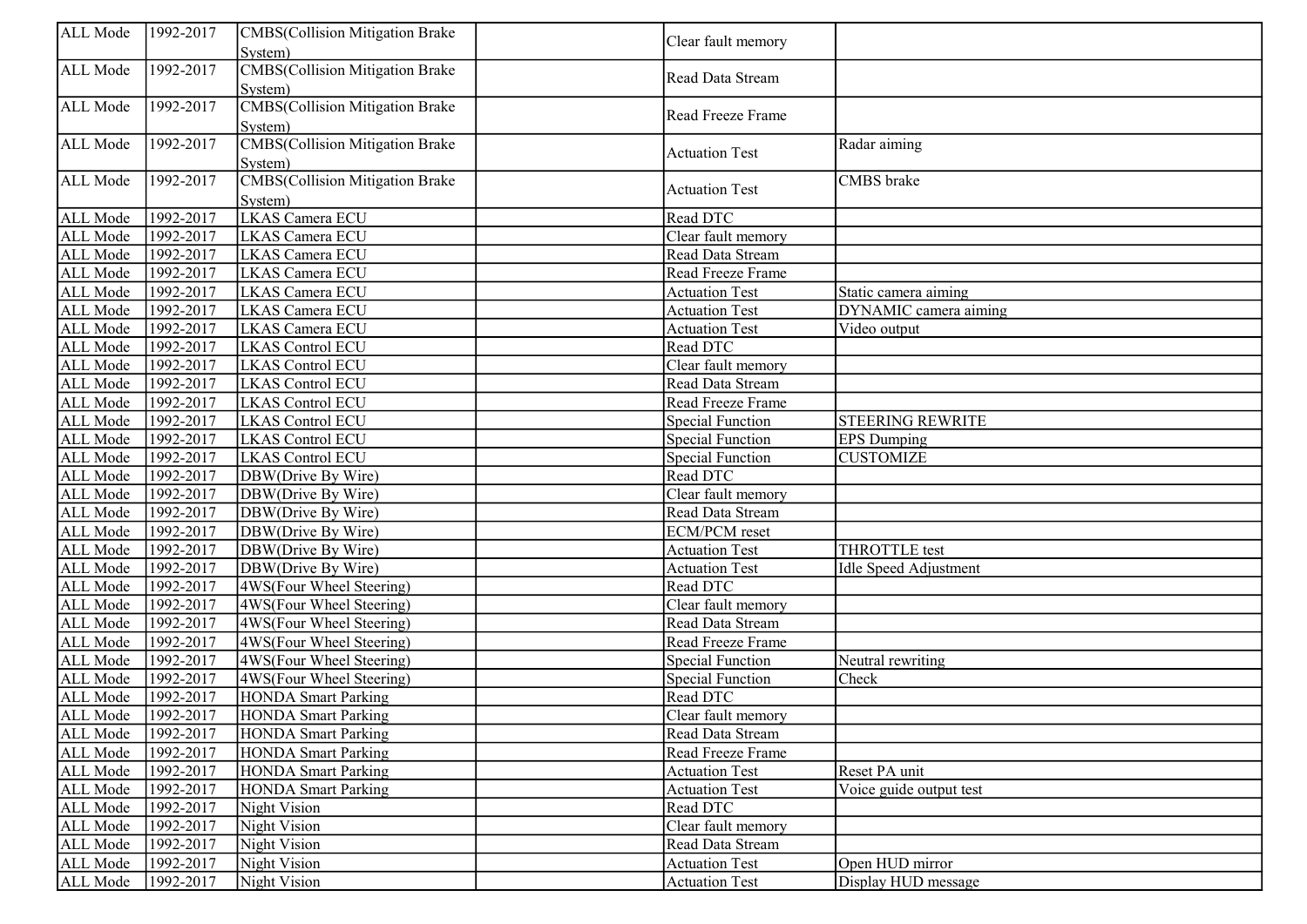| ALL Mode             | 1992-2017 | Night Vision                                   | <b>Actuation Test</b>   | Camera test                          |
|----------------------|-----------|------------------------------------------------|-------------------------|--------------------------------------|
| ALL Mode             | 1992-2017 | Night Vision                                   | <b>Actuation Test</b>   | Heater test                          |
| ALL Mode             | 1992-2017 | Night Vision                                   | <b>Special Function</b> | Camera aiming                        |
| ALL Mode             | 1992-2017 | Night Vision                                   | <b>Special Function</b> | Transfer camera parameter            |
| ALL Mode             | 1992-2017 | <b>Active Damper System</b>                    | Read DTC                |                                      |
| ALL Mode             | 1992-2017 | <b>Active Damper System</b>                    | Clear fault memory      |                                      |
| ALL Mode             | 1992-2017 | <b>Active Damper System</b>                    | Read Data Stream        |                                      |
| ALL Mode             | 1992-2017 | <b>Active Damper System</b>                    | Read Freeze Frame       |                                      |
| ALL Mode             | 1992-2017 | <b>Active Damper System</b>                    | <b>Actuation Test</b>   | Damper force operation test          |
| ALL Mode             | 1992-2017 | <b>Active Damper System</b>                    | <b>Special Function</b> | Damper Stroke Calibration            |
| ALL Mode             | 1992-2017 | <b>ATTS(Active Torque Transfer</b><br>System)  | Read DTC                |                                      |
| ALL Mode             | 1992-2017 | <b>ATTS(Active Torque Transfer</b><br>System)  | Clear fault memory      |                                      |
| ALL Mode             | 1992-2017 | <b>ATTS</b> (Active Torque Transfer<br>System) | Read Data Stream        |                                      |
| ALL Mode             | 1992-2017 | <b>ATTS(Active Torque Transfer</b><br>System)  | <b>Actuation Test</b>   | ATTS test short time mode            |
| ALL Mode             | 1992-2017 | <b>ATTS(Active Torque Transfer</b><br>System)  | <b>Special Function</b> | Steering angle sensor                |
| ALL Mode             | 1992-2017 | <b>ATTS(Active Torque Transfer</b><br>System)  | <b>Special Function</b> | YAW RATE/LATERAL acceleration sensor |
| ALL Mode             | 1992-2017 | <b>ATTS(Active Torque Transfer</b><br>System)  | <b>Special Function</b> | All sensor                           |
| ALL Mode             | 1992-2017 | <b>EPB</b> (Electric Parking Brake)            | Read DTC                |                                      |
| ALL Mode             | 1992-2017 | <b>EPB</b> (Electric Parking Brake)            | Clear fault memory      |                                      |
| ALL Mode             | 1992-2017 | <b>EPB</b> (Electric Parking Brake)            | Read Data Stream        |                                      |
| ALL Mode             | 1992-2017 | <b>EPB</b> (Electric Parking Brake)            | Read Freeze Frame       |                                      |
| ALL Mode             | 1992-2017 | <b>EPB</b> (Electric Parking Brake)            | Special Function        | Sensor calibration                   |
| ALL Mode             | 1992-2017 | <b>EPB</b> (Electric Parking Brake)            | Special Function        | Brake Pad Maintenance Mode           |
| ALL Mode             | 1992-2017 | <b>POPUP HOOD</b>                              | Read DTC                |                                      |
| ALL Mode             | 1992-2017 | POPUP HOOD                                     | Clear fault memory      |                                      |
| ALL Mode             | 1992-2017 | <b>POPUP HOOD</b>                              | Read Data Stream        |                                      |
| ALL Mode             | 1992-2017 | <b>POPUP HOOD</b>                              | <b>Actuation Test</b>   | Warning display force activation     |
| ALL Mode             | 1992-2017 | <b>POPUP HOOD</b>                              | <b>Actuation Test</b>   | Vehicle level position calibration   |
| ALL Mode             | 1992-2017 | VCS(Multiple-View Camera System)               | Read DTC                |                                      |
| ALL Mode   1992-2017 |           | VCS(Multiple-View Camera System)               | Clear fault memory      |                                      |
| ALL Mode             | 1992-2017 | VCS(Multiple-View Camera System)               | Read Data Stream        |                                      |
| ALL Mode             | 1992-2017 | VCS(Multiple-View Camera System)               | <b>Actuation Test</b>   | Monitor Output                       |
| ALL Mode             | 1992-2017 | VCS(Multiple-View Camera System)               | <b>Actuation Test</b>   | LED Light                            |
| ALL Mode             | 1992-2017 | VCS(Multiple-View Camera System)               | <b>Actuation Test</b>   | Front Camera Image                   |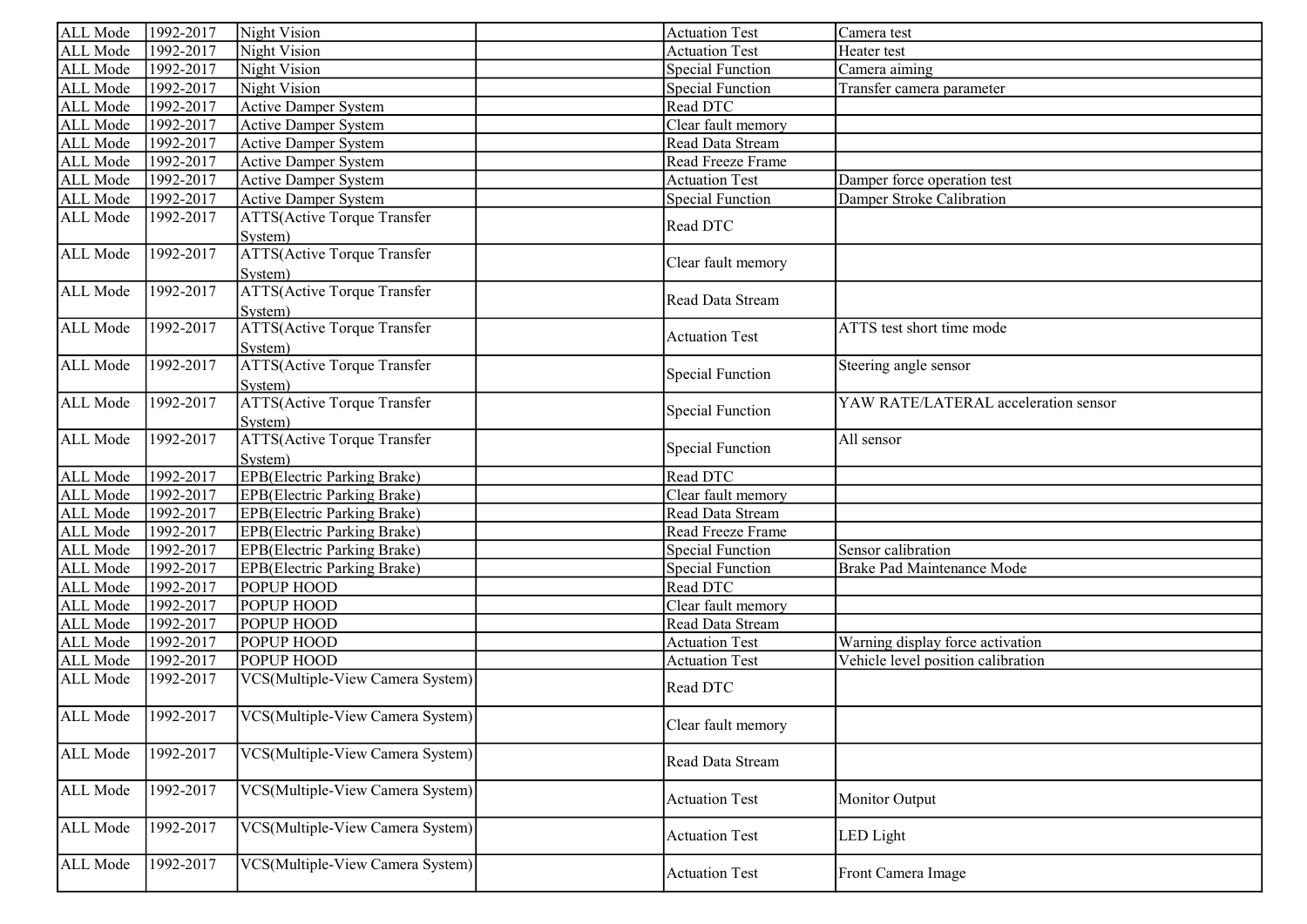| ALL Mode | 1992-2017            | VCS(Multiple-View Camera System) |                       | <b>Actuation Test</b>     | Left Side Camera Image                |
|----------|----------------------|----------------------------------|-----------------------|---------------------------|---------------------------------------|
| ALL Mode | 1992-2017            | VCS(Multiple-View Camera System) |                       | <b>Actuation Test</b>     | Right Side Camera Image               |
| ALL Mode | 1992-2017            | VCS(Multiple-View Camera System) |                       | <b>Actuation Test</b>     | Rear Camera Image                     |
| ALL Mode | 1992-2017            | VCS(Multiple-View Camera System) |                       | <b>Actuation Test</b>     | <b>MVC</b> Function                   |
| ALL Mode | 1992-2017            | VCS(Multiple-View Camera System) |                       | <b>Special Function</b>   | Auto MULTI camera aiming              |
| ALL Mode | 1992-2017            | VCS(Multiple-View Camera System) |                       | <b>Special Function</b>   | Aiming data transfer                  |
| ALL Mode | 1992-2017            | VCS(Multiple-View Camera System) |                       | <b>Special Function</b>   | Customization                         |
| ALL Mode | 1992-2017            | <b>AC</b>                        |                       | Read DTC                  |                                       |
| ALL Mode | 1992-2017            | AC                               |                       | Clear fault memory        |                                       |
| ALL Mode | 1992-2017            | AC                               |                       | Read Data Stream          |                                       |
| ALL Mode | 1992-2017            | AC                               |                       | <b>Actuation Test</b>     | Climate Control Unit Self Test        |
| ALL Mode | 1992-2017            | Gauge System                     |                       | Read DTC                  |                                       |
| ALL Mode | 1992-2017            | Gauge System                     |                       | Clear fault memory        |                                       |
| ALL Mode | 1992-2017            | Gauge System                     |                       | Read Data Stream          |                                       |
| ALL Mode | 1992-2017            | Gauge System                     |                       | <b>Actuation Test</b>     | Self-diagnostic Function              |
| ALL Mode | 1992-2017            | Gauge System                     |                       | Special Function          | Instrument control module replacement |
| ALL Mode | $\sqrt{1992 - 2017}$ | Gauge System                     |                       | <b>Special Function</b>   | Maintenance Minder(USA)               |
| ALL Mode | 1992-2017            | Gauge System                     |                       | <b>Special Function</b>   | Maintenance Minder(Europe)            |
| ALL Mode | 1992-2017            | Gauge System                     |                       | <b>Special Function</b>   | CVT Fluid Replacement(General)        |
| ALL Mode | $\sqrt{1992 - 2017}$ | Gauge System                     |                       | <b>Special Function</b>   | Customize Reset                       |
| ALL Mode | 1992-2017            | One-push start                   | PCU                   | Read DTC                  |                                       |
| ALL Mode | 1992-2017            | One-push start                   | PCU                   | Clear fault memory        |                                       |
| ALL Mode | 1992-2017            | One-push start                   | PCU                   | Read Data Stream          |                                       |
| ALL Mode | 1992-2017            | One-push start                   | <b>Actuation Test</b> | Switch Illumination       |                                       |
| ALL Mode | 1992-2017            | One-push start                   | <b>Actuation Test</b> | PCU Key Out               |                                       |
| ALL Mode | 1992-2017            | One-push start                   | <b>Actuation Test</b> | <b>LED</b> Indicator      |                                       |
| ALL Mode | 1992-2017            | One-push start                   | Replace SLOT Unit     | Read DTC                  |                                       |
| ALL Mode | 1992-2017            | One-push start                   | Replace SLOT Unit     | Clear fault memory        |                                       |
| ALL Mode | 1992-2017            | One-push start                   | Replace SLOT Unit     | Read Data Stream          |                                       |
| ALL Mode | 1992-2017            | One-push start                   | Replace SLOT Unit     | Self Check                |                                       |
| ALL Mode | 1992-2017            | One-push start                   | Replace SLOT Unit     | <b>System Information</b> |                                       |
| ALL Mode | $\sqrt{1992 - 2017}$ | One-push start                   | Replace SMART Unit    | Read DTC                  |                                       |
| ALL Mode | 1992-2017            | One-push start                   | Replace SMART Unit    | Clear fault memory        |                                       |
| ALL Mode | 1992-2017            | One-push start                   | Replace SMART Unit    | Read Data Stream          |                                       |
| ALL Mode | 1992-2017            | One-push start                   | Replace SMART Unit    | Check                     |                                       |
| ALL Mode | 1992-2017            | One-push start                   | Replace SMART Unit    | <b>History Data</b>       |                                       |
| ALL Mode | 1992-2017            | One-push start                   | Replace SMART Unit    | <b>System Information</b> |                                       |
| ALL Mode | 1992-2017            | One-push start                   | Replace SMART Unit    | <b>Special Function</b>   | ADD a HONDA smart key                 |
| ALL Mode | 1992-2017            | One-push start                   | Replace SMART Unit    | Special Function          | Rewrite HONDA smart keys              |
| ALL Mode | 1992-2017            | One-push start                   | Replace SMART Unit    | <b>Special Function</b>   | All HONDA smart keys lost             |
|          |                      |                                  |                       |                           |                                       |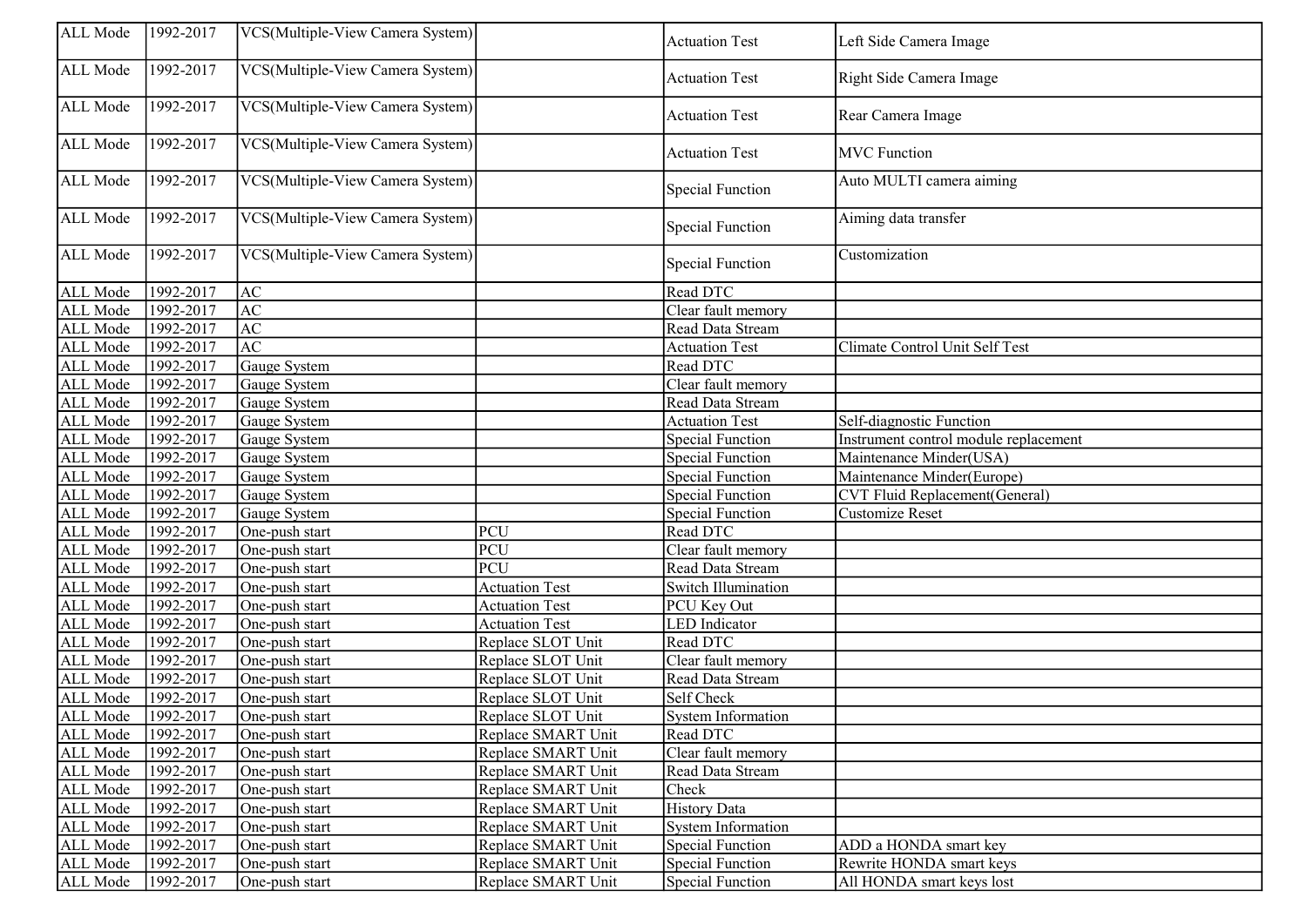| ALL Mode | 1992-2017            | One-push start                | Replace SMART Unit | <b>Special Function</b> | Replace HONDA smart key ECU                     |
|----------|----------------------|-------------------------------|--------------------|-------------------------|-------------------------------------------------|
| ALL Mode | 1992-2017            | One-push start                | Replace SMART Unit | <b>Special Function</b> | Replace KNOB IGNITION                           |
| ALL Mode | 1992-2017            | One-push start                | Registration       | Keys                    | ADD 1 key                                       |
| ALL Mode | 1992-2017            | One-push start                | Registration       | Keys                    | Rewrite keys                                    |
| ALL Mode | 1992-2017            | One-push start                | Registration       | Keys                    | All keys lost                                   |
| ALL Mode | 1992-2017            | One-push start                | Registration       | Replace SLOT Unit       |                                                 |
| ALL Mode | 1992-2017            | One-push start                | Registration       | Replace SMART Unit      |                                                 |
| ALL Mode | 1992-2017            | One-push start                | Registration       | Replace ECM/PCM         |                                                 |
| ALL Mode | 1992-2017            | One-push start                | Registration       | Replace MICU            |                                                 |
| ALL Mode | 1992-2017            | Remote Starter                |                    | <b>System Check</b>     |                                                 |
| ALL Mode | 1992-2017            | Remote Starter                |                    | <b>History Data</b>     | Engine (Doesn't) Run History                    |
| ALL Mode | 1992-2017            | Remote Starter                |                    | <b>History Data</b>     | Clear History Data-Engine (Doesn't) Run History |
| ALL Mode | 1992-2017            | Remote Starter                |                    | <b>History Data</b>     | <b>Engine Stop History</b>                      |
| ALL Mode | 1992-2017            | Remote Starter                |                    | <b>History Data</b>     | Clear History Data-Engine Stop History          |
| ALL Mode | 1992-2017            | Remote Starter                |                    | <b>History Data</b>     | <b>Engine Start Count History</b>               |
| ALL Mode | 1992-2017            | Remote Starter                |                    | Registration            | Register Remote Control Engine Starter Unit     |
| ALL Mode | 1992-2017            | Remote Starter                |                    | Registration            | <b>Register New Transmitter</b>                 |
| ALL Mode | 1992-2017            | Remote Starter                |                    | Customization           | Parking Brake                                   |
| ALL Mode | 1992-2017            | Remote Starter                |                    | Customization           | <b>Idling Time</b>                              |
| ALL Mode | 1992-2017            | Remote Starter                |                    | <b>Special Function</b> | SP Replace ECM/PCM                              |
| ALL Mode | 1992-2017            | <b>SVT</b>                    |                    | Read DTC                |                                                 |
| ALL Mode | 1992-2017            | <b>SVT</b>                    |                    | Clear fault memory      |                                                 |
| ALL Mode | 1992-2017            | <b>SVT</b>                    |                    | Read Data Stream        |                                                 |
| ALL Mode | 1992-2017            | <b>SVT</b>                    |                    | <b>Actuation Test</b>   | <b>Function</b> test                            |
| ALL Mode | 1992-2017            | <b>SVT</b>                    |                    | <b>Special Function</b> | Set Maintenance Mode                            |
| ALL Mode | 1992-2017            | <b>SVT</b>                    |                    | <b>Special Function</b> | Reset Maintenance Mode                          |
| ALL Mode | 1992-2017            | <b>SVT</b>                    |                    | <b>Special Function</b> | Replace Internal Battery                        |
| ALL Mode | 1992-2017            | <b>SVT</b>                    |                    | <b>Special Function</b> | Change Mode                                     |
| ALL Mode | 1992-2017            | <b>SVT</b>                    |                    | <b>Special Function</b> | Display Contract Data                           |
| ALL Mode | 1992-2017            | <b>SVT</b>                    |                    | <b>Special Function</b> | Activation                                      |
| ALL Mode | 1992-2017            | <b>SVT</b>                    |                    | <b>Special Function</b> | Deactivation                                    |
| ALL Mode | 1992-2017            | <b>Blind Spot Information</b> |                    | Read DTC                |                                                 |
| ALL Mode | 1992-2017            | <b>Blind Spot Information</b> |                    | Clear fault memory      |                                                 |
| ALL Mode | 1992-2017            | <b>Blind Spot Information</b> |                    | Read Data Stream        |                                                 |
| ALL Mode | 1992-2017            | <b>Blind Spot Information</b> |                    | <b>Actuation Test</b>   | BSI Left Side Alert Indicator ON                |
| ALL Mode | 1992-2017            | <b>Blind Spot Information</b> |                    | <b>Actuation Test</b>   | Flash BSI Left Side Alert Indicator             |
| ALL Mode | 1992-2017            | <b>Blind Spot Information</b> |                    | <b>Actuation Test</b>   | BSI Right Side Alert Indicator ON               |
| ALL Mode | 1992-2017            | <b>Blind Spot Information</b> |                    | <b>Actuation Test</b>   | Flash BSI Right Side Alert Indicator            |
| ALL Mode | $\sqrt{1992 - 2017}$ | Blind Spot Information        |                    | <b>Actuation Test</b>   | <b>BSI</b> Indicator ON                         |
| ALL Mode | 1992-2017            | <b>Blind Spot Information</b> |                    | <b>Actuation Test</b>   | Right Side Blind Spot Not Available Message     |
| ALL Mode | 1992-2017            | <b>Blind Spot Information</b> |                    | <b>Actuation Test</b>   | Left Side Blind Spot Not Available Message      |
| ALL Mode | 1992-2017            | Blind Spot Information        |                    | <b>Actuation Test</b>   | <b>BSI</b> On Message                           |
| ALL Mode | 1992-2017            | Blind Spot Information        |                    | <b>Actuation Test</b>   | Check Blind Spot System Message                 |
| ALL Mode | 1992-2017            | Blind Spot Information        |                    | <b>Actuation Test</b>   | <b>BSI</b> Buzzer                               |
| ALL Mode | 1992-2017            | Blind Spot Information        |                    | <b>Actuation Test</b>   | <b>BSI</b> Indicator OFF                        |
| ALL Mode | 1992-2017            | Blind Spot Information        |                    | <b>Special Function</b> | Left Side Radar                                 |
| ALL Mode | 1992-2017            | Blind Spot Information        |                    | <b>Special Function</b> | Right Side Radar                                |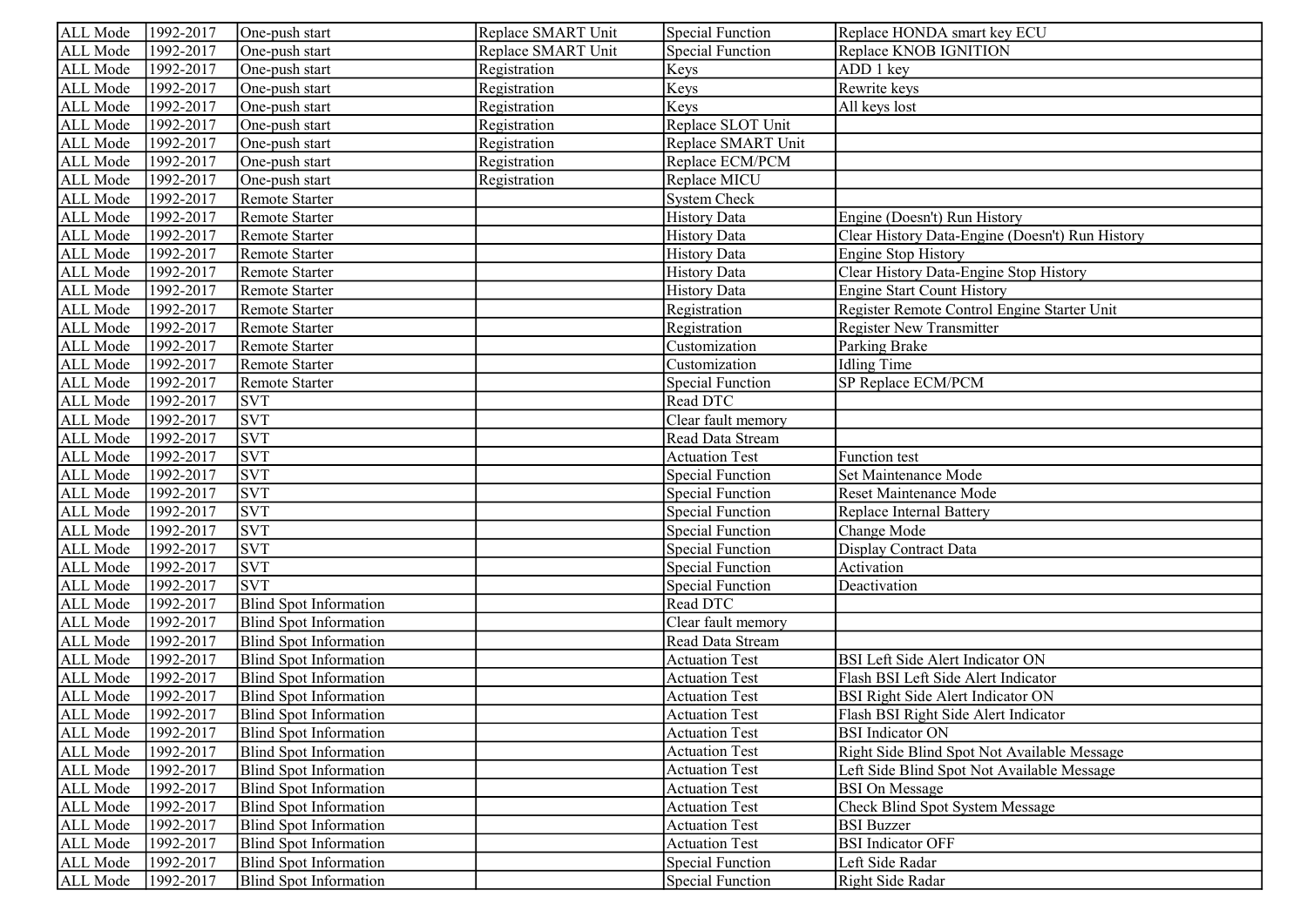| ALL Mode             | 1992-2017 | <b>Blind Spot Information</b>          | <b>Special Function</b> | Left BSI Radar Operation Check         |
|----------------------|-----------|----------------------------------------|-------------------------|----------------------------------------|
| ALL Mode             | 1992-2017 | Blind Spot Information                 | <b>Special Function</b> | <b>Right BSI Radar Operation Check</b> |
| ALL Mode             | 1992-2017 | City-Brake Active system               | Read DTC                |                                        |
| ALL Mode             | 1992-2017 | City-Brake Active system               | Clear fault memory      |                                        |
| ALL Mode             | 1992-2017 | City-Brake Active system               | Read Data Stream        |                                        |
| ALL Mode             | 1992-2017 | City-Brake Active system               | <b>History Data</b>     |                                        |
| ALL Mode             | 1992-2017 | City-Brake Active system               | <b>Special Function</b> | Radar Correction for Windshield        |
| ALL Mode             | 1992-2017 | City-Brake Active system               | <b>Special Function</b> | City-Brake Active system drive         |
| ALL Mode             | 1992-2017 | FCW/LDW                                | Read DTC                |                                        |
| ALL Mode             | 1992-2017 | FCW/LDW                                | Clear fault memory      |                                        |
| ALL Mode             | 1992-2017 | FCW/LDW                                | Read Data Stream        |                                        |
| ALL Mode             | 1992-2017 | FCW/LDW                                | <b>Actuation Test</b>   | FCW Drive                              |
| ALL Mode             | 1992-2017 | FCW/LDW                                | <b>Actuation Test</b>   | <b>LDW</b> Drive                       |
| ALL Mode             | 1992-2017 | FCW/LDW                                | <b>Actuation Test</b>   | <b>Indicator Drive</b>                 |
| ALL Mode             | 1992-2017 | FCW/LDW                                | <b>Special Function</b> | High Beam Support System               |
| ALL Mode             | 1992-2017 | FCW/LDW                                | <b>Special Function</b> | Static Camera Aiming                   |
| ALL Mode             | 1992-2017 | FCW/LDW                                | <b>Special Function</b> | Dynamic Camera Aiming                  |
| ALL Mode             | 1992-2017 | <b>HUD</b>                             | Read DTC                |                                        |
| ALL Mode             | 1992-2017 | <b>HUD</b>                             | Clear fault memory      |                                        |
| ALL Mode             | 1992-2017 | <b>HUD</b>                             | Read Data Stream        |                                        |
| ALL Mode             | 1992-2017 | <b>HUD</b>                             | <b>Actuation Test</b>   |                                        |
| ALL Mode             | 1992-2017 | <b>HUD</b>                             | <b>Special Function</b> | Rotate Counter Clockwise               |
| ALL Mode             | 1992-2017 | <b>HUD</b>                             | <b>Special Function</b> | Rotate Clockwise                       |
| ALL Mode             | 1992-2017 | <b>HUD</b>                             | <b>Special Function</b> | Set To Default                         |
| ALL Mode             | 1992-2017 | <b>ISC(Intake Sound Creator)</b>       | Read DTC                |                                        |
| ALL Mode             | 1992-2017 | <b>ISC(Intake Sound Creator)</b>       | Clear fault memory      |                                        |
| ALL Mode             | 1992-2017 | <b>ISC(Intake Sound Creator)</b>       | Read Data Stream        |                                        |
| ALL Mode             | 1992-2017 | <b>IDAS</b> (Integrated Driver Support | Read DTC                |                                        |
|                      |           | System)                                |                         |                                        |
| ALL Mode             | 1992-2017 | <b>IDAS</b> (Integrated Driver Support | Clear fault memory      |                                        |
|                      |           | System)                                |                         |                                        |
| ALL Mode             | 1992-2017 | <b>IDAS</b> (Integrated Driver Support | Read Data Stream        |                                        |
|                      |           | System)                                |                         |                                        |
| ALL Mode             | 1992-2017 | <b>IDAS</b> (Integrated Driver Support | <b>Actuation Test</b>   | <b>ACC Brake</b>                       |
|                      |           | System)                                |                         |                                        |
| ALL Mode             | 1992-2017 | <b>IDAS</b> (Integrated Driver Support | <b>Actuation Test</b>   | <b>CMBS</b> Brake                      |
|                      |           | System)                                |                         |                                        |
| ALL Mode   1992-2017 |           | <b>IDAS</b> (Integrated Driver Support | <b>Actuation Test</b>   | <b>Brake Light</b>                     |
|                      |           | System)                                |                         |                                        |
| ALL Mode             | 1992-2017 | <b>IDAS</b> (Integrated Driver Support | <b>Actuation Test</b>   | <b>Indicator</b> Light                 |
|                      |           | System)                                |                         |                                        |
| ALL Mode             | 1992-2017 | <b>IDAS</b> (Integrated Driver Support | <b>Actuation Test</b>   | <b>Information Display</b>             |
|                      |           | System)                                |                         |                                        |
| ALL Mode             | 1992-2017 | <b>IDAS</b> (Integrated Driver Support | <b>Actuation Test</b>   | Alarm Test                             |
|                      |           | System)                                |                         |                                        |
| ALL Mode             | 1992-2017 | <b>IDAS</b> (Integrated Driver Support | <b>Special Function</b> | Radar Aiming                           |
|                      |           | System)                                |                         |                                        |